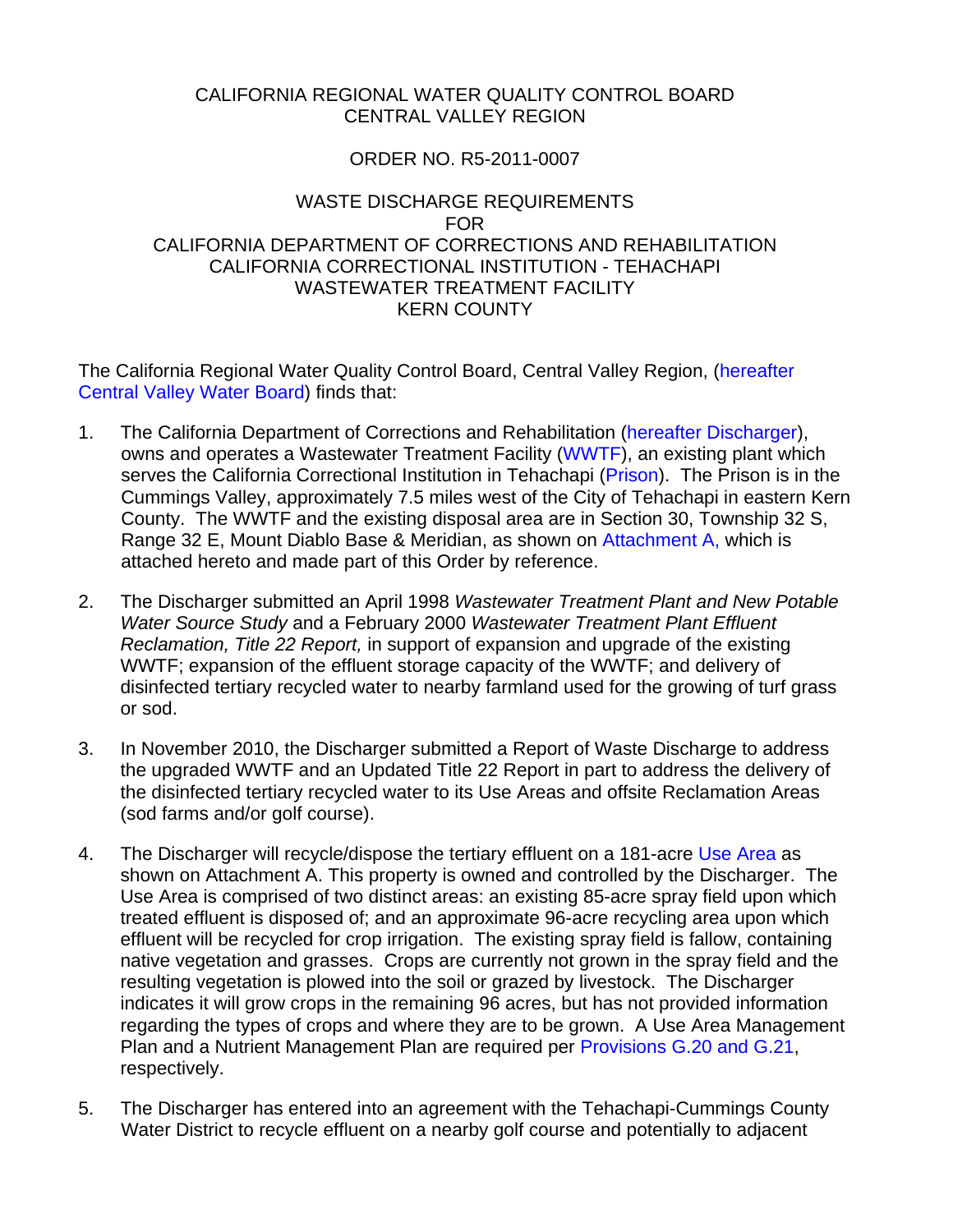sod/turf farms referred to as the "Reclamation Areas." The Tehachapi-Cummings County Water District will be responsible for the distribution of the effluent to the Reclamation Areas. A Master Reclamation Permit will be prepared for consideration at a future board meeting.

- 6. The Prison opened in 1933 as a minimum security women's prison, but was later converted to a men's correctional institution. The WWTF currently serves a population of about 8,000 consisting of about 6,000 inmates and about 2,000 employees.
- 7. The earliest Waste Discharge Requirements (WDRs) for the Prison were WDRs Orders 63-158 and 72-280. Initially, the WWTF provided primary treatment of wastewater with discharge to oxidation/percolation ponds. WDRs Order 74-282 replaced Order 72-280 and permitted an average daily flow of 0.25 million gallons per day (mgd). After 1974, the WWTF provided secondary treatment of the wastewater and effluent was spray disposed of on nearby rangeland. The WWTF is currently regulated by WDR Order 88-035 that allows for the discharge of up to 1.1 mgd of secondary treated wastewater to an approximately 114-acre spray field consisting of fallow land.
- 8. Order 88-035 is no longer adequate because it does not reflect the current treatment conditions at the WWTF, the ongoing upgrade project, and the proposed reclamation/recycling practices or the policies of the Central Valley Water Board and the State Water Resources Control Board.

### **Historic Wastewater Treatment Facility and Reclamation**

- 9. Prior to the recent upgrade activities, the WWTF consisted of a headworks with grinding and coarse and fine screening, a flow meter, four aeration basins, two oxidation ponds, and one 3.5-acre storage pond.
- 10. The Discharger's self-monitoring reports from January 2007 through December 2009 characterize the discharge as follows. The monthly averages for flow and electrical conductivity (EC) are based on data from June 2008 through December 2009 due to problems with data collection/measurement prior to June 2008.

| Constituent/Parameter <sup>1</sup> | Flow         | <b>BOD</b> | <u>EC</u> |
|------------------------------------|--------------|------------|-----------|
| Units $^2$                         | mad          | mg/L       | µmbos/cm  |
| Range                              | $0.21 - 1.5$ | $10 - 102$ | 672-784   |
| Average                            | 0.69         | 42         | 722       |
|                                    |              |            |           |

### **Historic Effluent Quantity and Quality**

1. BOD = 5-day Biochemical Oxygen Demand; EC = Electrical Conductivity

2. mgd = million gallons per day; mg/L = milligrams per liter; µmhos/cm = micromhos per centimeter

From January 2009 through June 2010, the average EC value of the effluent has decreased and averaged about 675 µmhos/cm.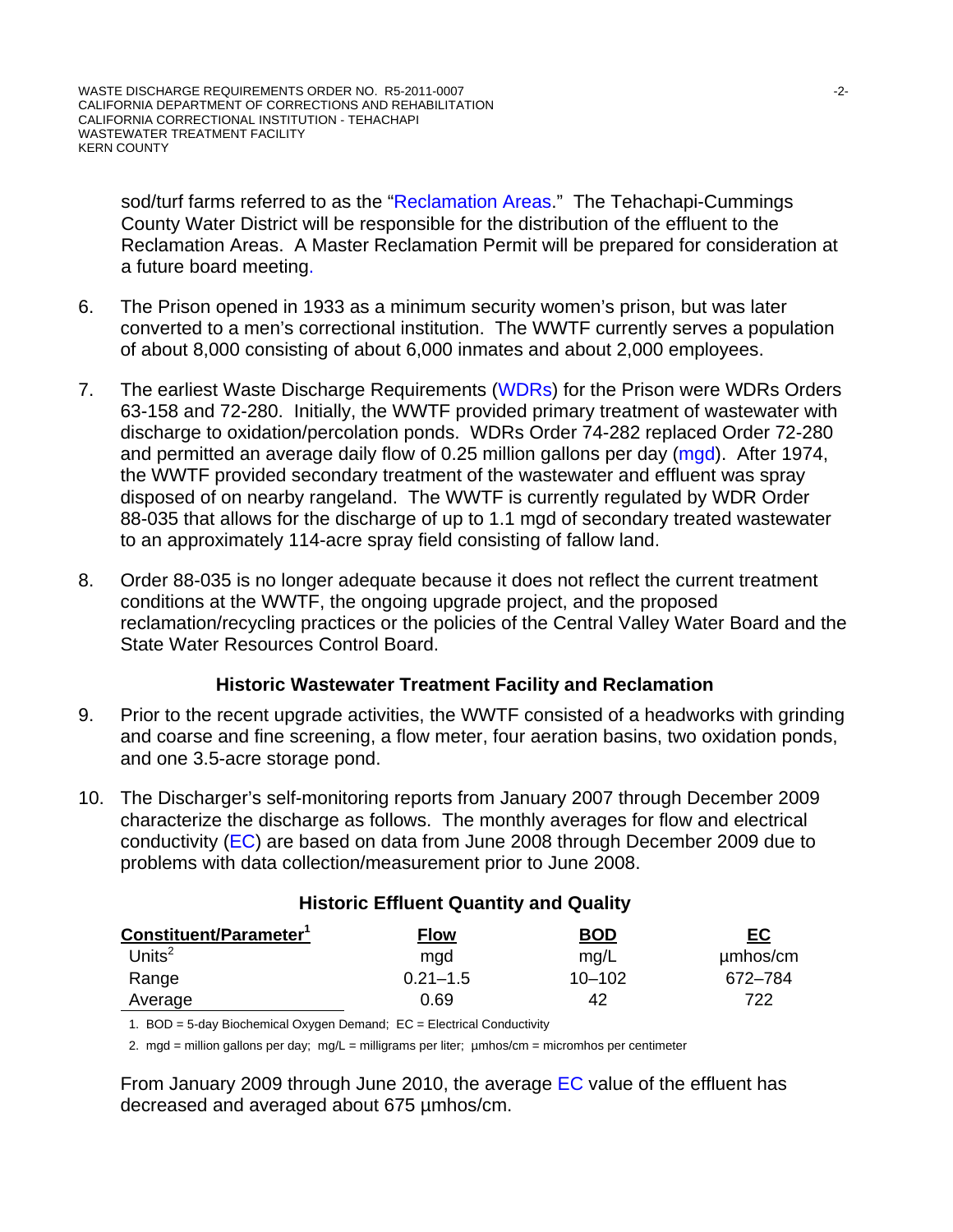11. Wastewater was discharged to an approximately 114-acre spray field just west of the WWTF using spray irrigation cannons. During the upgrade of the WWTF, the spray field area acreage was reduced to about 85 acres. The historic spray field area was not planted with a crop but contained native vegetation and pasture grasses. The resulting vegetation was periodically plowed into the soil or grazed by livestock.

### **WWTF Upgrade Project**

- 12. For the purposes of this Order, the upgraded tertiary WWTF includes the wastewater collection system, the treatment system, effluent storage ponds, effluent distribution piping, lined sludge storage area, and the Discharger's onsite Use Area (spray fields and crops).
- 13. Improvements to the WWTF include: upgrade of the existing headworks (new influent sewer lines, new influent flow metering and new fine/coarse bar screens); construction/installation of an extended aeration basin; two new secondary clarifiers; coagulation of clarified effluent; six continuous backwash sand filters; an ultraviolet light disinfection chamber; three new storage ponds; two new sludge dewatering centrifuges; and conversion of an existing treatment pond to a dewatered sludge storage area. The WWTF will produce an effluent anticipated to meet coliform levels of 2.2 Most Probable Number per 100 milliliters (MPN/100 mL) and a total nitrogen concentration of less than 10 mg/L.
- 14. Tertiary treated effluent from the WWTF will be recycled and/or disposed of at the 181-acre Use Area west and southwest of the WWTF, as shown in Attachment A. The term Use Area, as used herein, includes the Prison's existing 85-acre onsite spray field area upon which tertiary treated water will be disposed of, and the Prison's 96-acre onsite farmland upon which tertiary treated water will be recycled for irrigation of crops. Additionally, tertiary effluent will be delivered to the Tehachapi-Cummings County Water District for distribution under a Master Reclamation Permit. The effluent will be used to irrigate the Stallion Springs Golf Course southwest of the WWTF, as shown in Attachment A. Additional potential Reclamation Areas include sod farms and/or green belts, as shown in Attachment A. The term Reclamation Area, as used herein, includes the Stallion Springs Golf Course and sod farms to which Tehachapi-Cummings County Water District will distribute tertiary treated water to be recycled for irrigation.
- 15. The WWTF is designed for continuous operation with backup systems for component malfunction and primary power outage. All critical mechanical components will have duplex or redundant backup units. In the event of a malfunction, the backup units will automatically be started by the system. A standby power generator will provide power to the headworks and alarm system in case of a power outage. There is adequate emergency storage to meet Title 22 reliability and redundancy requirements.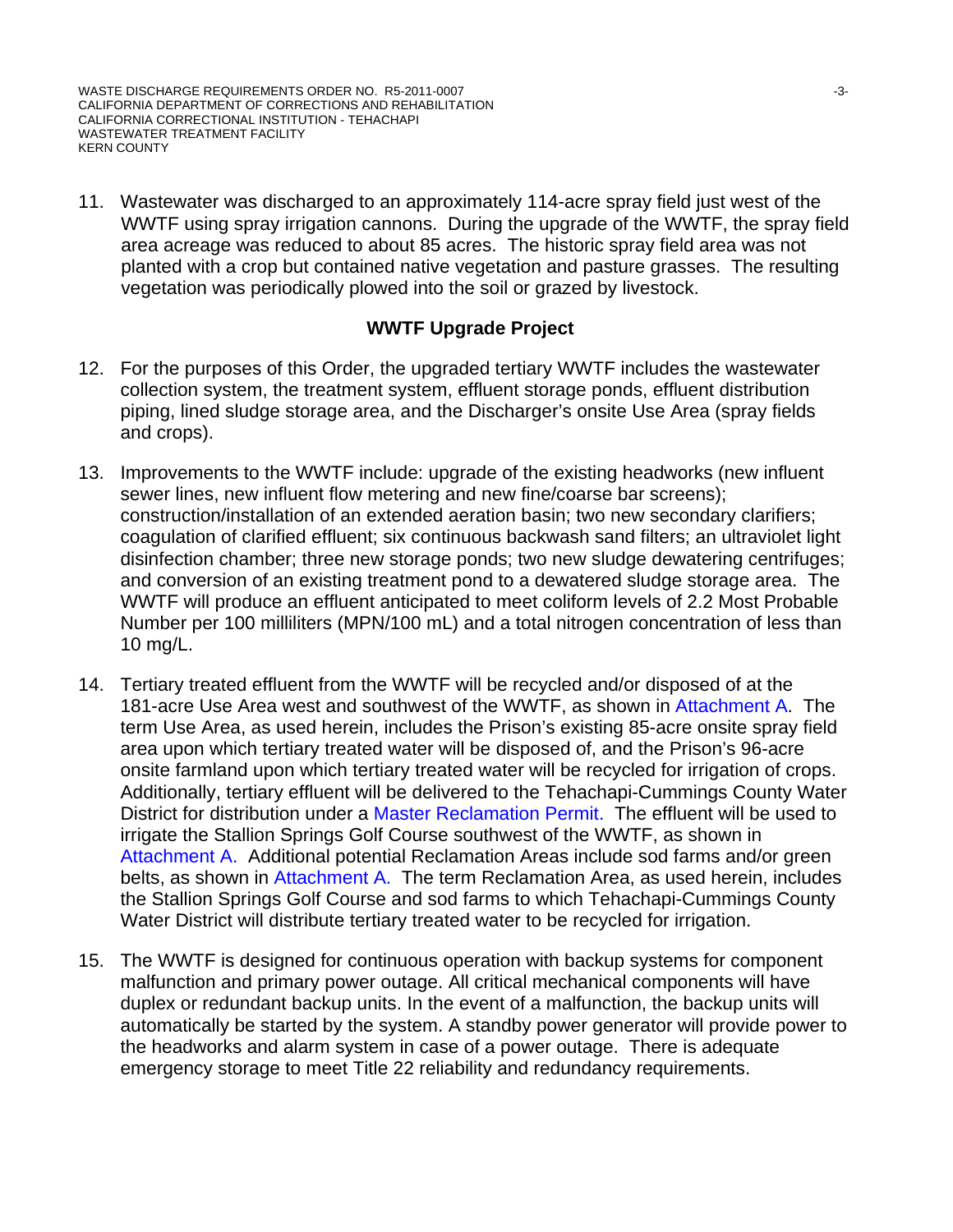### **Sludge Management and Biosolids Disposal**

- 16. Sludge as used herein means the solid, semisolid, and liquid residues generated during the treatment of industrial and domestic sewage in the wastewater treatment facility. Sludge includes solids removed during primary, secondary, or advanced wastewater treatment processes, but not grit or screening material generated at the headworks. Biosolids as used herein means sludge that has undergone treatment and subsequently been tested and shown to be capable of being beneficially useful and legally used pursuant to federal and state regulations as a soil amendment for agriculture, silviculture, horticulture, and land reclamation.
- 17. The Discharger submitted a *Notice of Intent for Biosolids Discharge to Land* dated 22 January 2010 to obtain coverage for a proposed discharge of sludge under State Water Resources Control Board (State Water Board) Water Quality Order No. 2004- 0012-DWQ, *General Waste Discharge Requirements for the Discharge of Biosolids to Land for Use as a Soil Amendment in Agricultural, Silvicutural, Horticultural, and Land Reclamation Activities* (General Order 2004-0012-DWQ). The Discharger proposed to remove approximately 2,500 tons of sludge that had accumulated in the former treatment ponds, dewater the sludge with a centrifuge, and then dry the sludge in a 3.6-acre clay-lined sludge treatment/storage area (previously a treatment pond). The resulting biosolids are to be used as a soil amendment on land owned by the Discharger.
- 18. The Discharger was issued a Notice of Applicability (NOA) on 15 May 2010 for coverage under General Order 2004-0012-DWQ. The NOA is for the discharge of sludge from the former treatment ponds and does not cover discharges of sludge generated from the ongoing operation of the tertiary WWTF. The NOA will be terminated at the conclusion of the sludge removal and application project. The Discharger submitted a Pre-Application report on 3 June 2010 indicating a total of 2,127 tons of Class B biosolids would be applied to 60 acres at a rate of 35.4 tons per acre.
- 19. The Discharger proposes to dewater and store sludge generated from the upgraded tertiary WWTF with a centrifuge and then discharge the dewatered sludge for storage to a 3.6-acre clay-lined storage area that was formerly a wastewater treatment pond located adjacent the upgraded WWTF. The Discharger's consulting engineer provided a 27 August 2010 signed and stamped memo that indicates the clay liner will confine any leachate to the storage area. Additional information regarding the storage area (thickness of clay liner, performance demonstration data, storm water controls) and the proposed methods of treatment of the sludge is necessary. A Use Area Management Plan is required by Provision G.20 of this Order before land application of biosolids can proceed. Additionally, a technical report demonstrating that the Discharger's storage practices are exempt from Title 27 requirements is required by Provision G.11 of this Order.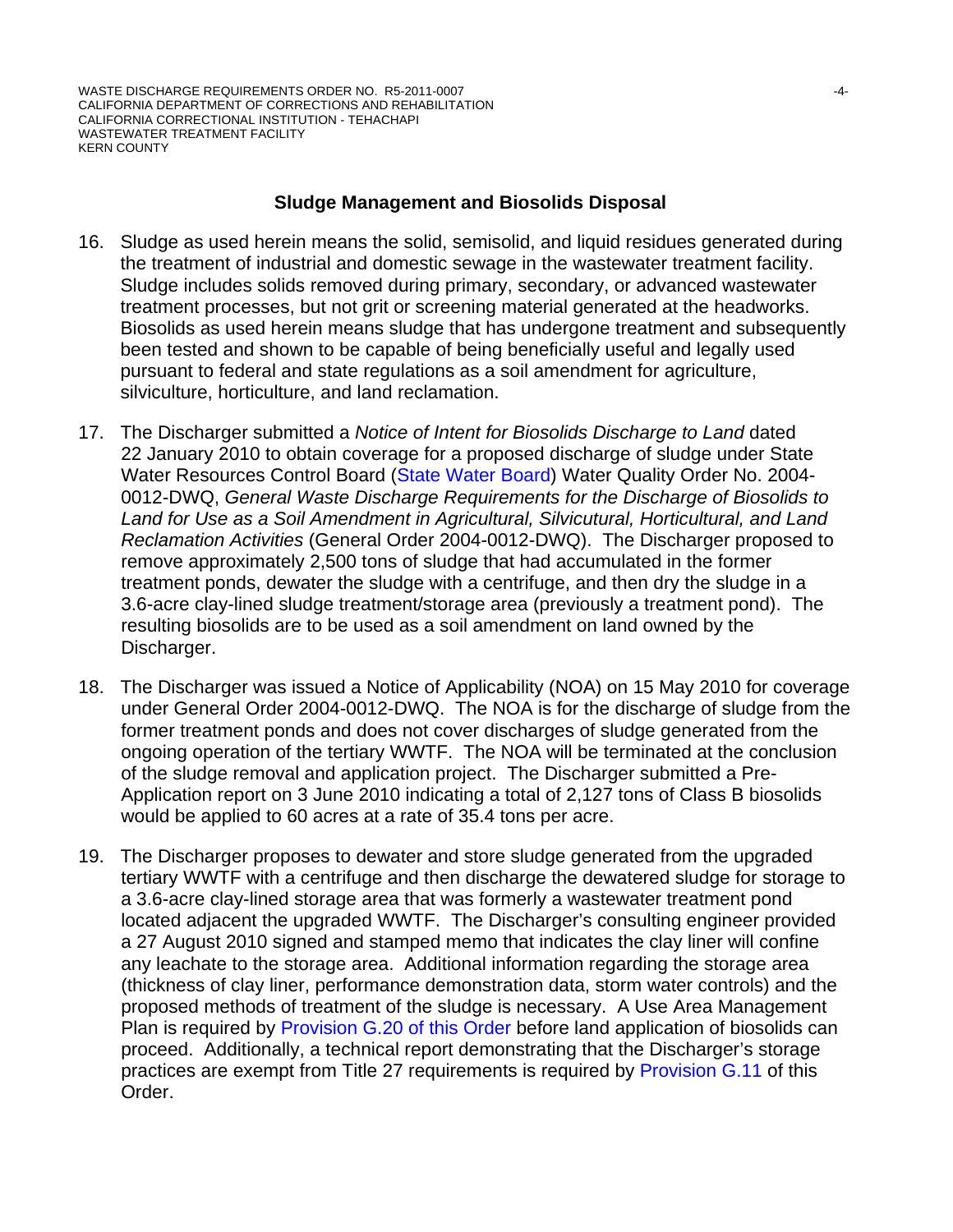WASTE DISCHARGE REQUIREMENTS ORDER NO. R5-2011-0007 NO. 15-10007 CALIFORNIA DEPARTMENT OF CORRECTIONS AND REHABILITATION CALIFORNIA CORRECTIONAL INSTITUTION - TEHACHAPI WASTEWATER TREATMENT FACILITY KERN COUNTY

- 20. The use of biosolids as a soil amendment must comply with the conditions of valid WDRs or the requirements of a local (e.g., county) program authorized by a regional water quality control board. For this project, the Discharger is required to apply for coverage under General Order 2004-0012-DWQ. For a biosolids use project to be authorized by General Order 2004-0012-DWQ, the Discharger must file a complete Notice of Intent and receive a Notice of Applicability for each project.
- 21. This Order requires the Discharger to report any proposed change in sludge use or disposal practice in writing to the Executive Officer at least 90 days in advance of the change.

#### **Sanitary Sewer Overflows**

- 22. A "sanitary sewer overflow" is defined as a discharge to ground or surface water from the sanitary sewer system at any point upstream of the plant. Temporary storage and conveyance facilities (such as wet wells, regulated impoundments, tanks, pipes, etc.) may be part of a sanitary sewer system and discharges to these facilities are not considered sanitary sewer overflows, provided that the waste is fully contained within these temporary storage/conveyance facilities.
- 23. On 2 May 2006, the State Water Board adopted *Statewide General Waste Discharge Requirements for Sanitary Sewer Systems, General Order No. 2006-003-DWQ* (General Order). The General Order requires all State agencies that own or operate sanitary sewer systems greater than one mile in length to comply with the order. The Discharger's collection system is greater than one mile in length; therefore the General Order is applicable. The Discharger submitted a Notice of Intent (NOI) for coverage under the general permit to the State Water Resources Control Board in August 2008 and is covered under the General Order.

#### **Water Recycling**

- 24. Domestic wastewater contains pathogens harmful to humans that are typically measured by means of total or fecal coliform, as indicator organisms. California Department of Public Health (DPH), which has primary statewide responsibility for protecting public health, has established statewide criteria in Title 22, California Code of Regulations, Section 60301 et seq., (hereafter Title 22) for the use of recycled water and has developed guidelines for specific uses. Revisions of the water recycling criteria in Title 22 became effective on 2 December 2000. The revised Title 22 expands the range of allowable uses of recycled water, establishes criteria for these uses, and clarifies some of the ambiguity contained in the previous regulations.
- 25. A 1988 Memorandum of Agreement (MOA) between DPH (then called the Department of Health Services) and the State Water Resources Control Board on the use of recycled water establishes basic principles relative to the agencies and the regional water boards. Under terms of the MOA, the State Water Board implements Title 22 and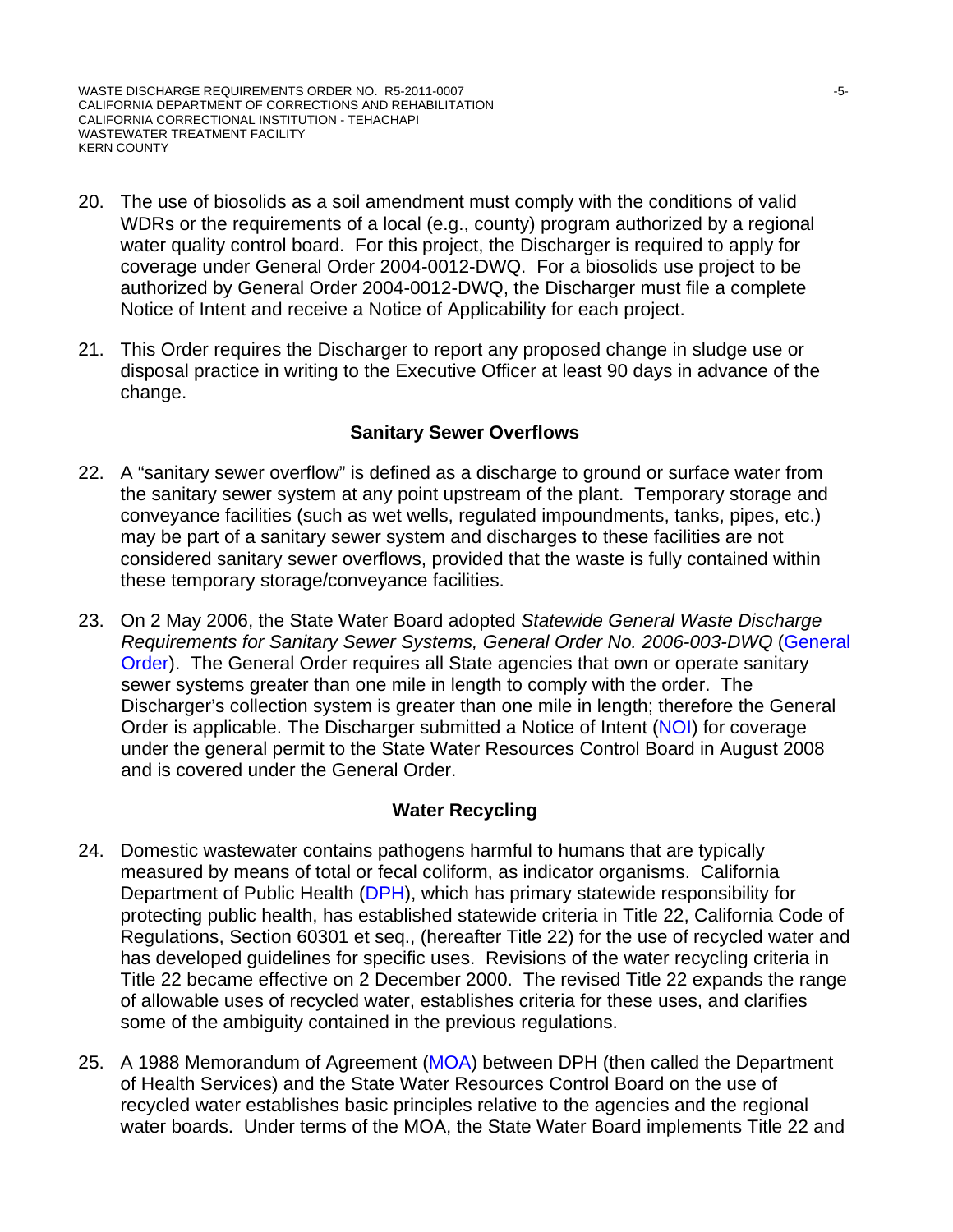DPH recommendations for the protection of public health. In addition, the MOA allocates primary areas of responsibility and authority between these agencies, and provides for methods and mechanisms necessary to assure ongoing, continuous future coordination of activities relative to the use of recycled water in California.

- 26. The effluent from the tertiary WWTF will be treated to meet the requirements for disinfected tertiary recycled water (Title 22, Section 60301.230), and is approved for use on food crops, including all edible root crops, where the recycled water comes into contact with the edible portion of the crop; parks and playgrounds; school yards; residential landscaping; unrestricted access golf courses; and any other irrigation use specified in Title 22, Section 60304, and not prohibited by other sections of the California Code of Regulations (CCR).
- 27. On 3 February 2009, the State Water Board adopted Resolution No. 2009-0011, Adoption of a Policy for Water Quality Control for Recycled Water (Recycled Water Policy). The Recycled Water Policy promotes the use of recycled water to achieve sustainable local water supplies and reduce greenhouse gases.
- 28. On 23 April 2009, the Central Valley Water Board adopted Resolution No. R5-2009- 0028, *In Support of Regionalization, Reclamation, Recycling and Conservation for Wastewater Treatment Plant* (Resolution R5-2009-0028). Resolution R5-2009-0028 encourages water recycling, water conservation, and regionalization of wastewater treatment facilities. It requires the Discharger to document:
	- a) Efforts to promote new or expanded wastewater recycling opportunities and programs;
	- b) Water conservation measures; and
	- c) Regional wastewater management opportunities and solutions (e.g., regionalization).

The Discharger will be compliant with sections a and b above because it will recycle effluent for irrigation of crops and it implements water conservation devices such as low flow toilets. Regionalization of the Prison's WWTF is not applicable in this instance, as there is not within a reasonable distance a regional plant to accept the Prison's discharge, and there is not one planned for the foreseeable future.

### **Site-Specific Conditions**

29. The Tehachapi area is characterized by warm summers and cool, wet winters with periods of snowfall. The Tehachapi area receives an annual average rainfall of just less than 11 inches per year with the majority from November through April and there is considerable variation in rainfall totals from year to year. Snowfall averages up to 30 inches per year at higher elevations. Snowfall on the valley floor is typically light and quickly melts. Convective (thunderstorm) events create precipitation during summer and fall while frontal events are dominant during the winter and spring. Rainfall intensities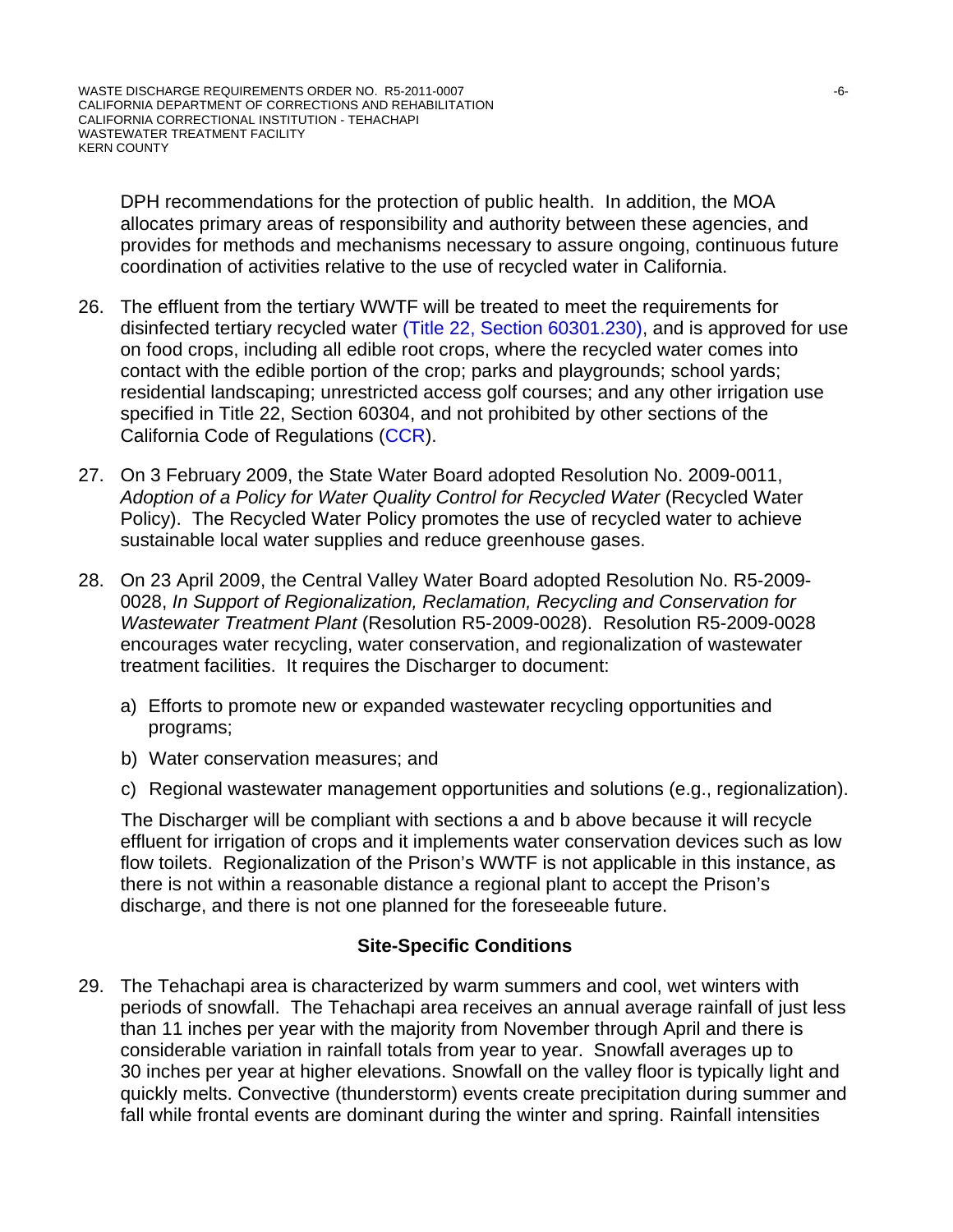are greater during convective events. Intensities can reach 0.40 inches per hour, 1.2 inches per six hours, and 1.7 inches during 24 hours once every two years. Intensities of 1.2 inches per hour, 3.0 inches per six hours, and 4.10 inches during 24 hours can be expected once in about 100 years.

- 30. Soils in the area of the WWTF and the Use Areas are alluvial in nature and are reported to be up to 350 feet thick and underlain by granitic basement rocks. According to the United States Department of Agriculture Natural Resources Conservation Service (USDA/NRCS) *Soil Survey of Kern County (Southeastern Part, 1981)*, soils in the area consist primarily of the Havala sandy loam and the Steuber sandy loam, both derived of granitic rocks. The Havala sandy loam is described as deep, well drained, and exhibits moderately slow permeability. The Steuber sandy loam is described as deep, well drained, and exhibits moderately rapid permeability.
- 31. The WWTF, the Use Areas, and the Reclamation Areas are not within a 100-year floodplain according to Federal Emergency Management Agency Map 06029C3225E. Surface water drains typically to the west/southwest in the area of the Prison.
- 32. The Discharger is not required to obtain coverage under a National Pollutant Discharge Elimination System general industrial storm water permit because all storm water runoff from the WWTF property is retained onsite and does not discharge to a water of the United States.
- 33. The land use in the vicinity of the WWTF is primarily urban commercial (the Prison), agricultural, native vegetation, and rural residential. The primary crops grown within five miles of the WWTF include turf (sod farms), apples, and carrots, according to the land use maps prepared by California Department of Water Resources (DWR). Much of the surrounding area contains native vegetation.

#### **Groundwater Considerations**

- 34. WDR Order 88-035 does not require groundwater monitoring in the vicinity of the WWTF and/or Use Area, but a limited amount of groundwater data (depth to groundwater, analytical results) is available from the testing of nearby irrigation wells, supply wells, and groundwater monitoring wells (monitoring first encountered groundwater) at an underground storage tank cleanup site referred to as the "Motor Pool" site about 0.75 mile southeast of the WWTF.
- 35. The depth to groundwater in the vicinity of the WWTF was reported in WDR Order 88- 035 to be on the order of 140 to 174 feet below the ground surface (bgs) with a direction of flow to the west/northwest. However, available data indicates there is an upper or perched groundwater zone at about 40 feet bgs. The static water level in Well No. 12 (Prisons supply well) was recorded to be 64 feet at the start of a pump test in 1999 and a video log of supply well No. 11 (Prisons former supply well) at the same time depicted groundwater flowing into the well at a depth of about 34 feet bgs.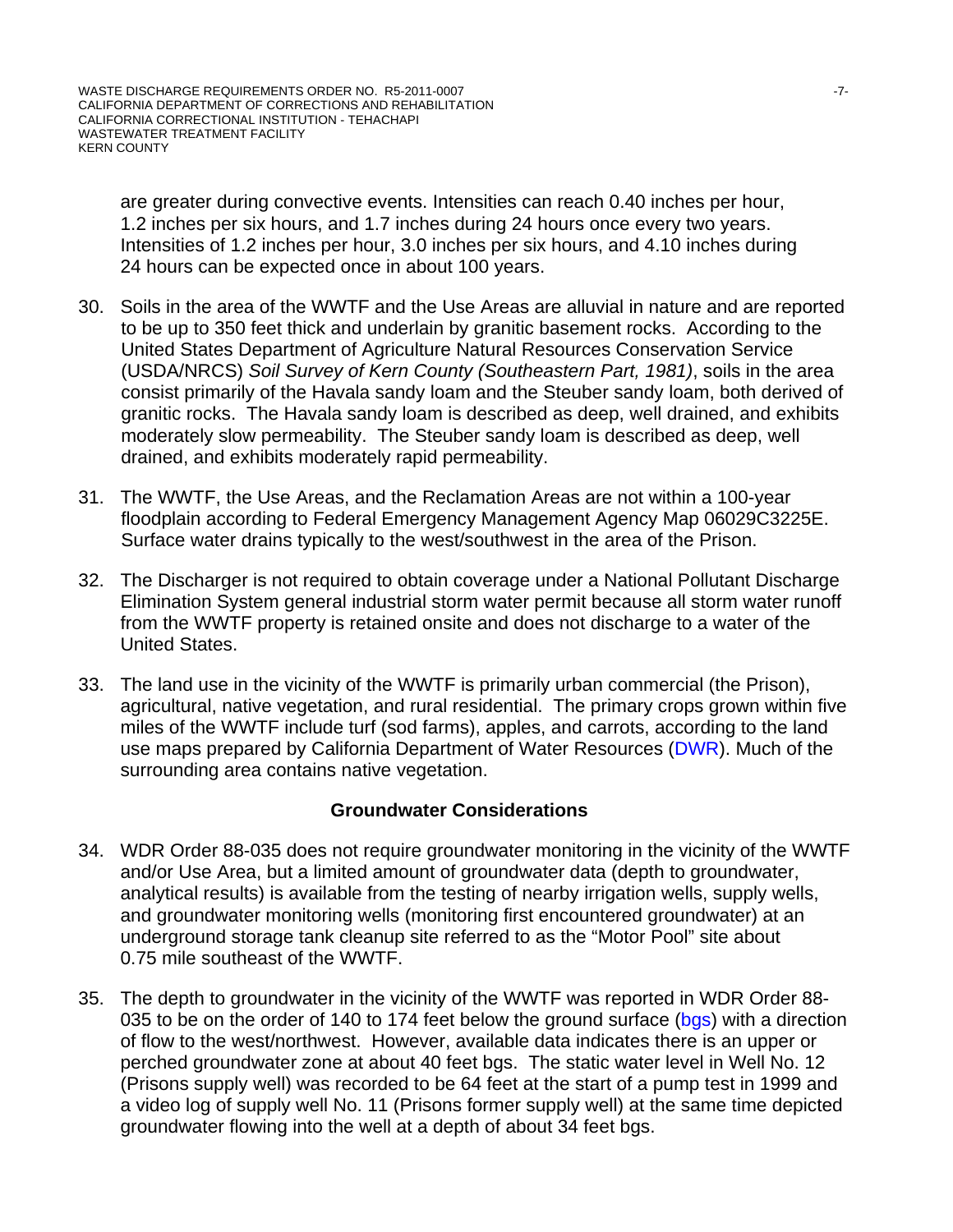WASTE DISCHARGE REQUIREMENTS ORDER NO. R5-2011-0007 NORTH SALL ASSESSED FOR A SAMPLE ASSESSED FOR A SALL ASSESSED FOR A SALL ASSESSED FOR A SALL ASSESSED FOR A SALL ASSESSED FOR A SALL ASSESSED FOR A SALL ASSESSED FOR A SA CALIFORNIA DEPARTMENT OF CORRECTIONS AND REHABILITATION CALIFORNIA CORRECTIONAL INSTITUTION - TEHACHAPI WASTEWATER TREATMENT FACILITY KERN COUNTY

- 36. A groundwater monitoring network is present at a underground storage tank site referred to as the "Motor Pool" site. Clean up activities at the Motor Pool site are ongoing. The depths of the monitoring wells at the Motor Pool site range from 30 to 150 feet deep. The typical depth to groundwater in the shallow wells at the Motor Pool site historically have ranged from about 15 to 65 feet bgs, with the average being about 35 to 40 feet bgs. Field EC values in the network's upgradient wells (east of the Motor Pool site) range from about 500 to 600 micromhos per centimeter (umhos/cm).
	- 37. Volatile organic compounds (VOCs) including tetrachloroethene (PCE) were historically detected in some of the samples collected from the Motor Pool wells, and the source was thought to be a former dry cleaning facility that was present on Prison property to the southeast of the WWTF and just east of the Motor Pool site. Central Valley Water Board staff oversaw the investigation of the former dry cleaning facility, but found no evidence of a release of VOCs, and the case was closed. Groundwater samples from the Motor Pool site are still analyzed for VOCs, and trace concentrations are still present in some downgradient wells.
	- 38. On 29 July 2010, the Discharger submitted a Work Plan for the installation of three groundwater monitoring wells to monitor first encountered groundwater in the vicinity of the WWTF. Central Valley Water Board staff reviewed the Work Plan and concurred with the proposed design and location of the three wells. Well installation activities commenced in August 2010 and the wells have been installed, but well construction details and the preliminary analytical results have not been received.

### **Source Water Quality**

39. Water is provided to the Prison by two sources: groundwater and surface water. Groundwater is supplied by Well No. 12, installed to a depth of 495 feet bgs in 1965. Well No. 12 produces about 1.15 mgd. A surface water system treats water from the State Water Project and supplies 0.75 mgd. The following table compares groundwater and surface water analytical results reported in an April 1998 *Wastewater Treatment Plant and New Potable Water Source Study* prepared by Boyle Engineering Corporation (now AECOM) on behalf of the Discharger.

| <b>Constituent</b>                  | Surface Water (mg/L) <sup>1</sup> | Groundwater $(mg/L)^1$ |
|-------------------------------------|-----------------------------------|------------------------|
| Hardness (as calcium<br>carbonate)  | 130                               | 270                    |
| Sodium                              | 49                                | 31                     |
| Sulfate                             | 51                                | 90                     |
| Chloride                            | 58                                | 34                     |
| Nitrate $(NO3)$                     | <1                                | 11                     |
| <b>Total Dissolved Solids (TDS)</b> | 325                               | 640                    |

1. Units are in milligrams per liter (mg/L)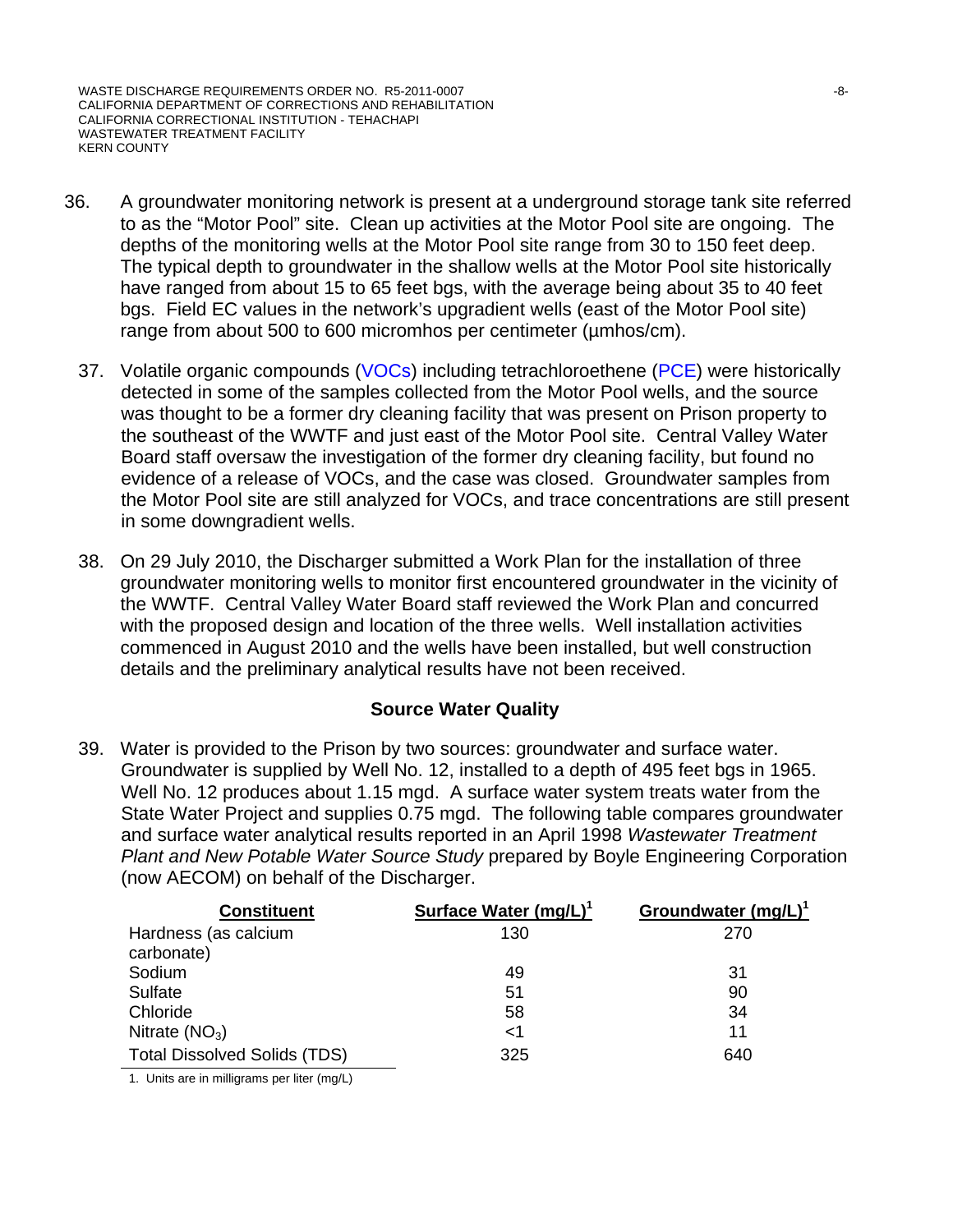40. The following table includes selected results of the Discharger's 2006 Annual Water Quality Report that tests the blended supply waters.

| <b>Constituent/Parameter</b>        | Units $1$ | <b>Average</b> | Range           |
|-------------------------------------|-----------|----------------|-----------------|
| Arsenic                             | $\mu$ g/L | 2.5            | $ND - 2.5$      |
| Chloride                            | mg/L      | 33.5           | $28 - 39$       |
| Electrical Conductivity (EC)        | umhos/cm  | 635            | $590 - 680$     |
| Nitrate $(NO3)$                     | mg/L      | 15.5           | $15 - 16$       |
| <b>Total Dissolved Solids (TDS)</b> | mg/L      | 445            | $410 - 480$     |
| Endothal                            | $\mu$ g/L | 194.2          | $190.5 - 197.9$ |

1.  $\mu$ g/L = micrograms per liter; mg/L = milligrams per liter;  $\mu$ mhos/cm = micromhos per centimeter.

- 41. The majority of the constituents detected in the blended source water were at concentrations below any maximum contaminant levels (MCLs) (primary or secondary). Nitrate concentrations are below the primary MCL of 45 mg/L for nitrate and the EC is below the lower or recommended secondary MCL of 900 micromhos per centimeter (µmhos/cm). However, the detection of six herbicides with one significantly exceeding the MCL is a concern. Endothal, an herbicide defoliant used for terrestrial and aquatic weed control, was detected at an average of 194.2 micrograms per liter  $(\mu q/L)$ , about double the MCL of 100 µg/L. A wood preservative (pentachlorophenol) and a VOC (toluene) were also detected at low levels. Available data indicates several VOCs including PCE and trichloroethene have been detected in source water in the past. Monitoring of VOCs, pesticides, and herbicides is included in Monitoring and Reporting Program R5-2011-0007 for both effluent and groundwater monitoring.
- 42. Nitrate and perchlorate in groundwater are regional concerns in the Cummings Valley and have not historically been part of the effluent and/or groundwater monitoring programs. Monitoring of nitrate and perchlorate is included in Monitoring and Reporting Program R5-2011-0007 for both effluent and groundwater monitoring.

# **Basin Plan, Beneficial Uses, and Water Quality Objectives**

43. The *Water Quality Control Plan for the Tulare Lake Basin, 2nd Edition*, (hereafter Basin Plan) designates beneficial uses, establishes water quality objectives, contains implementation plans and policies for protecting all waters of the basin, and incorporates by reference plans and policies of the State Water Board. Pursuant to Section 13263(a) of the California Water Code (CWC), WDRs must implement the Basin Plan.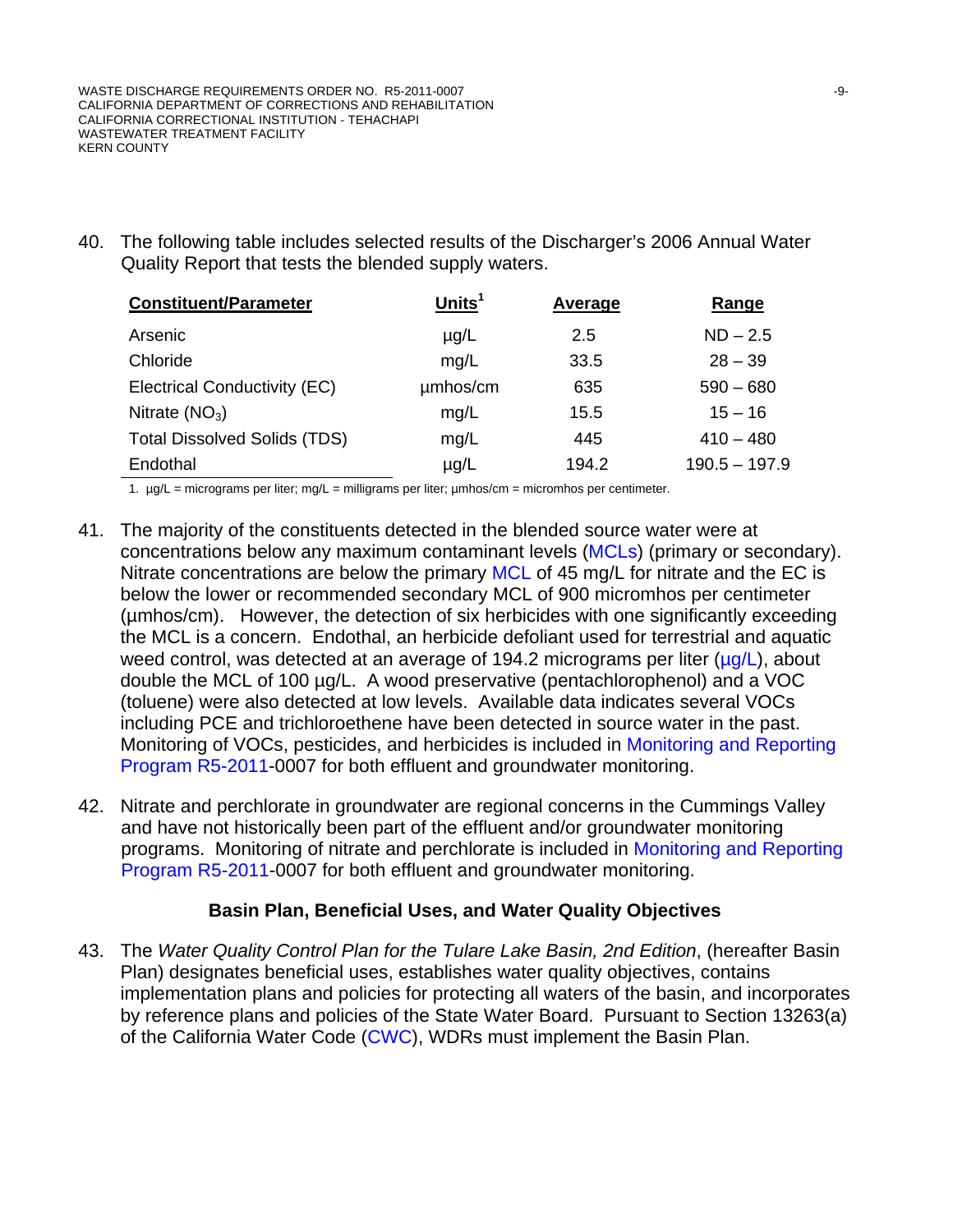- 44. Water in the Tulare Lake Basin is in short supply, requiring importation of surface water from other parts of the State. The Basin Plan encourages recycling on irrigated crops wherever feasible and indicates that evaporation of recyclable wastewater is not an acceptable permanent disposal method where the opportunity exists to replace existing uses or proposed use of fresh water with recycled water.
- 45. The WWTF and Use/Reclamation Areas lie within the Tulare Lake Hydrologic Basin, specifically the Grapevine Hydrologic Unit (No. 556.00), Tejon Creek Hydrologic Area (No. 556.20), as depicted on interagency hydrologic maps prepared by DWR in 1986. The Basin Plan designates the beneficial uses of groundwater as municipal and domestic supply, agricultural supply, industrial supply, and both contact and non-contact water recreation supply.
- 46. Surface water drainage is to Chanac Creek, an intermittent tributary to Tejon Creek which flows west to the San Joaquin Valley Floor. The Basin Plan designates Chanac Creek as a West Side Steam and designates the following beneficial uses for the West Side Streams: agricultural supply; industrial service and process supply; water contact and non-contact water recreation; warm freshwater habitat; wildlife habitat; rare, threatened, or endangered species; and groundwater recharge.
- 47. The Basin Plan includes a water quality objective for chemical constituents that, at a minimum, require waters designated as municipal and municipal supply to meet the State drinking water MCLs specified in Title 22. The Basin Plan recognizes that the Central Valley Water Board may apply limits more stringent than MCLs to ensure that waters do not contain chemical constituents in concentrations that adversely affect beneficial uses.
- 48. The Basin Plan establishes narrative water quality objectives for Chemical Constituents, Taste and Odors, and Toxicity. The Toxicity objective, in summary, requires that groundwater be maintained free of toxic substances in concentrations that produce detrimental physiological responses in human, plant, animal, or aquatic life associated with designated beneficial uses. Quantifying a narrative water quality objective requires a site-specific evaluation of those constituents that have the potential to impact water quality and beneficial uses.
- 49. The Basin Plan contains salt management requirements that have been successfully implemented for several decades. The Basin Plan establishes several salt management requirements, including:
	- a. The incremental increase in salts from use and treatment must be controlled to the extent possible. To this end, the Basin Plan states the maximum EC of discharges shall not exceed the EC of the source water plus 500 µmhos/cm. When the source water is from more than one source, the EC shall be a weighted average of all sources.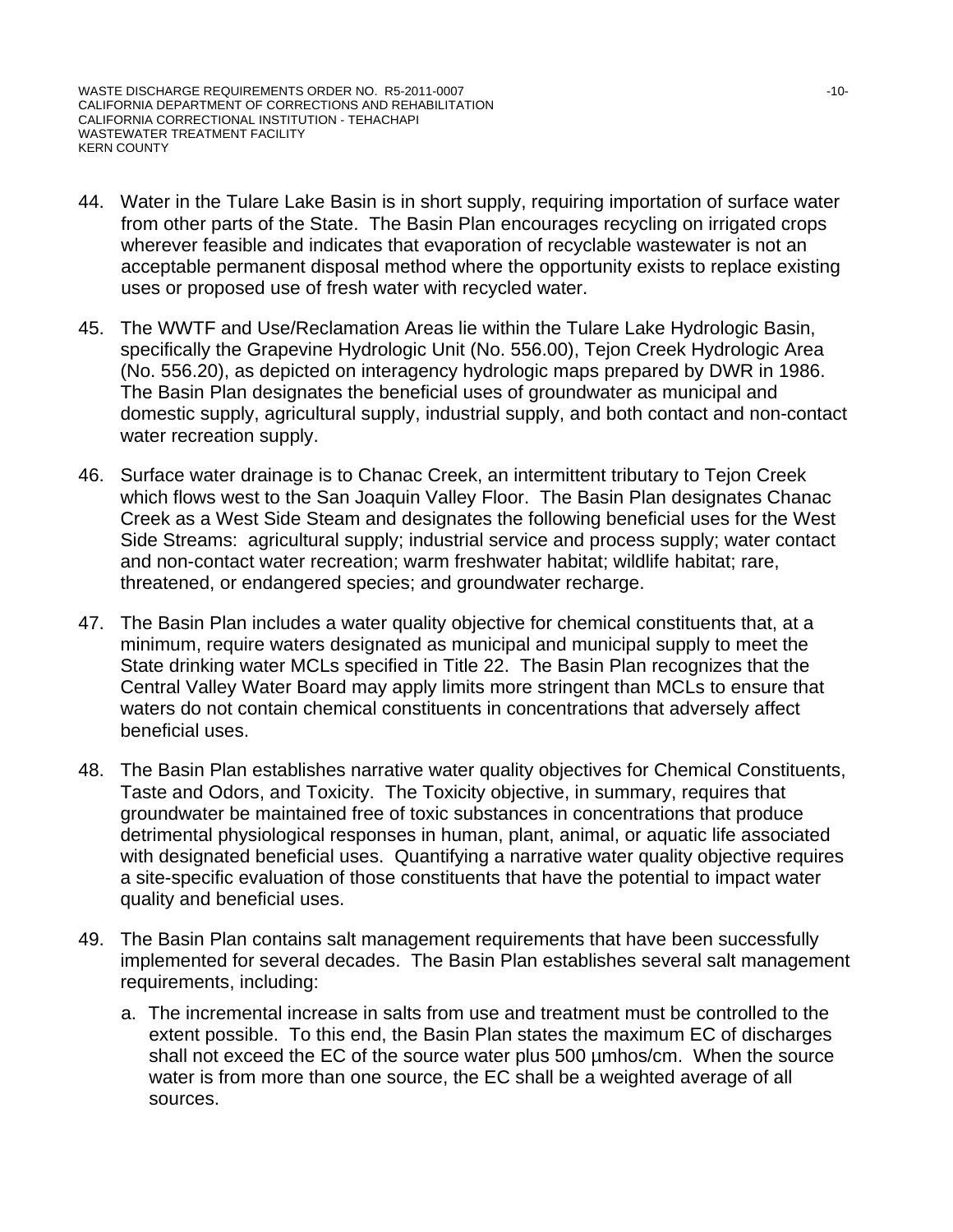b. The Basin Plan also states that discharges to areas that may recharge good quality groundwater shall not exceed an EC of 1,000 µmhos/cm, a chloride content of 175 mg/L, or a boron content of 1.0 mg/L.

These effluent limits are considered best practicable treatment or control (BPTC) with respect to salinity.

- 50. The Basin Plan states that when compliance with a narrative objective is required to protect specific beneficial uses, the Central Valley Water Board will, on a case-by-case basis, adopt numerical limitations in order to implement the narrative objective.
- 51. In the absence of specific numerical water quality limits, the Basin Plan methodology is to consider any relevant published criteria. General salt tolerance guidelines, such as *Water Quality for Agriculture* by Ayers and Westcot and similar references indicate that yield reductions in nearly all crops are not evident when irrigating with water having an EC less than 700 µmhos/cm. There is, however, an eight- to ten-fold range in salt tolerance for agricultural crops. It is possible to achieve full yield potential with waters having EC up to 3,000 umhos/cm if the proper leaching fraction is provided to maintain soil salinity within the tolerance of the crop.
- 52. The list of crops in Finding 33 is not intended as a definitive inventory of crops that are or could be grown in the area affected by the discharge, but is representative. According to *Water Quality for Agriculture*, grasses such as Tall Fescue and Bermuda are moderately salt tolerant. Carrots and apples are salt sensitive.

### **Antidegradation**

- 53. State Water Board Resolution No. 68-16 ("*Policy with Respect to Maintaining High Quality Waters of the State*") (hereafter Resolution 68-16) prohibits degradation of groundwater unless it has been shown that:
	- a. The degradation is consistent with the maximum benefit to the people of the State;
	- b. The degradation will not unreasonably affect present and anticipated future beneficial uses;
	- c. The degradation does not result in water quality less than that prescribed in State and regional policies, including violation of one or more water quality objectives; and
	- d. The Discharger employs best practicable treatment or control (BPTC) to minimize degradation.
- 54. Degradation of groundwater by some of the typical waste constituents released with discharge from a typical wastewater treatment system after effective source control, treatment, and control is consistent with maximum benefit to the people of the State. The ongoing functions provided by the Prison, the jobs it creates, and the resulting economic stimulation to the surrounding communities and associated industries is of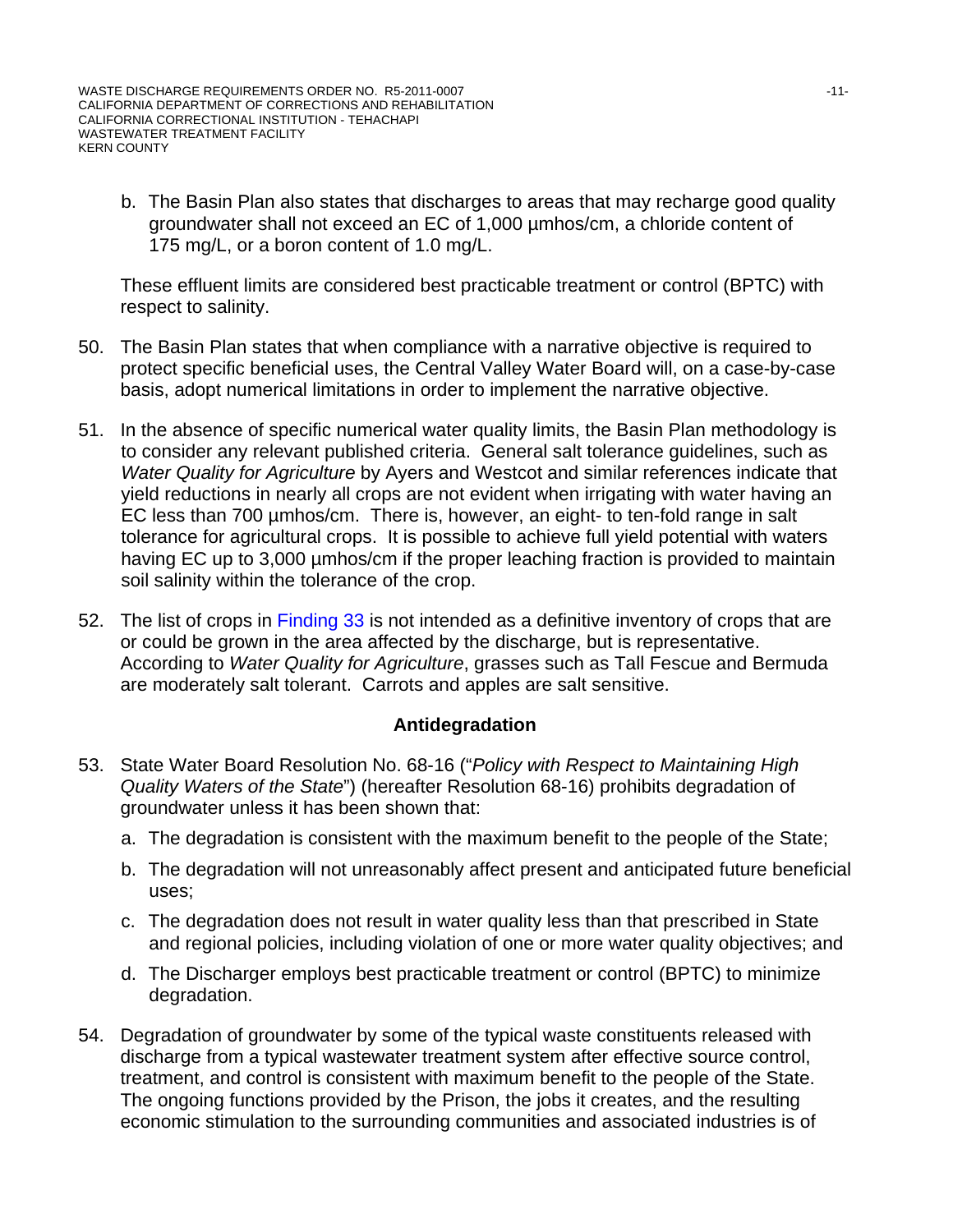maximum benefit to the people of the State, and therefore sufficient reason to accommodate growth and groundwater degradation, provided the terms of the Basin Plan are met.

55. The upgraded tertiary WWTF will improve the quality of the effluent and reduce the potential of the authorized discharges to degrade groundwater. The authorized discharge (flow) will not increase. Degradation that does occur will be less than authorized in the past. Total nitrogen concentrations in the tertiary effluent will be less than 10 mg/L, and the effluent will largely be used to irrigate pasture lands, various crops, and grasses that will use the available nitrogen in accordance with the required Nutrient Management Plan. Nitrate could potentially degrade groundwater should seepage of leachate from the clay-lined sludge treatment/storage pond occur. As described in Finding 19, the consulting engineer has concluded that the clay liner of the sludge treatment and biosolids storage area will preclude lechate from degrading groundwater. Provision G.11 requires the Discharger to demonstrate that the Discharger's sludge treatment and biosolids storage unit is exempt from Title 27 requirements or, if it cannot, to modify the liner as necessary to meet Title 27 requirements. Therefore, any discharges that do occur from the clay-lined pond will comply with Title 27 requirements and be protective of groundwater quality. This Order requires groundwater monitoring to confirm compliance with water quality objectives.

### **Treatment and Control Practices**

- 56. The WWTF Upgrade Project described in Findings 12 through 15 provides, or will provide, treatment and control of the discharge that incorporates:
	- a. Alarm and automatic flow diversion systems to prevent system bypass or overflow;
	- b. Tertiary treatment of the wastewater to Title 22 2.2 MPN/100 mL standards;
	- c. UV Disinfection;
	- d. A nitrogen removal treatment process;
	- e. Application of wastewater at rates not that will not exceed reasonable agronomic demand in areas where effluent will be recycled and at rates in spray disposal areas that will not cause groundwater to exceed water quality objectives;
	- f. Application of wastewater at rates that will not allow wastewater to stand for more than 48 hours;
	- g. At least daily inspection of the Use Area and Reclamation Area during times of discharge; and
	- h. Appropriate solids disposal practices including disposal at a landfill of screenings and grit, storage solar treatment of sludge/biosolids in a clay-lined pond; and land application of biosolids at agronomic rates.

The preceding treatment and control measures represent BPTC.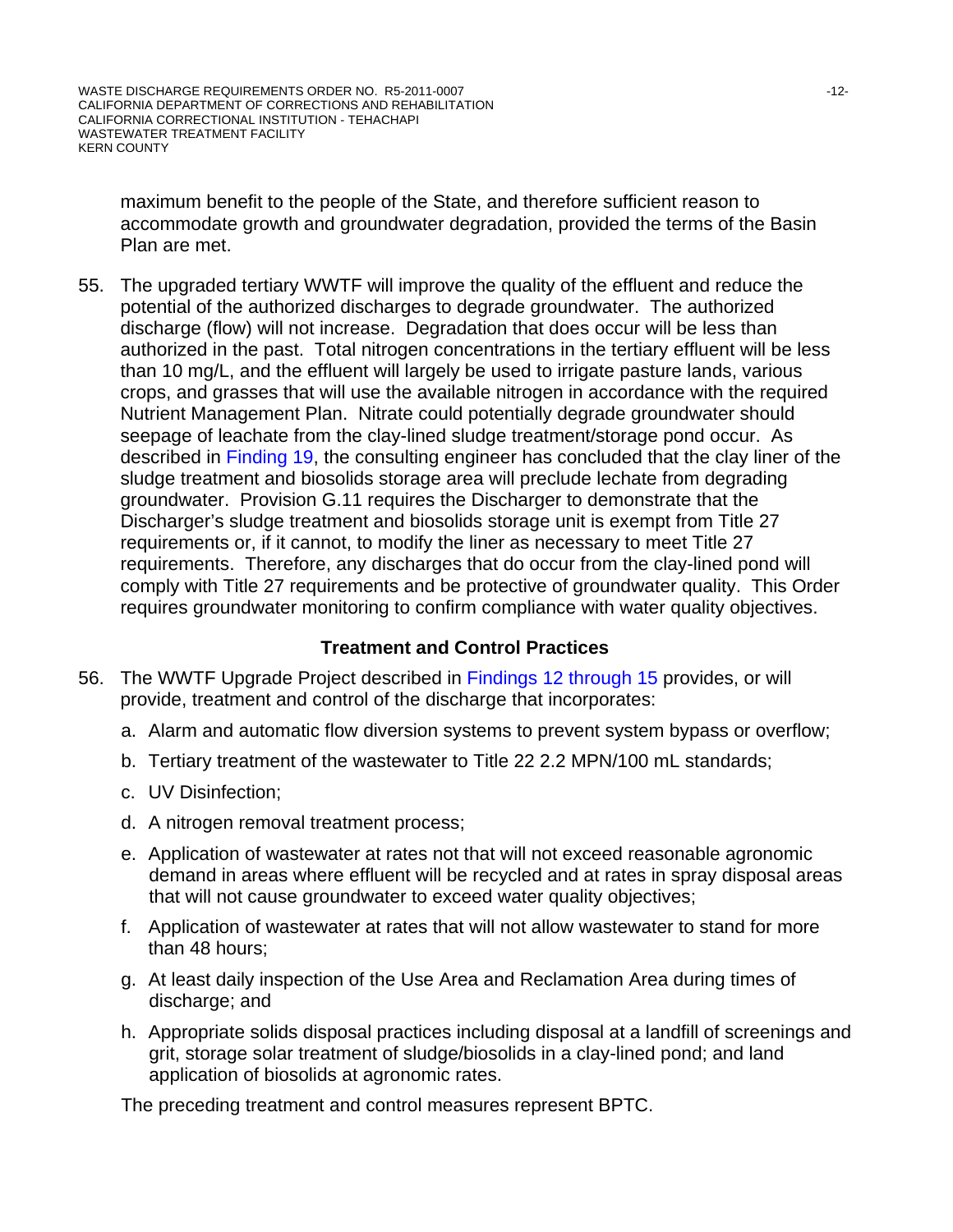WASTE DISCHARGE REQUIREMENTS ORDER NO. R5-2011-0007 NO. 13-13-13-13-13-13-13-13-CALIFORNIA DEPARTMENT OF CORRECTIONS AND REHABILITATION CALIFORNIA CORRECTIONAL INSTITUTION - TEHACHAPI WASTEWATER TREATMENT FACILITY KERN COUNTY

57. This Order establishes groundwater limitations for the WWTF that will not unreasonably threaten present and anticipated beneficial uses or result in groundwater quality that exceeds water quality objectives set forth in the Basin Plan. It also contains groundwater monitoring to ensure that this remains the case. The treatment and control practices described in Finding 56 represent BPTC. Because of the quality of the effluent, it is not expected to appreciably degrade groundwater quality. Any degradation that does occur will be limited and will not cause groundwater to exceed applicable water quality objectives. This, in combination with the information in Findings 53 through 56 indicates the discharge complies with Resolution 68-16.

### **Designated Waste and Title 27**

- 58. CWC Section 13173 defines designated waste as either:
	- a. Hazardous waste that has been granted a variance from hazardous waste management requirements pursuant to Section 25143 of the Health and Safety Code.
	- b. Non-hazardous waste that consists of, or contains, pollutants that, under ambient environmental conditions at a waste management unit, could be released in concentrations exceeding applicable water quality objectives or could reasonably be expected to affect beneficial uses of the waters of the State contained in the appropriate water quality control plan.
- 59. Pursuant to section 20090(a) of Title 27, CCR, the discharge of domestic sewage or treated effluent associated with municipal wastewater treatment plants is exempt from Title 27, provided any resulting degradation of groundwater is in accordance with the Basin Plan and the waste need not be managed as a hazardous waste. As described above in the Antidegradation section, the treated wastewater discharge complies with the Basin Plan. The treated wastewater does not need to be treated as a hazardous waste. The discharge of treated wastewater is thus exempt from Title 27 requirements.
- 60. Finding 19 indicates that wastewater sludge will be dewatered by centrifuge and solar dried and stored in a clay-lined pond prior to application as biosolids to land. Lined ponds can be considered BPTC. As described above, the Discharger's engineering consultant has indicated that the clay-lined pond will contain all leachate. However, the Discharger needs to provide data regarding the pond's clay liner construction and performance.
- 61. Provision G.11 of this Order incorporates a compliance schedule that requires the Discharger to show that its sludge/biosolids treatment and storage practices are exempt from Title 27 requirements or, if it cannot, to modify its liner as necessary to meet exemption requirements or to fully implement Title 27 containment.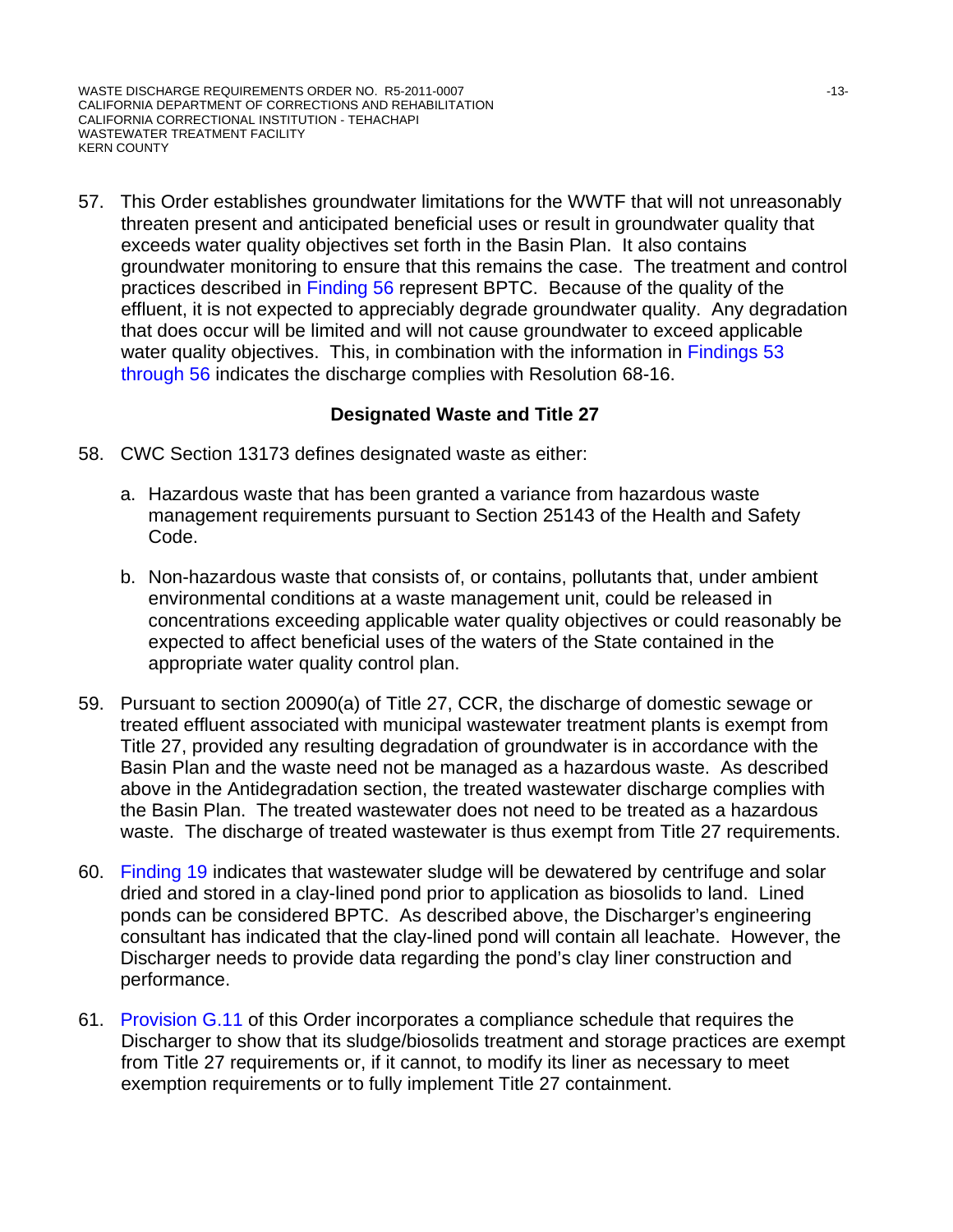# **CEQA**

- 62. The Discharger adopted a Final Environmental Impact Report (EIR) in 1985 in accordance with the California Environmental Quality Act (Public Resources Code Section 21000, et seq.). Central Valley Water Board staff reviewed the EIR and concurred that the EIR had addressed issues with regards to potential impacts to water quality.
- 63. In 1999, in anticipation of the upgrade of the WWTF, the Discharger filed a Notice of Exemption for the upgraded WWTF. The discharge described in these WDRs is consistent with the Notice of Exemption because:
	- a. This Order does not authorize expansion of the Prison's wastewater treatment capacity and land application areas; and
	- b. This Order limits the discharge flow to an equivalent daily flow of no more than 1.1 mgd, which is no more than the highest yearly average flow since 2007, and which is the same as the flow limitation in the current WDRs (Order No. 88-035).

Therefore, the action to revise waste discharge requirements for this existing facility is exempt from the provisions of the California Environmental Quality Act (CEQA), in accordance with Title 14, California Code of Regulations (CCR), section 15301.

- 64. Additionally, this Order includes requirements to protect water quality, including:
	- a. Effluent Limit B.1 which establishes numerical effluent limitations that are reflective of best practicable treatment for this discharge.
	- b. Discharge Specification C.4, which stipulates waste constituents cannot be released or discharged in a concentration or mass that causes violation of this Order's groundwater limitations.
	- c. Provisions G.11, G.20, G.21, and G.22, which require the Discharger to submit by 180 days of adoption of this Order: A technical report addressing Title 27 requirements for treatment and storage of sludge/biosolids; a Use Area Management Plan; a Nutrient Management Plan; and a Salinity Source Control Plan, respectively.

# **General Findings**

- 65. Based on the threat to water quality and complexity of the discharge, the facility is determined to be classified as 2-B. Section 2200 of Title 23, CCR, defines these categories to include any of the following:
	- a. Category 2 threat to water quality: "Those discharges of waste that could impair the designated beneficial uses of the receiving water, cause short term violations of water quality objectives, cause secondary drinking water standards to be violated, or cause a nuisance."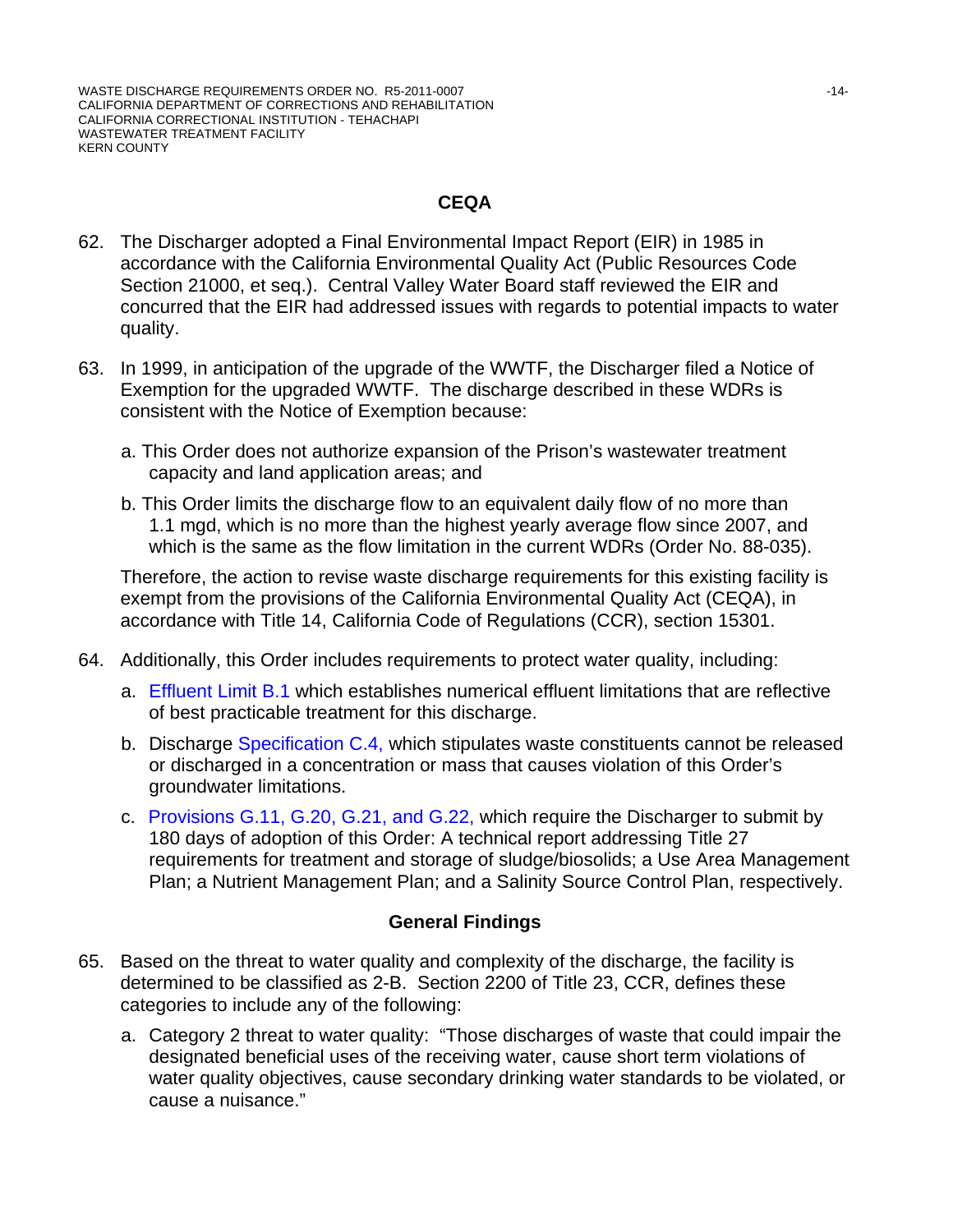- b. Category A complexity: ""Any discharge of toxic wastes, any small volume discharge containing toxic waste or having numerous discharge points or ground water monitoring, or any Class 1 waste management unit.".
- 66. Pursuant to CWC Section 13263(g), discharge is a privilege, not a right, and adoption of this Order does not create a vested right to continue the discharge.
- 67. The Central Valley Water Board will review this Order periodically and will revise requirements when necessary.
- 68. CWC Section 13267(b) states that: "In conducting an investigation specified in subdivision (a), the regional board may require that any person who has discharged, discharges, or is suspected of having discharged or discharging, or who proposes to discharge waste within its region, or any citizen or domiciliary, or political agency or entity of this state who has discharged, discharges, or is suspected of having discharged or discharging, or who proposes to discharge, waste outside of its region that could affect the quality of waters within its region shall furnish, under penalty of perjury, technical or monitoring program reports which the regional board requires. The burden, including costs, of these reports shall bear a reasonable relationship to the need for the report and the benefits to be obtained from the reports. In requiring those reports, the regional board shall provide the person with a written explanation with regard to the need for the reports, and shall identify the evidence that supports requiring that person to provide the reports."
- 69. The technical reports required by this Order and the attached Monitoring and Reporting Program No. R5-2011-0007 are necessary to assure compliance with these WDRs. The Discharger owns and operates the facility that discharges the waste subject to this Order.
- 70. DWR sets standards for the construction and destruction of groundwater wells, as described in the *California Well Standards Bulletin 74-90* (June 1991) and *Water Well Standards*: *State of California Bulletin 94-81 (December 1981).* These standards and any more stringent standards adopted by the State or county pursuant to CWC Section 13801, apply to all monitoring wells.

### **Public Notice**

- 71. All the above and the supplemental information and details in the attached Information Sheet, which is incorporated by reference herein, were considered in establishing the following conditions of discharge.
- 72. The Discharger and interested agencies and persons have been notified of the intent to prescribe WDRs for this discharge, and they have been provided an opportunity for a public hearing and an opportunity to submit their written views and recommendations.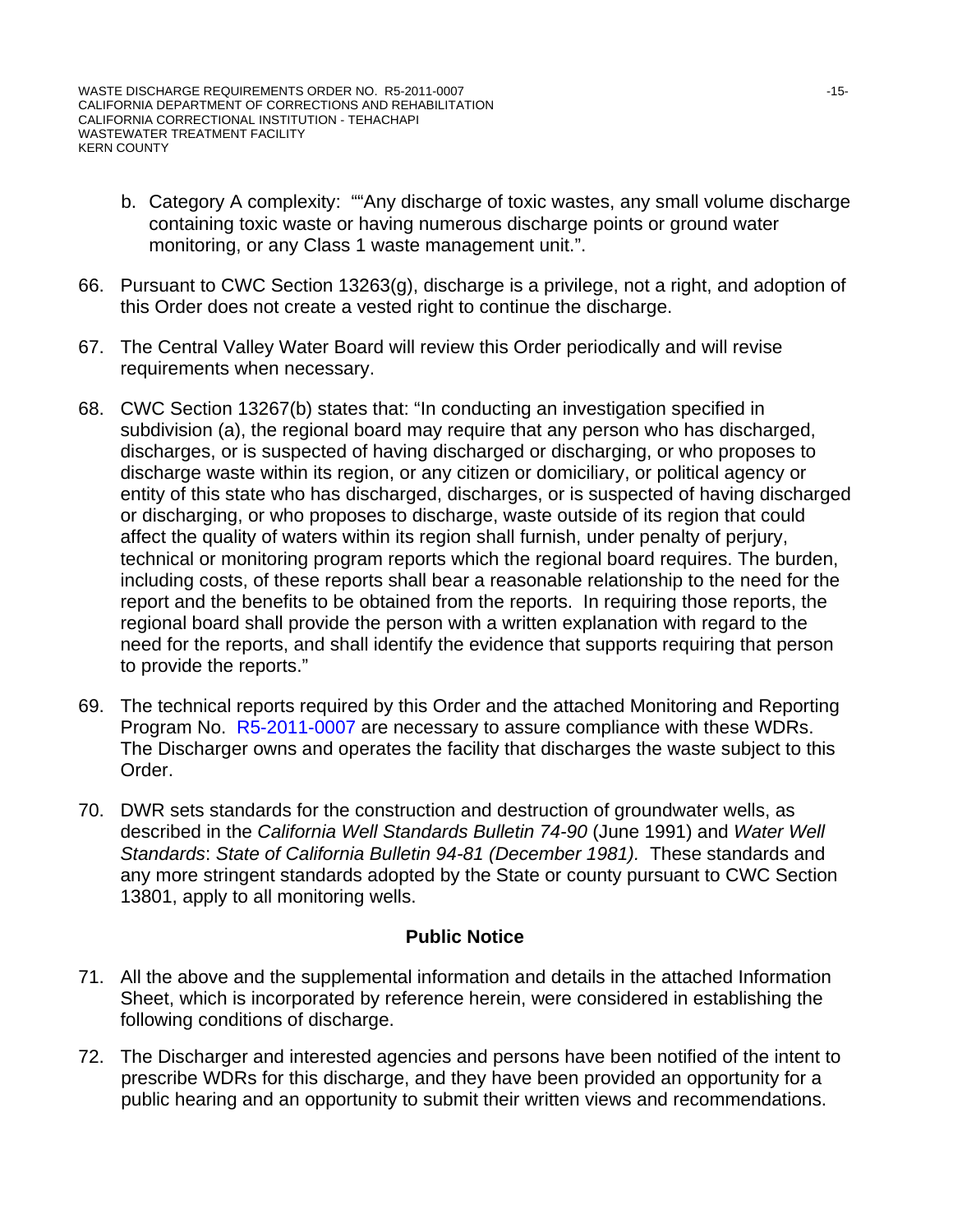WASTE DISCHARGE REQUIREMENTS ORDER NO. R5-2011-0007 NO. 10-10007 NO. 10-16-16-16-CALIFORNIA DEPARTMENT OF CORRECTIONS AND REHABILITATION CALIFORNIA CORRECTIONAL INSTITUTION - TEHACHAPI WASTEWATER TREATMENT FACILITY KERN COUNTY

#### 73. All comments pertaining to the discharge were heard and considered in a public meeting.

**IT IS HEREBY ORDERED** that, Waste Discharge Requirements Order No. 88-035 is rescinded and that, pursuant to Sections 13263 and 13267 of the CWC, the California Department of Corrections and Rehabilitation and its agents, successors, and assigns, in order to meet the provisions contained in Division 7 of the CWC and regulations adopted thereunder, shall comply with the following:

### **A. Discharge Prohibitions**

- 1. Discharge of wastes to surface waters or surface water drainage courses is prohibited.
- 2. Bypass of untreated or partially treated waste, except as allowed by Provision E.2 of Standard Provisions and Reporting Requirements, is prohibited.
- 3. Discharge of waste classified as "hazardous", as defined in Section 2521(a) of Title 23, California Code of Regulations, Section 2510 et seq., is prohibited. Discharge of waste classified as "designated," as defined in CWC Section 13173, in a manner that causes violation of groundwater limitations, is prohibited.
- 4. Application of wastewater in a manner or location other than that described herein (Findings 12 through 15, and 24 through 28) is prohibited. Application of wastewater to lands not owned or controlled by the Discharger shall not occur until authorized by a Master Reclamation permit or a Wastewater Recycling order or a Notice of Applicability for Coverage under State Water Board Water Quality Order 2009-0006- DWQ, *General Waste Discharge Requirements for Landscape Irrigation Uses of Municipal Recycled Water*.
- 5. Cross-connections between any potable water supply and piping containing recycled water are prohibited. As such, no physical connection shall exist between recycled water piping and any domestic water supply well, or between recycled water piping and any irrigation well that does not have an air gap or reduced pressure principle device.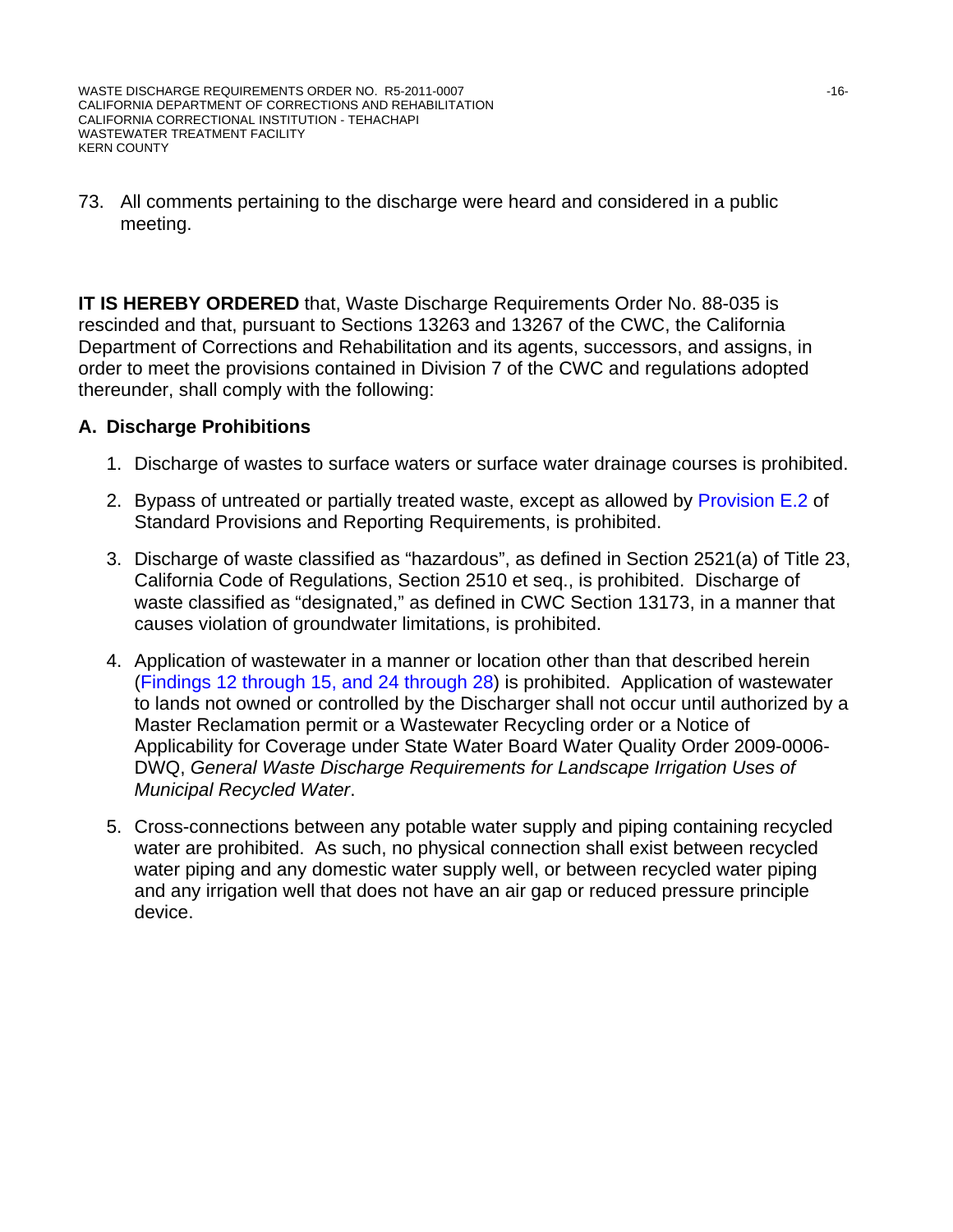# **B. Effluent Limitations**

1. The discharge of disinfected tertiary recycled water from the WWTF to the effluent storage ponds, Use Areas, or to the Tehachapi-Cummings County Water District shall not exceed the following for the constituents listed:

| Constituent <sup>1</sup> | $Units2$ | <b>Monthly Average</b> | <b>Daily Maximum</b> |
|--------------------------|----------|------------------------|----------------------|
| <b>Flow</b>              | mgd      | 1.1                    | ---                  |
| <b>BOD</b>               | mg/L     | 10                     | 20                   |
| <b>TSS</b>               | mg/L     | 10                     | 20                   |
| EC                       | umhos/cm | 1,000                  | ---                  |
| Chloride                 | mg/L     | 175                    | ---                  |
| <b>Boron</b>             | mg/L     | 1.0                    | ---                  |

1. BOD = 5-day Biochemical Oxygen Demand; TSS = Total Suspended Solids; EC = Electrical Conductivity

2. mgd = millions of gallons per day; mg/L = milligrams per liter; µmhos/cm = micromhos per centimeter

- 2. The arithmetic mean of BOD and TSS in effluent samples collected over a monthly period shall not exceed 10 percent of the arithmetic mean of the values for influent samples collected at the same times during the same period (90 percent removal).
- 3. The monthly average concentration of total nitrogen in the discharge shall not exceed 10 mg/L, unless the requirements of Provision G.17 have been satisfied and approved by the Executive Officer.
- 4. The 12-month rolling average EC of the discharge shall not exceed the 12-month rolling average EC of the source water plus 500 µmhos/cm. Compliance with this effluent limitation shall be determined monthly.
- 5. The median concentration of total coliform organisms in disinfected tertiary recycled water shall not exceed the following (Title 22, Section 60301.230):
	- a. a most probable number (MPN) of 2.2 total coliform bacteria per 100 milliliters utilizing the bacteriological results of the last seven days for which the analyses have been completed;
	- b. an MPN of 23 total coliform bacteria per 100 milliliters in more than one sample in any 30-day period; and
	- c. an MPN of 240 total coliform bacteria per 100 milliliters at any time.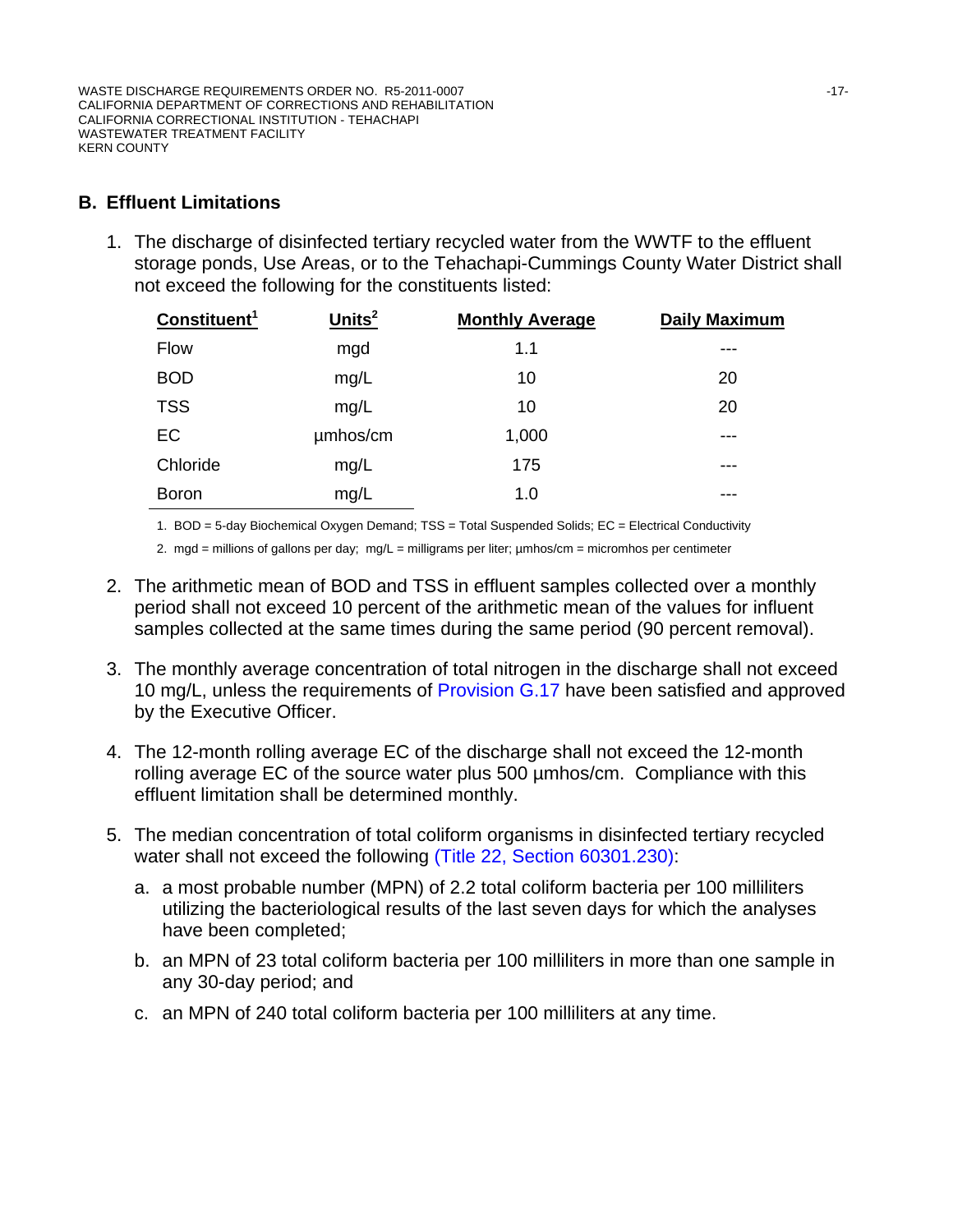# **C. Discharge Specifications**

- 1. Wastewater treatment and use of recycled water shall not cause pollution or a nuisance as defined by Section 13050 of the CWC.
- 2. The Discharger shall treat the wastewater such that it complies with Title 22, CCR, Section 60301.230 ("Disinfected Tertiary Recycled Water").
- 3. The Discharger shall operate all systems and equipment to maximize treatment of wastewater and optimize the quality of the discharge. The wastewater shall be filtered at all times.
- 4. No waste constituent shall be released or discharged, or placed where it will be released or discharged, in a concentration or in a mass that causes violation of groundwater limitations.
- 5. All conveyance, treatment, storage, and disposal units shall be designed, constructed, operated, and maintained to prevent inundation or washout due to floods with a 100-year return frequency.
- 6. Objectionable odors shall not be perceivable beyond the limits of the WWTF, storage ponds, and/or Use Area properties at an intensity that creates or threatens to create nuisance conditions.
- 7. Wastewater shall not be discharged to the Use Area in a manner that causes wastewater to stand for greater than 48 hours. To ensure compliance with this specification, wastewater shall not be discharged to the Use Area during periods of heavy rain or when surface soils are saturated to a point that would restrict the ability to infiltrate into the soils.
- 8. Effluent storage ponds shall have sufficient capacity to accommodate allowable wastewater flow and design seasonal precipitation and ancillary inflow and infiltration during the winter. Design seasonal precipitation shall be based on total annual precipitation using a return period of 100 years, distributed monthly in accordance with historical rainfall patterns.
- 9. On or about **1 October** of each year, the available effluent storage pond capacity shall at least equal the volume necessary to comply with Discharge Specification C.8.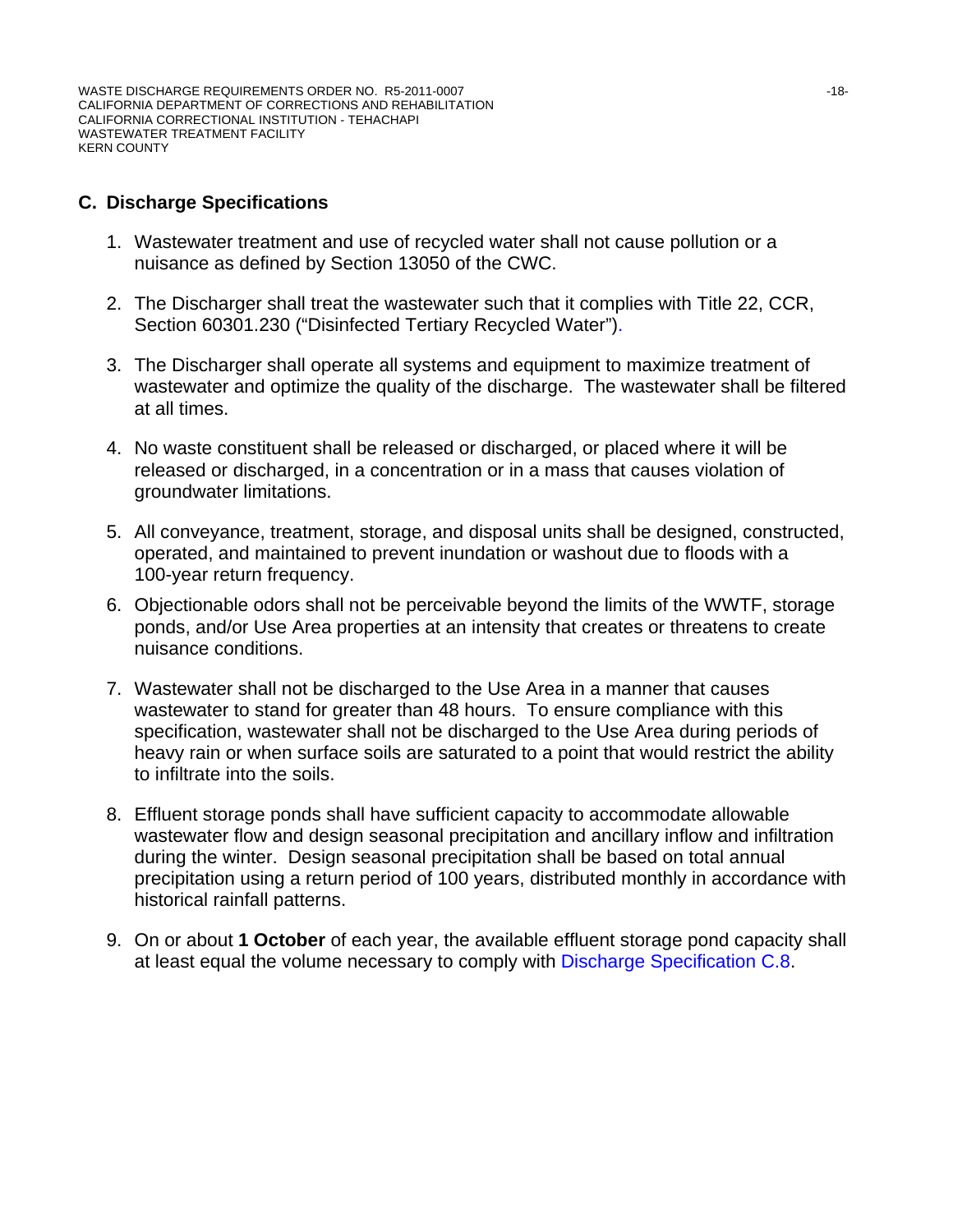10. Ponds shall be managed to prevent breeding of mosquitoes. In particular,

- a. An erosion control plan should assure that coves and irregularities are not created around the perimeter of the water surface.
- b. Weeds shall be minimized through control of water depth, harvesting, and herbicides.
- c. Dead algae, vegetation and other debris shall not accumulate on the water surface.
- d. Vegetation management operations in areas in which nesting birds have been observed shall be carried out either before or after, but not during, the 1 April to 30 June bird nesting season.
- 11. The components of Recycling Specifications D.2, D.3, D.4, D.6, D.7, D.8, D.9, D.10, D.11, D.12 and D.14, designed to preclude unnecessary effluent contact with the public or workers or designed to prevent cross connections/cross contamination of water supplies, apply to parts of the Use Area used for spray disposal and the infrastructure that conveys effluent from the WWTF to spray disposal areas.

# **D.** Recycling Specifications

The following specifications apply to use areas under the ownership or control of the Discharger:

- 1. Recycled water shall be managed in conformance with the regulations contained in Title 22, Division 4, Chapter 3, CCR.
- 2. All reclamation equipment, pumps, piping, valves, and outlets shall be appropriately marked to differentiate them from potable facilities. All reclamation distribution system piping shall be purple or adequately wrapped with purple tape.
- 3. Recycled water controllers, valves, and similar appurtenances shall be affixed with recycled water warning signs, and shall be equipped with removable handles, locking mechanisms, or some other means to prevent public access or tampering. The contents of the signs shall conform to Title 22, CCR, Section 60310. Quick couplers and sprinkler heads, if used, shall be of a type, or secured in a manner, that permits operation only by authorized personnel. Hose bibs that the public could use shall be eliminated.
- 4. Public contact with wastewater effluent shall be controlled using fences, signs, and/or other appropriate means. Signs of a size no less than four inches high by eight inches wide with proper wording (shown below) shall be placed at all areas of public access and around the perimeter of all areas used for effluent disposal or conveyance to alert the public of the use of recycled water. All signs shall display an international symbol similar to that shown in Attachment B, which is attached hereto and made part of this Order by reference, and present the following wording: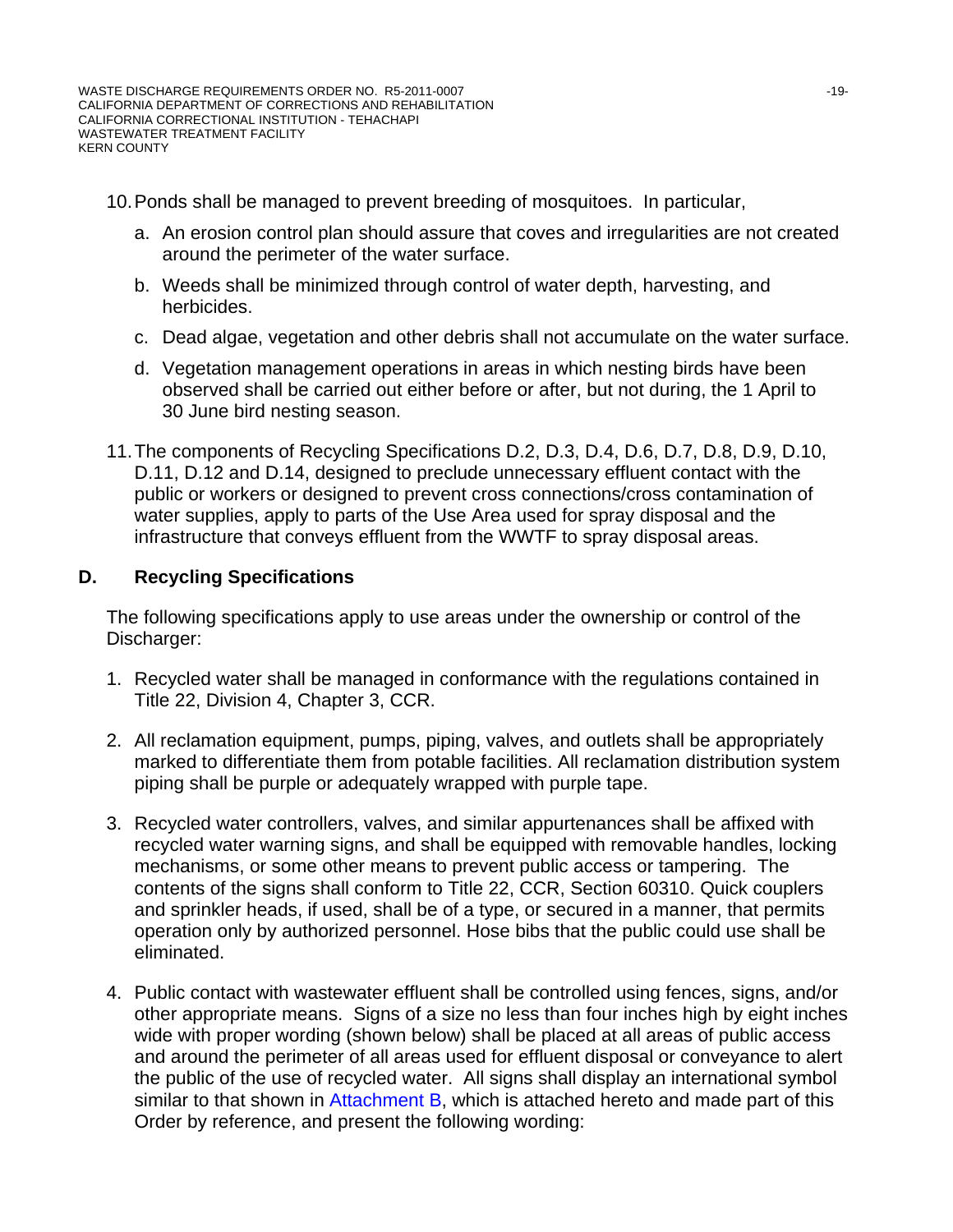# **"RECYCLED WATER – DO NOT DRINK"**

### **"AGUA DE DESPERDICIO RECLAMADA – POR FAVOR NO TOME"**

- 5. Disinfected tertiary recycled water is approved for use on food crops, including all edible root crops, where the recycled water comes into contact with the edible portion of the crop; parks and playgrounds; school yards; residential landscaping; unrestricted access golf courses; and any other irrigation use not specified in Title 22, section 60304, and not prohibited by other sections of the CCR.
- 6. The Discharger shall maintain the following setback distances from areas irrigated with recycled water:

| Setback Distance<br>(feet) | To                                                                    |
|----------------------------|-----------------------------------------------------------------------|
| 50                         | Edge of land application area to<br>domestic well                     |
| 100                        | Wastewater/recycled water storage<br>reservoir to domestic well       |
| 50                         | Land application areas to surface<br>water or surface water drainages |

- 7. Recycled water shall not be allowed to escape from the authorized Use Areas by airborne spray or by surface flow except in minor amounts such as that associated with good irrigation practices.
- 8. Spray, mist, or runoff shall not enter dwellings, designated outdoor eating areas, or food handling facilities.
- 9. Drinking water fountains shall be protected against contact with recycled water spray, mist, or runoff.
- 10. Workers shall be educated regarding proper hygienic procedures to ensure personal and public safety.
- 11. Potable water mains shall be separated by a clear horizontal distance of at least four feet from, and a clear vertical distance of at least one foot above, any parallel pipeline conveying disinfected tertiary recycled water, and shall be separated by a clear vertical distance of at least one foot above any crossing pipeline conveying disinfected tertiary recycled water, except as may be otherwise allowed or approved under DPH regulatory requirements or DPH design guidance documents. All separation distances shall be measured from the nearest outside edge of each pipe. Vertical separation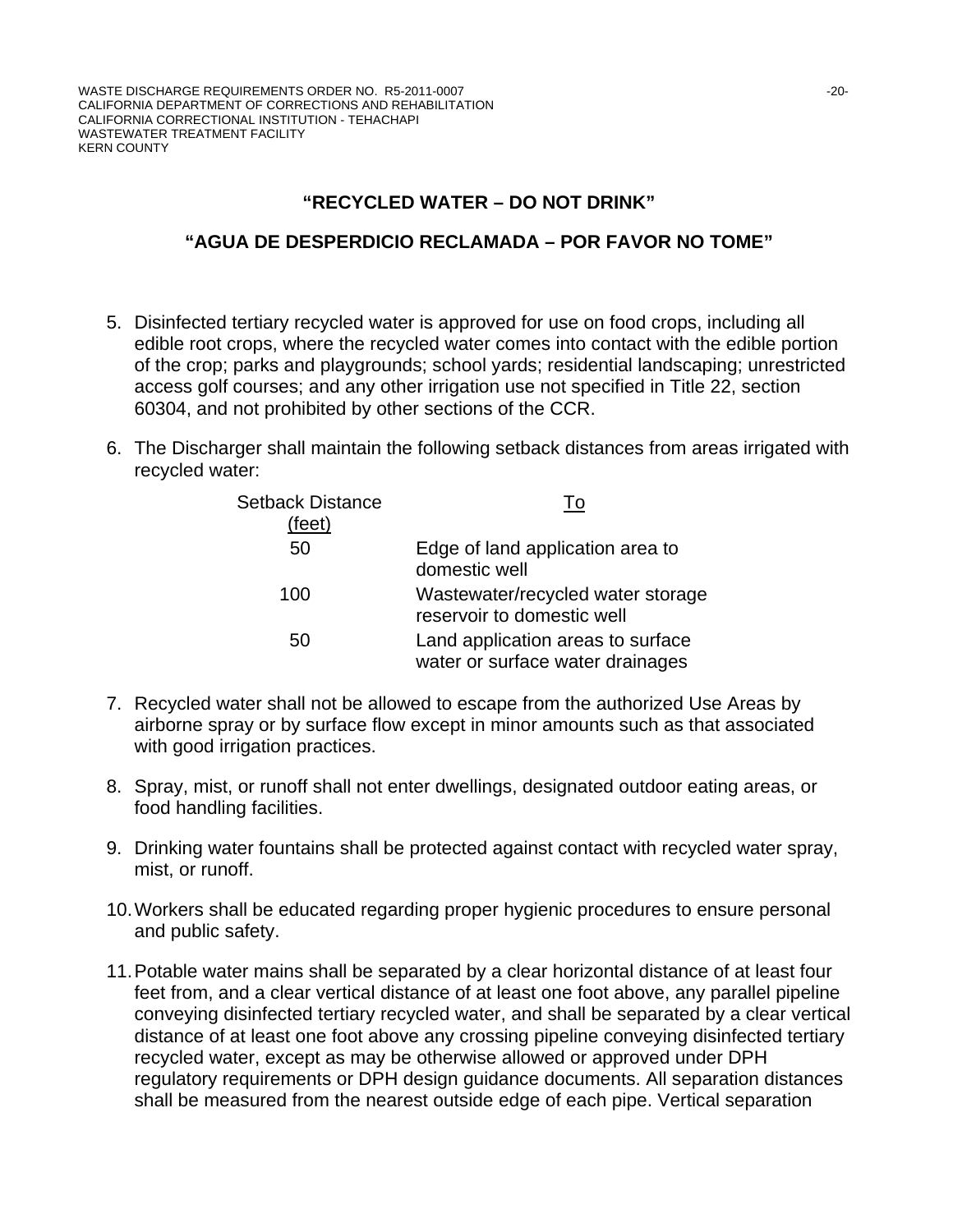distances shall apply wherever the horizontal separation distance is eleven feet or less.

- 12. Potable water supply piping and recycled water piping shall not have any crossconnections. Supplementing recycled water with potable water shall not be allowed except through an air-gap separation or, if approved by the DPH, a reduced pressure principle backflow device.
- 13. Application of recycled water to the Use Areas shall not exceed the nitrogen or hydraulic loading reasonably necessary to satisfy the nitrogen or water uptake needs of the Use Areas considering the plant, soil, climate, and irrigation management system (i.e., generally accepted agronomic rates).
- 14. Areas irrigated with recycled water shall be managed to prevent breeding of mosquitoes. More specifically:
	- a. All applied irrigation water must infiltrate completely within 48 hours.
	- b. Ditches receiving irrigation runoff not serving as wildlife habitat should be maintained free of emergent, marginal, and floating vegetation.
	- c. Low-pressure and un-pressurized pipelines and ditches, which are accessible to mosquitoes, shall not be used to store recycled water

### **E. Sludge Specifications**

Sludge in this document means the solid, semisolid, and liquid residues removed during primary, secondary, or advanced wastewater treatment processes. Solid waste refers to grit and screening material generated during preliminary treatment. Residual sludge means sludge that will not be subject to further treatment at the WWTF. Biosolids refers to sludge that has undergone sufficient treatment and testing to qualify for reuse pursuant to federal and state regulations as a soil amendment for agriculture, silviculture, horticulture, and land reclamation.

- 1. Sludge and solid waste shall be removed from screens, sumps, aeration basins, ponds, clarifiers, etc. as needed to ensure optimal plant operation.
- 2. Treatment and storage of sludge generated by the WWTF shall be confined to the WWTF property.
- 3. Any handling and storage of residual sludge, solid waste, and biosolids on property of the WWTF shall be temporary (i.e., no longer than two years) and controlled and contained in a manner that minimizes leachate formation and precludes infiltration of waste constituents into soils in a mass or concentration that will violate groundwater limitations of this Order.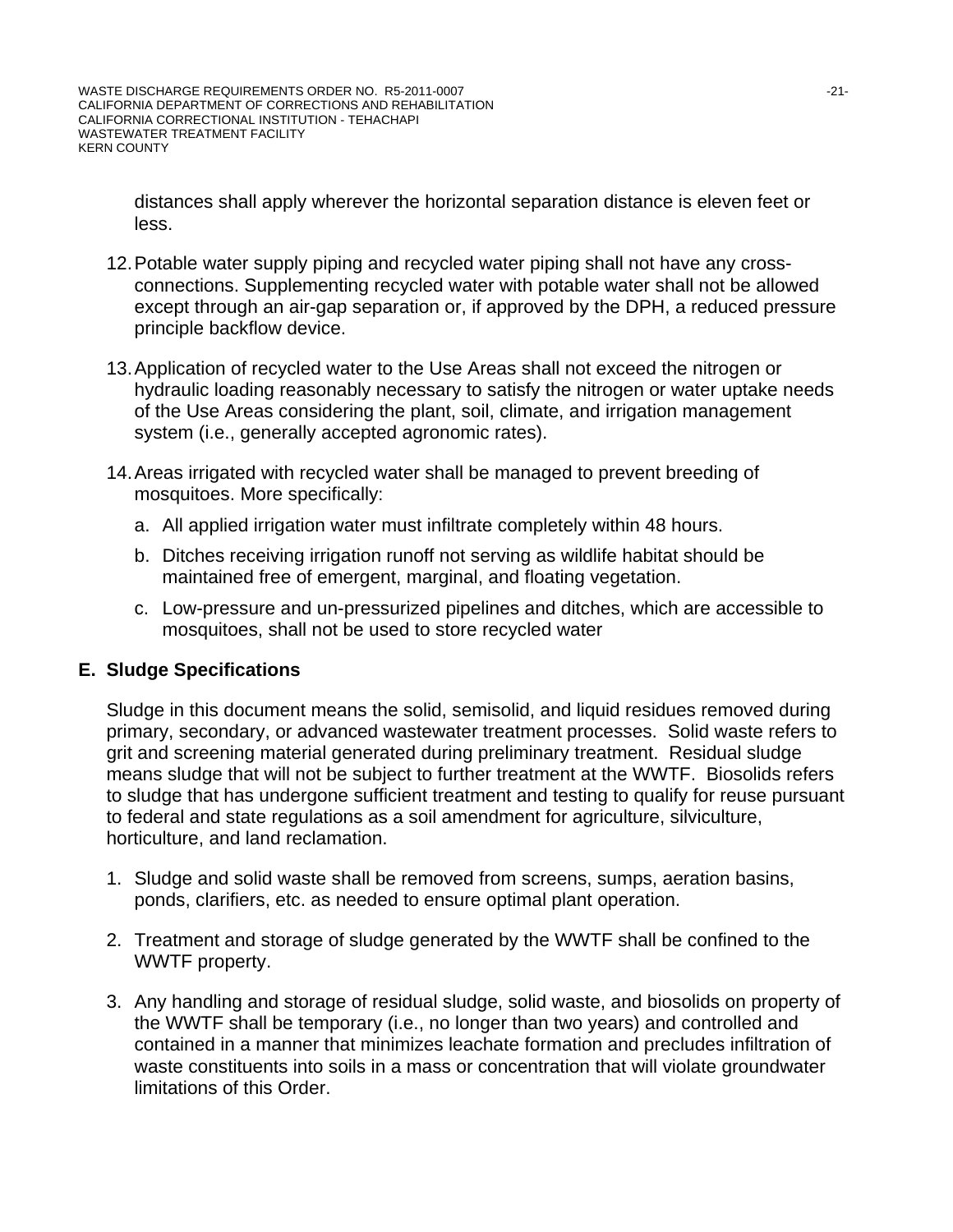- 4. Residual sludge, biosolids, and solid waste shall be disposed of in a manner approved by the Executive Officer and consistent with Title 27. Removal for further treatment, disposal, or reuse at sites (i.e., landfill, composting sites, soil amendment sites) operated in accordance with valid waste discharge requirements issued by a regional water quality control board will satisfy this specification.
- 5. Biosolids shall comply at the time of application with either Class A or Class B pathogen reduction standards as listed in 40 CFR 503.
- 6. Biosolids shall comply with one of the vector attraction reduction standards as listed in 40 CFR 503.33.
- 7. Biosolids shall not be applied during periods of heavy rainfall or when the ground is saturated.
- 8. Use of biosolids as a soil amendment shall comply with valid waste discharge requirements issued by a regional water quality control board or State Water Board. In most cases, this means General Order 2004-0012-DWQ (State Water Board Water Quality Order No. 2004-12-DWQ "General Waste Discharge Requirements for the Discharge of Biosolids to Land for Use as a Soil Amendment in Agricultural, Silvicultural, Horticultural, and Land Reclamation Activities"). For a biosolids use project to be authorized by General Order 2004-0012-DWQ , the Discharger must file a complete Notice of Intent and receive a Notice of Applicability for each project.
- 9. Any proposed change in solids disposal practices shall be reported to the Executive Officer in writing at least 90 days in advance of the change.

### **F. Groundwater Limitations**

- 1. Release of waste constituents from any wastewater or storm water collection, treatment, or storage component, or release of waste constituents from discharges to the Use Area, shall not cause or contribute to groundwater:
	- a. Containing concentrations of constituents identified below, or background quality, whichever is greater.
		- (i) Nitrate as nitrogen of 10 mg/L.
		- (ii) Total Coliform Organisms of 2.2 MPN/100 mL.
		- (iii) For constituents identified in Title 22, the Primary and Secondary MCLs quantified therein.
	- b. Containing taste- or odor-producing constituents, toxic substances, or any other co nstituents, in concentrations that cause nuisance or adversely affect beneficial us es.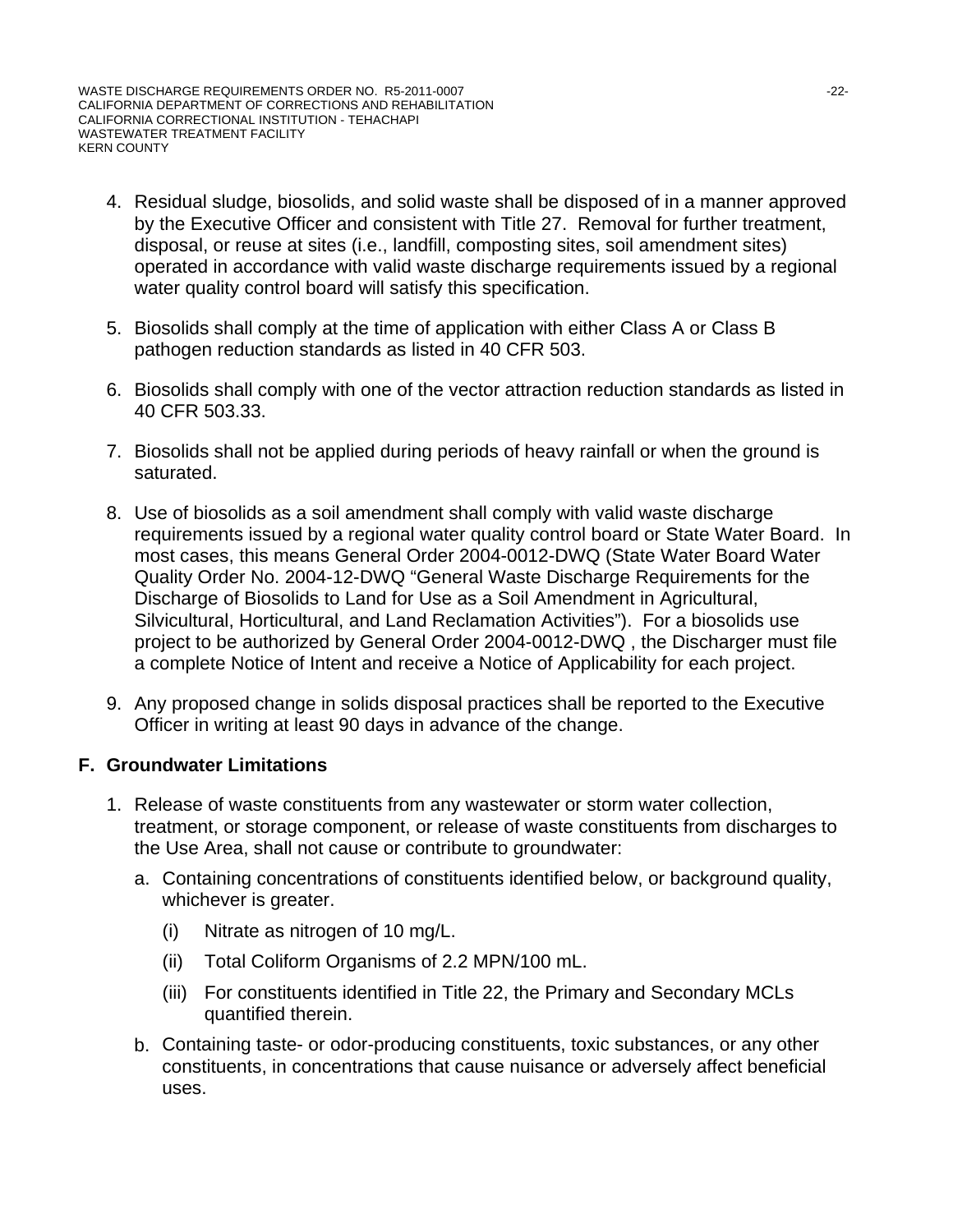# **G. Provisions**

- 1. The Discharger shall comply with the Standard Provisions and Reporting Requirements for Waste Discharge Requirements, dated 1 March 1991 (Standard Provisions), which are a part of this Order.
- 2. The Discharger shall comply with Monitoring and Reporting Program (MRP) No. R5-2011-0007, which is part of this Order, and any revisions thereto as adopted by the Central Valley Water Board or approved by the Executive Officer.
- 3. The Discharger shall keep at the WWTF, a copy of this Order including its MRP, Information Sheet, attachments, and Standard Provisions, for reference by operating personnel. Key operating personnel shall be familiar with its contents.
- 4. The Discharger shall not allow pollutant-free wastewater to be discharged into the WWTF collection, treatment, and disposal systems in amounts that significantly diminish the system's capability to comply with this Order. Pollutant-free wastewater means storm water (i.e., inflow), groundwater (i.e., infiltration or periodic discharges of groundwater from the Plant's supply wells during well maintenance operations), cooling waters, and condensates that are essentially free of pollutants.
- 5. The Discharger must at all times properly operate and maintain all facilities and systems of treatment and control (and related appurtenances) that are installed or used by the Discharger to achieve compliance with the conditions of this Order. Proper operation and maintenance also include adequate laboratory controls and appropriate quality assurance procedures. This Provision requires the operation of back-up or auxiliary facilities or similar systems that are installed by the Discharger only when the operation is necessary to achieve compliance with the conditions of the Order.
- 6. All technical reports and work plans required herein that involve planning, investigation, evaluation, or design, or other work requiring interpretation and proper application of engineering or geologic sciences, shall be prepared by or under the direction of persons registered to practice in California pursuant to California Business and Professions Code Sections 6735, 7835, and 7835.1. As required by these laws, completed technical reports and work plans must bear the signature(s) and seal(s) of the registered professional(s) in a manner such that all work can be clearly attributed to the professional responsible for the work. All reports required herein are required pursuant to California Water Code Section 13267.
- 7. The Discharger must comply with all conditions of this Order, including timely submittal of technical and monitoring reports as directed by the Executive Officer. Accordingly, the Discharger shall submit to the Central Valley Water Board on or before each report due date the specified document or, if an action is specified, a written report detailing evidence of compliance with the date and task. If noncompliance is being reported,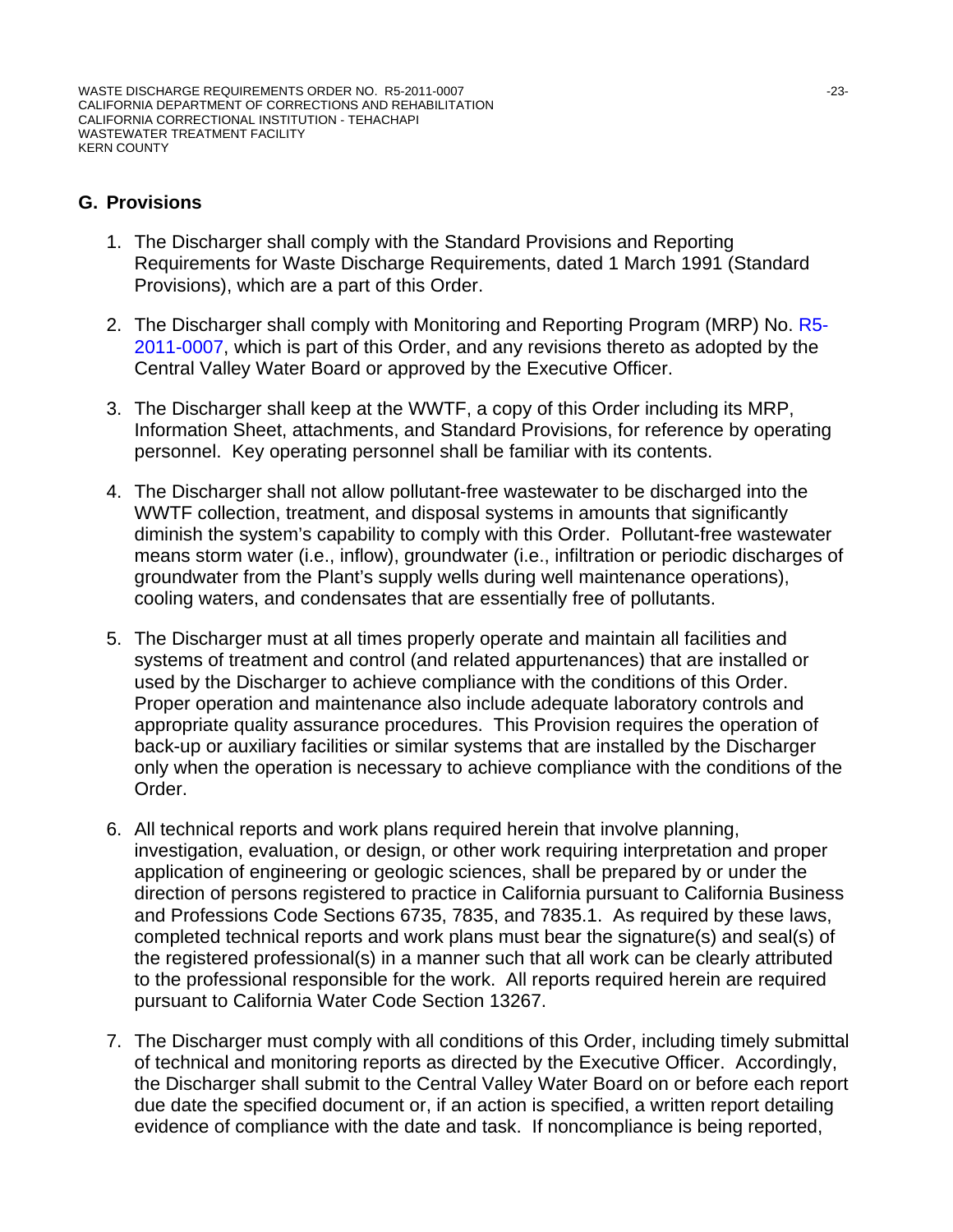the reasons for such noncompliance shall be stated, plus an estimate of the date when the Discharger will be in compliance. The Discharger shall notify the Central Valley Water Board by letter when it returns to compliance with the time schedule. Violations may result in enforcement action, including Central Valley Water Board or court orders requiring corrective action or imposing civil monetary liability, or in revision or rescission of this Order.

- 8. In the event of any change in control or ownership of land or waste treatment and storage facilities presently owned or controlled by the Discharger, the Discharger shall notify the succeeding owner or operator of the existence of this Order by letter, a copy of which shall be immediately forwarded to the Central Valley Water Board.
- 9. To assume operation under this Order, the succeeding owner or operator must apply in writing to the Executive Officer requesting transfer of the Order. The request must contain the requesting entity's full legal name, the state of incorporation if a corporation, the address and telephone number of the persons responsible for contact with the Central Valley Water Board and a statement. The statement shall comply with the signatory paragraph of Standard Provision B.3 and state that the new owner or operator assumes full responsibility for compliance with this Order. Failure to submit the request shall be considered a discharge without requirements, a violation of the California Water Code. If approved by the Executive Officer, the transfer request will be submitted to the Central Valley Water Board for its consideration of transferring the ownership of this Order at one of its regularly scheduled meetings.
- 10. The Discharger shall submit the technical reports and work plans required by this Order for Central Valley Water Board staff consideration and incorporate comments they may have in a timely manner, as appropriate. The Discharger shall proceed with all work required by the following provisions by the due dates specified.
- 11.**By 30 August 2011**, the Discharger shall submit a technical report subject to Executive Officer written approval demonstrating its sludge/biosolids treatment and storage facilities protect the underlying groundwater from degradation and are exempt from Title 27 requirements. If it cannot, the Discharger will submit a work plan by the above referenced date to indicate how it will comply with Title 27 requirements. Compliance with Title 27 requirements shall be achieved by two (2) years following adoption of this Order.
- 12. All wastewater discharged shall be oxidized, coagulated (if necessary), filtered, and disinfected pursuant to the Department of Public Health reclamation criteria, CCR, Title 22, division 4, chapter 3, (Title 22), or equivalent. The maximum filtration rate shall not exceed 5 gpm/ft.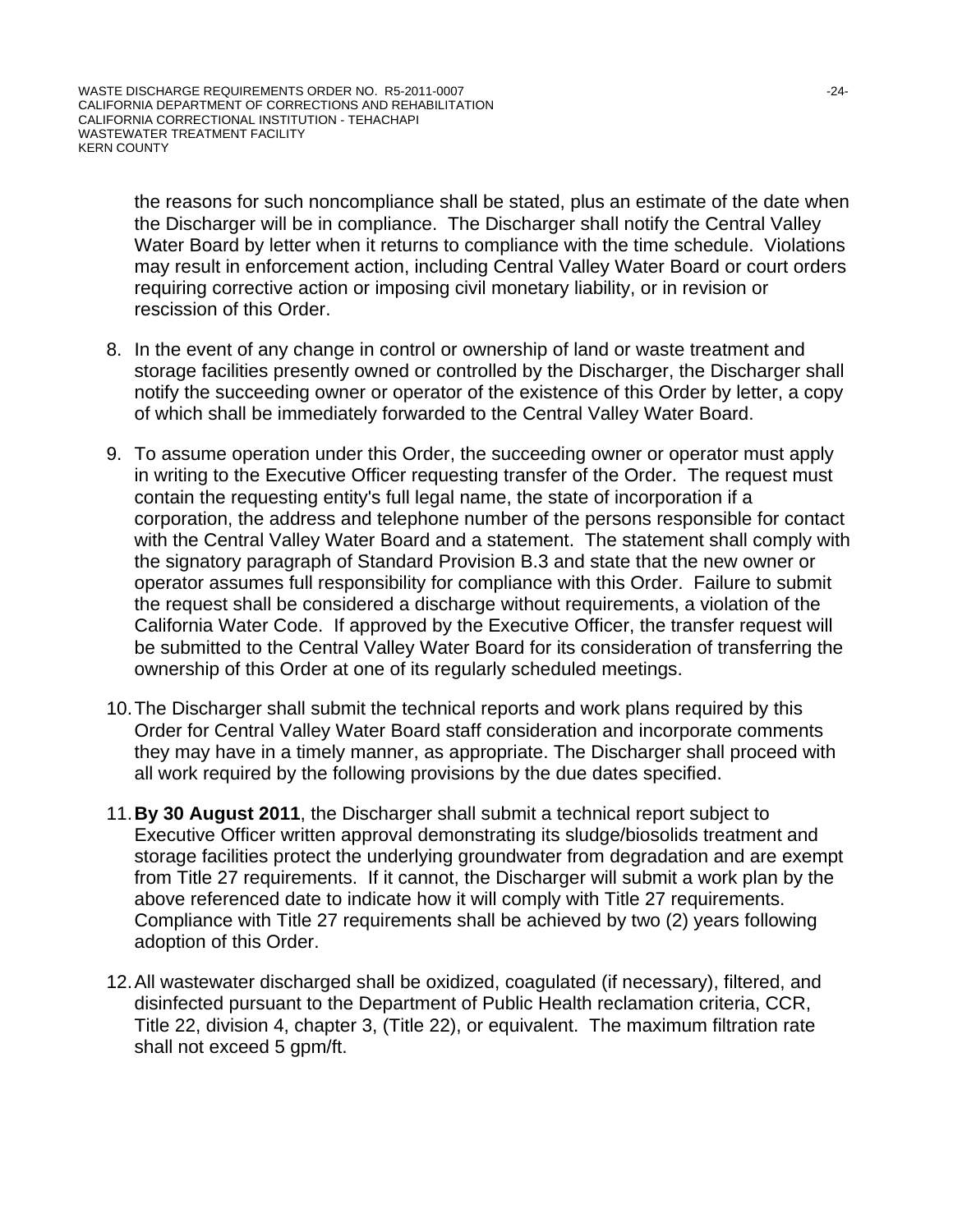- 13. When coagulation is used, the turbidity of disinfected tertiary recycled water that is passed through undisturbed soil or a filter media shall not exceed the following (Title 22, Section 60301.320):
	- a. an average of 2.0 NTU within a 24-hour period;
	- b. 5.0 NTU more than five percent of the time within a 24 hour period; and
	- c. 10 NTU at any time.

14. When coagulation is not used, (i.e., direct filtration mode):

- a. The turbidity of the influent to the filtration unit (prior to filtration) shall not exceed 5.0 NTU for more than 15 minutes and never exceed 10 NTU; and
- b. The effluent turbidity (following filtration) shall not exceed 2.0 NTU at any time.
- 15. The turbidity of disinfected tertiary recycled water that is passed through a microfiltration, ultrafiltration, nanofiltration, or reverse osmosis membrane shall not exceed the following (Title 22, Section 60301.320):
	- a. 0.2 NTU more than five percent of the time within a 24 hour period; and;
	- b. 0.5 NTU at any time.
- 16. As a means of discerning compliance with Discharge Specification C.6, the dissolved oxygen content in the upper zone (1 foot) of effluent in the effluent storage ponds shall not be less than 1.0 mg/L for three consecutive sampling events. Should the DO be below 1.0 mg/L for three consecutive sampling events, the Discharger shall report the findings to the Central Valley Water Board and propose a remedial approach to resolve the low DO results **within 30 days**.
- 17. The Discharger shall comply with the effluent total nitrogen limitation of 10 mg/L (Effluent Limitation B.3) or, alternatively, the Discharger shall submit a design report and performance demonstration for the storage ponds. The performance demonstration shall establish that the pond design will be protective of groundwater quality and that seepage from the ponds will not contribute to nitrogen in groundwater exceeding groundwater limitations. This provision will be considered satisfied following written acknowledgement from the Executive Officer.
- 18. The Discharger shall maintain and operate all ponds sufficient to protect the integrity of containment levees and prevent overtopping or overflows. Unless a California civil engineer certifies (based on design, construction, and conditions of operation and maintenance) that less freeboard is adequate, the operating freeboard in any pond shall never be less than two feet (measured vertically). As a means of management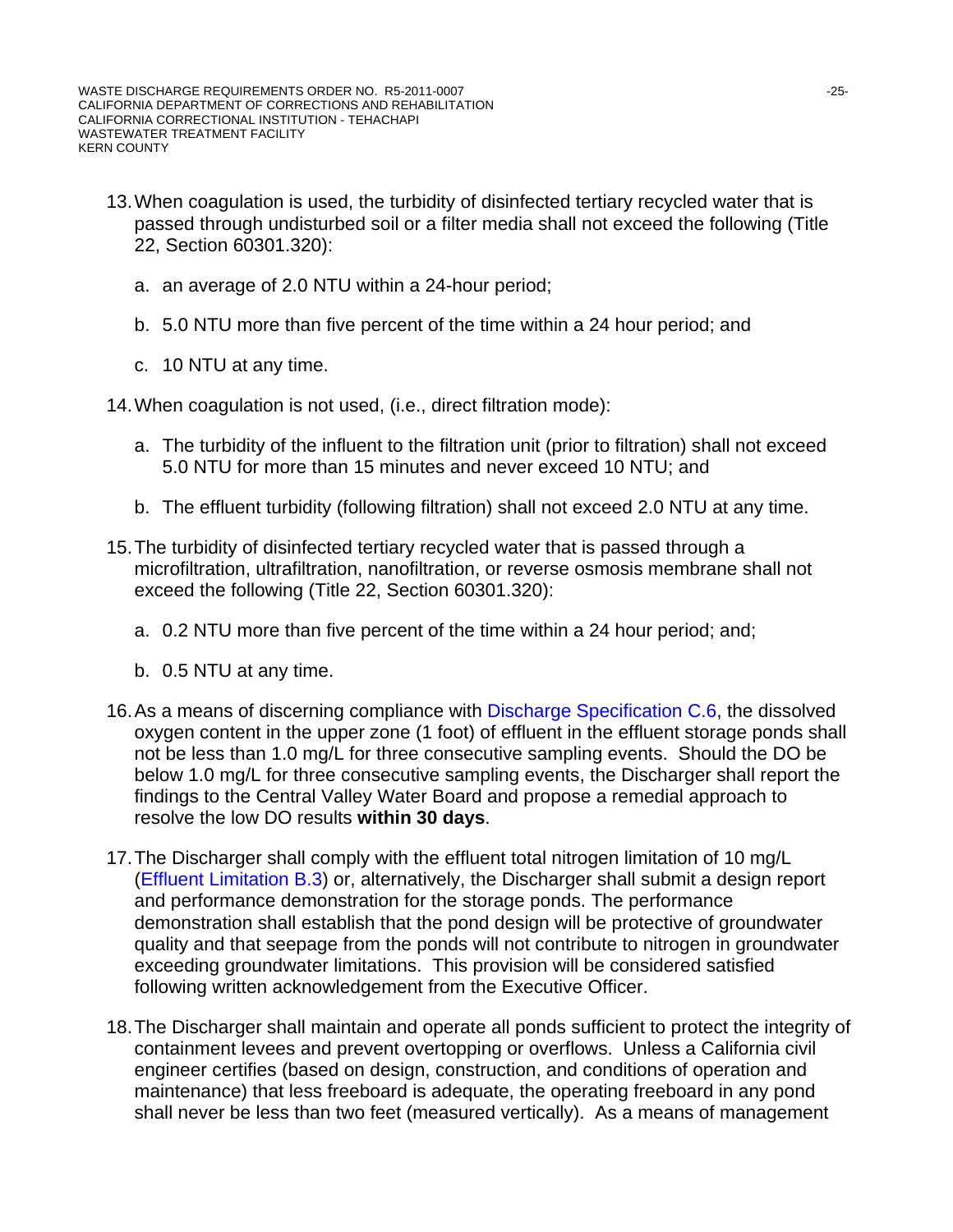and to discern compliance with this Provision, the Discharger shall install and maintain in each pond permanent markers with calibration that indicates the water level at design capacity and enables determination of available operational freeboard.

- 19. The Use Area parcels shall be graded to prevent ponding along public roads or other public areas and prevent runoff onto adjacent properties.
- 20.**By 4 August 2011,** the Discharger shall submit a detailed Use Area Management Plan that:
	- a. Identifies, by assessors parcel numbers and, as appropriate, field numbers the portions the Use Area that will receive recycled water for crop irrigation and the portions of the Use Area, if any, will be used for spray disposal;
	- b. Includes a map illustrating the portions of the Use Area described in a;
	- c. Identifies the crops that will be grown on individual Use Area fields using recycled water;
	- d. Identifies the proposed hydraulic loading to each individual Use area field;
	- e. Describes best management practices that will be implemented to contain site runoff, preclude public access, and eliminate the potential for nuisance condition development; and,
	- f. Provides a detailed description of how proposed recycling, spray disposal, and biosolids application operations will be coordinated to ensure that nutrient and waste loading rates will be protective of groundwater quality.
- 21.**By 4 August 2011**, the Discharger shall, for each separately owned parcel where wastewater is applied for irrigation purposes, develop and implement management practices that control nutrient losses and describe these in a Nutrient Management Plan. The Nutrient Management Plan must be certified, maintained at the Use Area, submitted to the Executive Officer upon request, and must ultimately provide for protection of both surface water and groundwater. The Nutrient Management Plan shall account for all inputs from all sources (i.e., the discharge, manure, chemical fertilizers, etc.) and shall be updated every two years. Groundwater monitoring will be used to determine if implementation of the Nutrient Management Plan is protective of groundwater quality.
- 22.**By 4 August 2011,** the Discharger shall conduct a salinity evaluation and submit a salinity minimization plan to identify and implement measures to reduce the salinity in discharge to the extent feasible. The salinity minimization plan shall include a time schedule to implement the identified measures.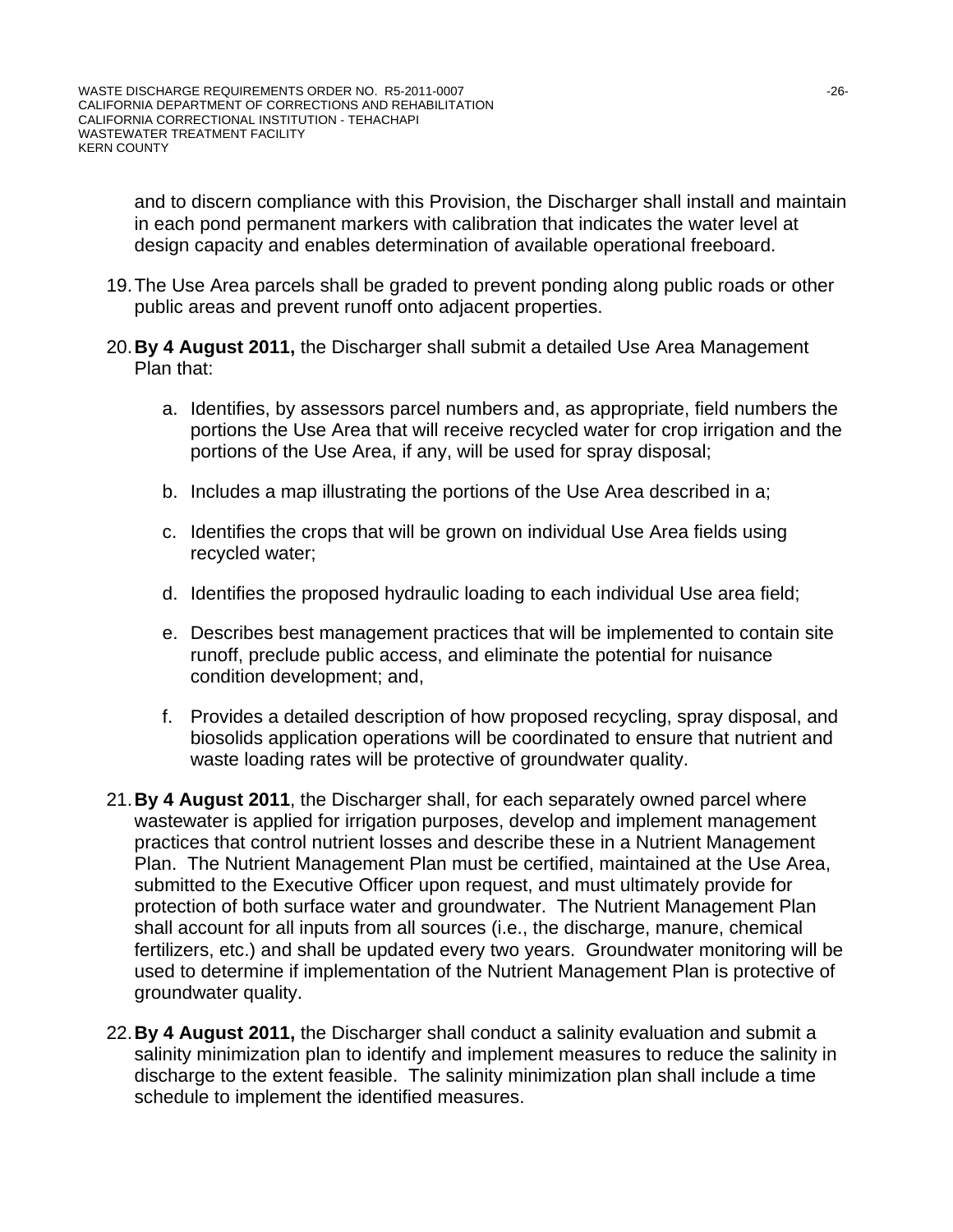WASTE DISCHARGE REQUIREMENTS ORDER NO. R5-2011-0007 NO. 2008 12012 127-2012 CALIFORNIA DEPARTMENT OF CORRECTIONS AND REHABILITATION CALIFORNIA CORRECTIONAL INSTITUTION - TEHACHAPI WASTEWATER TREATMENT FACILITY KERN COUNTY

- 23.**By 4 April 2011**, the Discharger shall submit an engineering certification that it has sufficient treatment, storage, and disposal capacity to comply with the other terms and conditions of this Order. The certification shall include an appropriate water balance. This Provision will be considered satisfied following written acknowledgement from the Executive Officer that this Provision's criteria have been met.
- 24. If the Regional Water Board determines that waste constituents in the discharge have reasonable potential to cause or contribute to an exceedance of an objective for groundwater, this Order may be reopened for consideration of addition or revision of appropriate numerical effluent or groundwater limitations for the problem constituents.

I, PAMELA C. CREEDON, Executive Officer, do hereby certify the foregoing is a full, true, and correct copy of an Order adopted by the California Regional Water Quality Control Board, Central Valley Region, on 3 February 2011.

PAMELA C. CREEDON, Executive Officer

**Order Attachments:** 

- A Site Map and Use Areas
- B Nonpotable International Water Symbol

Monitoring and Reporting Program No. R5-2011-0007 Information Sheet Standard Provisions (1 March 1991) (separate attachment to the Discharger only)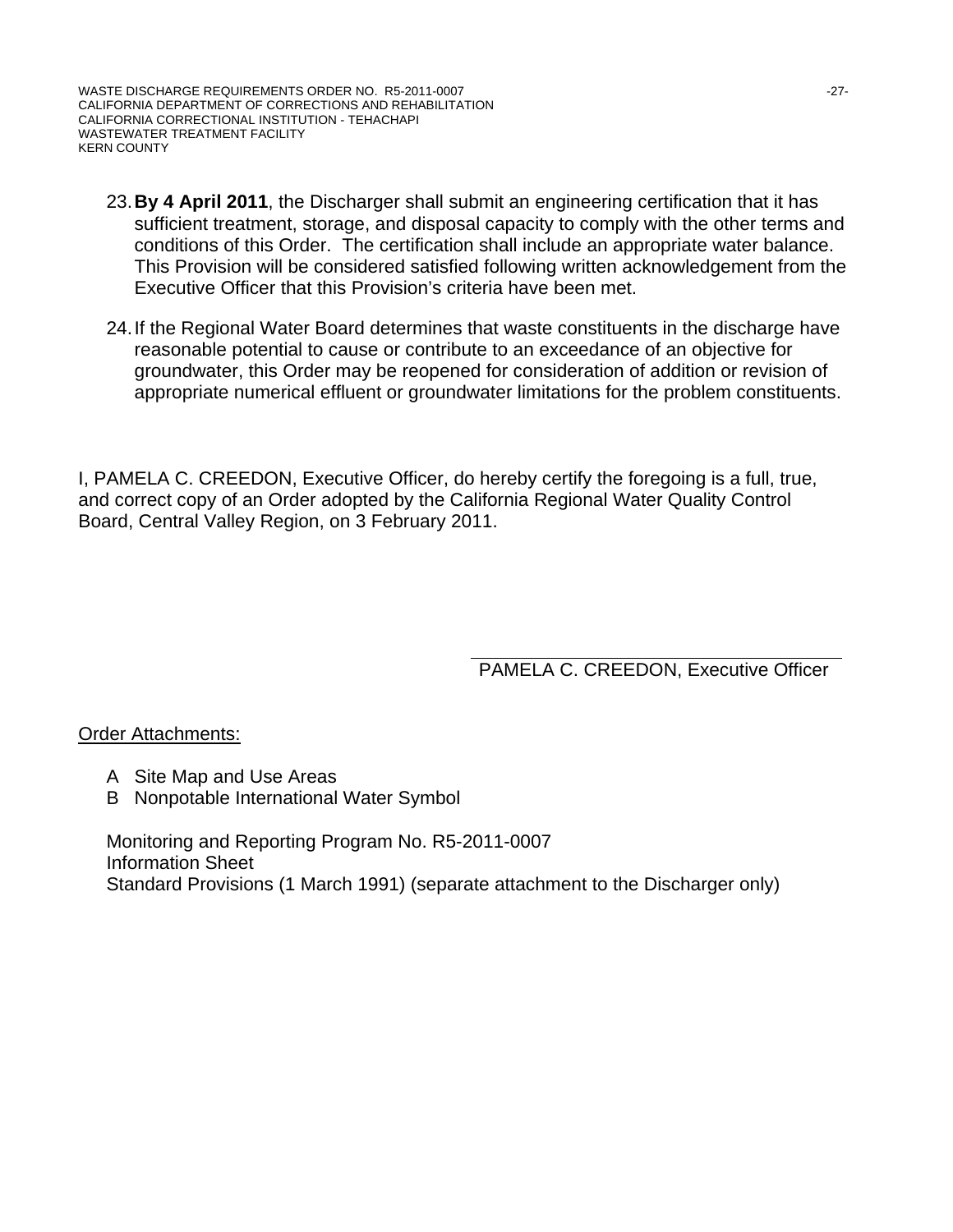

NAIP Aerial Photograph (2005)



FOR CCI TEHACHAPI KERN COUNTY WASTE DISCHARGE REQUIREMENTS ORDER NO. R5-2011-0007

**ATTACHMENT A**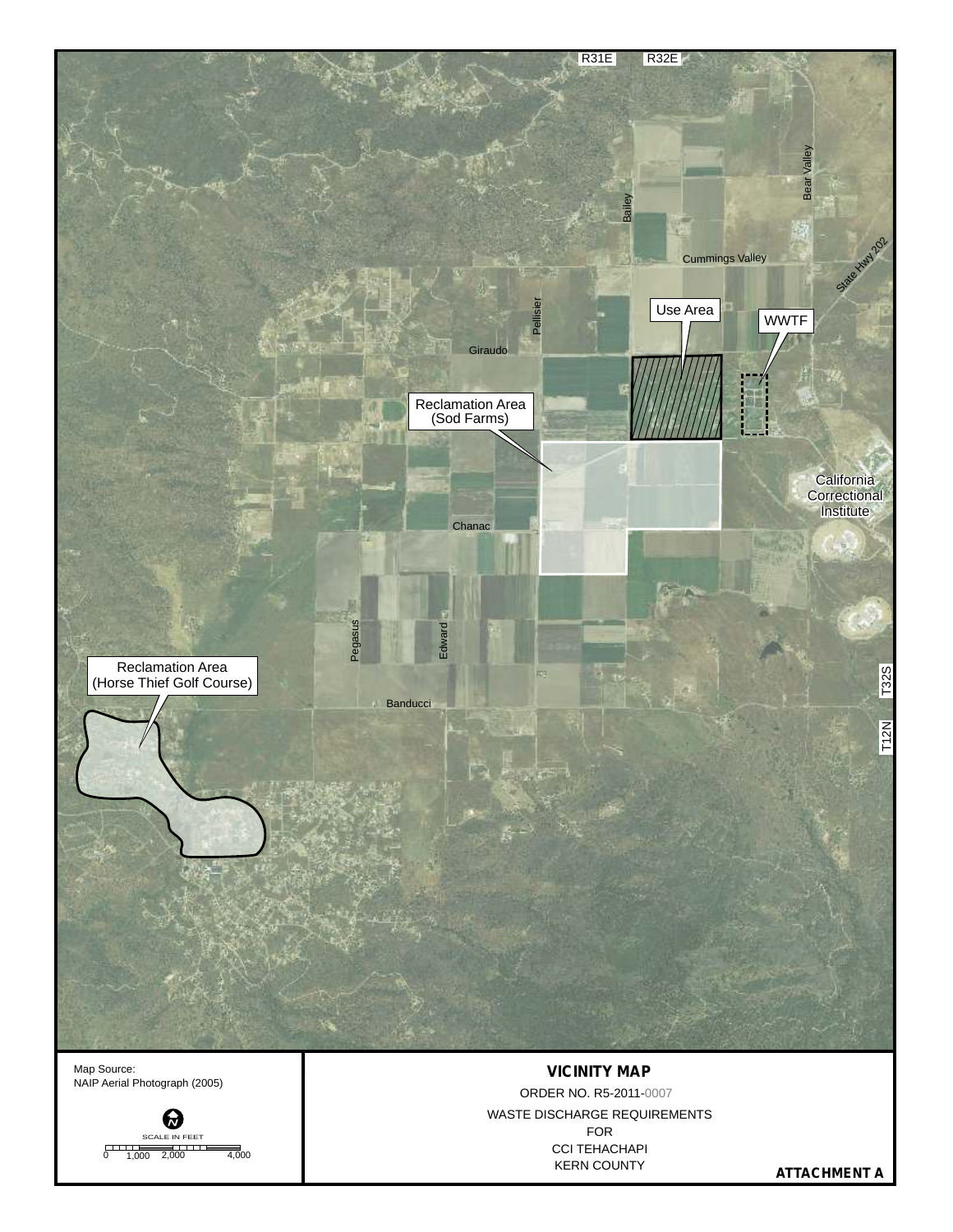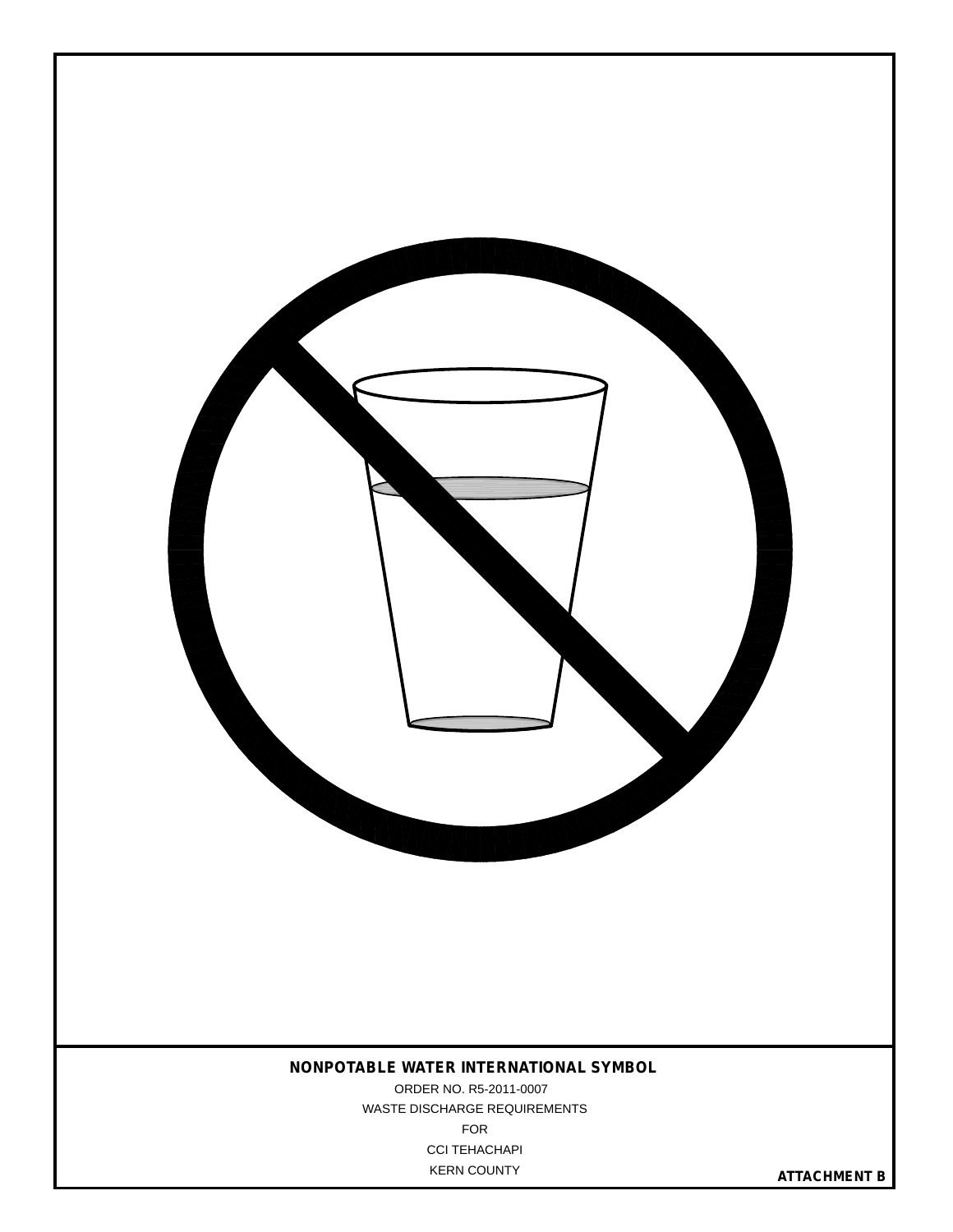### CALIFORNIA REGIONAL WATER QUALITY CONTROL BOARD CENTRAL VALLEY REGION

### MONITORING AND REPORTING PROGRAM NO. R5-2011-0007 FOR CALIFORNIA DEPARTMENT OF CORRECTIONS AND REHABILITATION CALIFORNIA CORRECTIONAL INTITUTION - TEHACHAPI WASTEWATER TREATMENT FACILITY KERN COUNTY

This Monitoring and Reporting Program (MRP) is required pursuant to California Water Code (CWC) section 13267.

The Discharger shall not implement any changes to this MRP unless and until the Central Valley Water Board adopts, or the Executive Officer issues, a revised MRP. Changes to sample location shall be established with concurrence of Central Valley Water Board staff, and a description of the revised stations shall be submitted for approval by the Executive Officer.

All samples shall be representative of the volume and nature of the discharge or matrix of material sampled. All analyses shall be performed in accordance with *Standard Provisions and Reporting Requirements for Waste Discharge Requirements*, dated 1 March 1991 (Standard Provisions).

Field test instruments (such as pH) may be used provided that the operator is trained in the proper use of the instrument and each instrument is serviced and/or calibrated at the recommended frequency by the manufacturer or in accordance with manufacturer instructions.

Analytical procedures shall comply with the methods and holding times specified in the following: *Methods for Organic Chemical Analysis of Municipal and Industrial Wastewater* (EPA); *Test Methods for Evaluating Solid Waste* (EPA); *Methods for Chemical Analysis of Water and Wastes* (EPA); *Methods for Determination of Inorganic Substances in Environmental Samples* (EPA); *Standard Methods for the Examination of Water and Wastewater* (APHA/AWWA/WEF); and *Soil, Plant and Water Reference Methods for the Western Region* (WREP 125). Approved editions shall be those that are approved for use by the United States Environmental Protection Agency or the California Department of Public Health's Environmental Laboratory Accreditation Program. The Discharger may propose alternative methods for approval by the Executive Officer.

If monitoring consistently shows no significant variation in magnitude of a constituent concentration or parameter after at least 12 months of monitoring, the Discharger may request this MRP be revised to reduce monitoring frequency. The proposal must include adequate technical justification for reduction in monitoring frequency.

A glossary of terms used within this MRP is included on page 9 and a list of the constituents required for the monitoring of Priority Pollutants is included in Table 1, which is on page 10.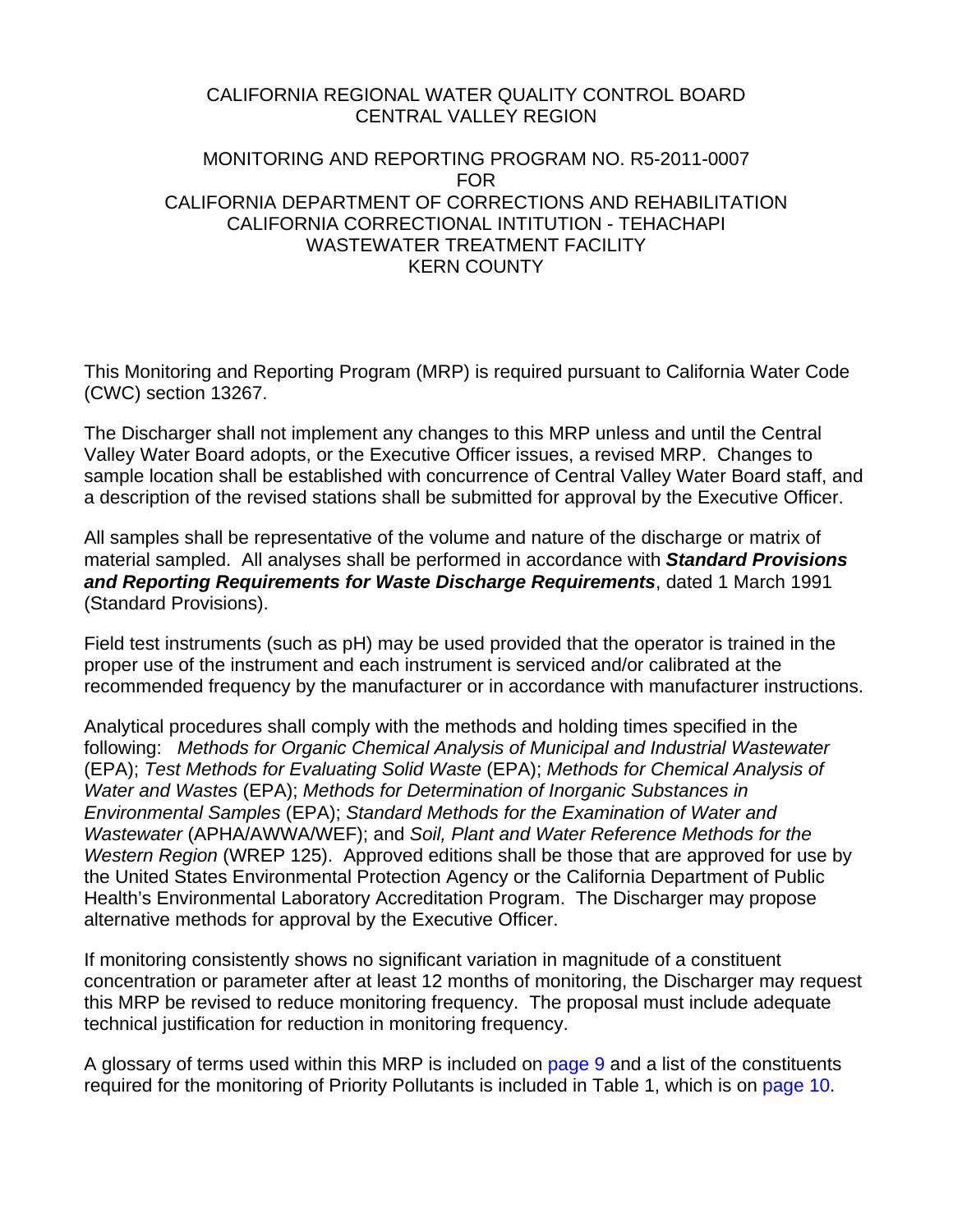#### **INFLUENT MONITORING**

Influent samples shall be collected at the inlet of the headworks at approximately the same time as the effluent samples. Influent monitoring shall include at least the following:

| <b>Frequency</b> | Constituent/Parameter      | Units    | Sample Type       |
|------------------|----------------------------|----------|-------------------|
| Continuous       | Flow                       | mgd      | Meter             |
| Continuous       | рH                         | pH Units | Meter             |
| Weekly           | BOD <sub>5</sub>           | mg/L     | 24-hour composite |
| Weekly           | <b>TSS</b>                 | mq/L     | 24-hour composite |
| Monthly          | Monthly Average Daily Flow | mgd      | Computed          |

#### **EFFLUENT MONITORING**

Effluent samples shall be collected just prior to discharge to the storage ponds or to the use areas. Effluent monitoring shall include at least the following:

| Frequency           | Constituent/Parameter             | <b>Units</b> | Sample Type                    |
|---------------------|-----------------------------------|--------------|--------------------------------|
| Continuous          | Turbidity                         | <b>NTU</b>   | Metered <sup>1</sup>           |
| Daily <sup>2</sup>  | <b>Total Coliform Organisms</b>   | MPN/100 mL   | Grab                           |
| Daily <sup>2</sup>  | pH                                | pH Units     | Grab                           |
| <b>Twice Weekly</b> | EC                                | umhos/cm     | 24-hour composite <sup>3</sup> |
| <b>Twice Weekly</b> | BOD <sub>5</sub>                  | mg/L         | 24-hour composite $3$          |
| <b>Twice Weekly</b> | <b>TSS</b>                        | mg/L         | 24-hour composite <sup>3</sup> |
| Monthly             | Nitrate as N                      | mg/L         | 24-hour composite $3$          |
| Monthly             | TKN                               | mg/L         | 24-hour composite $3$          |
| Monthly             | <b>Total Nitrogen</b>             | mg/L         | Computed                       |
| Monthly             | Ammonia                           | mg/L         | 24-hour composite <sup>3</sup> |
| Quarterly           | Perchlorate                       | ug/L         | Grab                           |
| Annually            | <b>General Minerals</b>           | mg/L         | 24-hour composite <sup>3</sup> |
| Annually            | Priority Pollutants (see Table 1) | Varies $4$   | Varies <sup>4</sup>            |

1.<br>In accordance with the requirements of Title 22, Section 60301.320, the Discharger shall report: a). the 24 hour average effluent turbidity; b). the percentage of time the effluent is greater than 5 NTU within a 24-hour period; and c). the instantaneous maximum effluent turbidity. If coagulation is not being used, the instantaneous maximum filter influent turbidity shall also be reported.

 $^2$  Excluding weekends and holidays.

3 Time-proportioned composite is acceptable.

4 mg/L or ug/L, as appropriate.

All effluent samples are to be collected just prior to discharge to the storage ponds or to the use areas with one potential exception. Should the Discharger choose to not coagulate the wastewater, the Discharger must sample both filter influent and effluent for turbidity. Filter influent samples must be taken immediately upstream of filtration units. Filter effluent samples must be taken downstream of the filter and prior to discharge to the storage ponds and/or use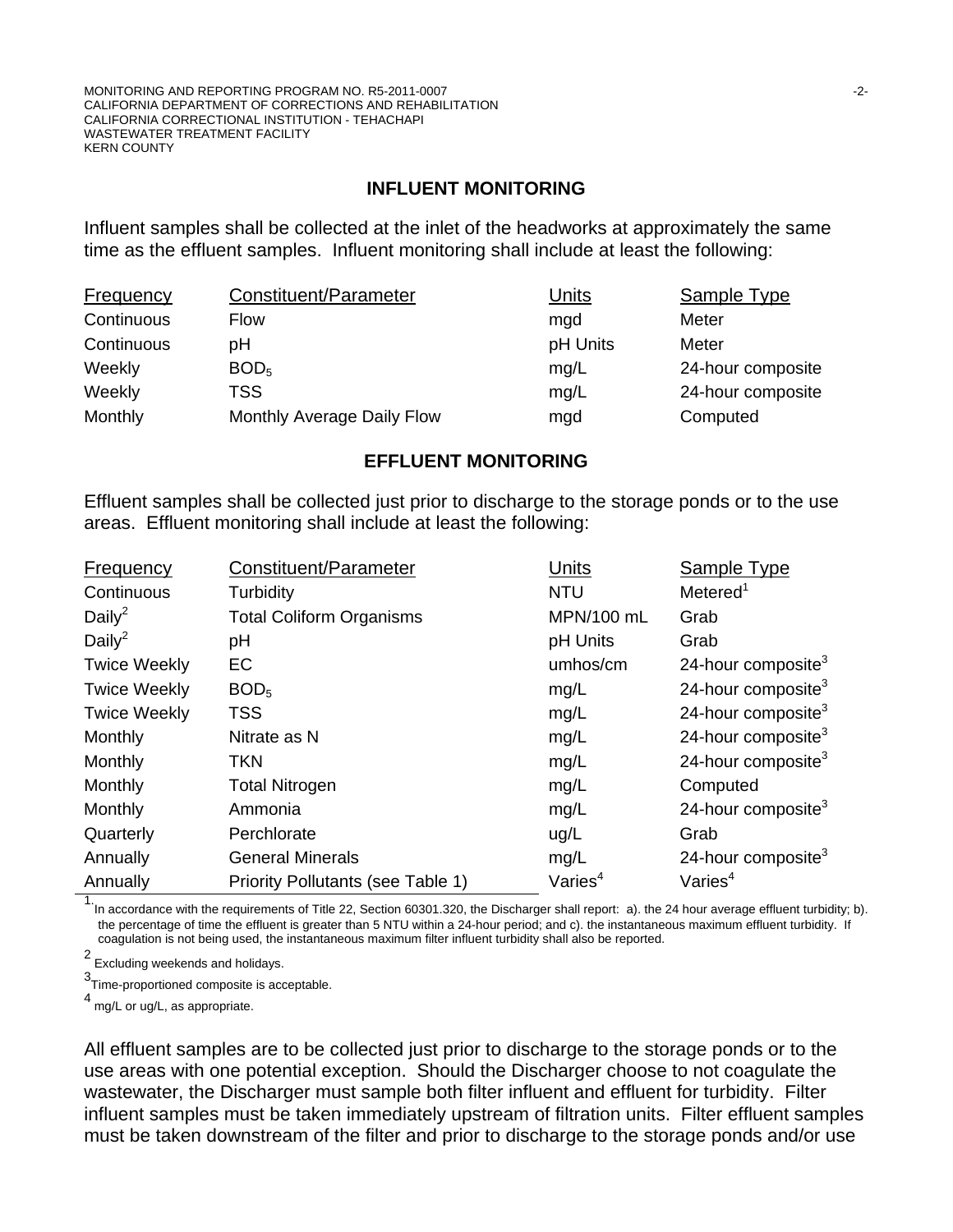MONITORING AND REPORTING PROGRAM NO. R5-2011-0007 **And CONVERT AND REPORT AND REPORTING PROGRAM NO. R5-2011-0007** CALIFORNIA DEPARTMENT OF CORRECTIONS AND REHABILITATION CALIFORNIA CORRECTIONAL INSTITUTION - TEHACHAPI WASTEWATER TREATMENT FACILITY KERN COUNTY

areas. All other samples shall be collected just prior to discharge to the storage ponds or to the use areas.

# **POND MONITORING**

Effluent pond monitoring shall include at least the following:

| <b>Frequency</b>    | Constituent/Parameter | Jnits           | Sample Type |
|---------------------|-----------------------|-----------------|-------------|
| Weekly <sup>1</sup> | DO                    | $mq/L^2$        | Grab        |
| Weekly              | Freeboard             | Fe <sup>3</sup> | Observation |
|                     |                       |                 |             |

<sup>1.</sup> Measured between 8:00 and 9:00 am on the day of sample collection.

 $2.$  DO taken at a depth of one foot opposite the pond inlet.

 $3$  To nearest tenth of a foot

Permanent markers (e.g., staff gauges) shall be placed in storage ponds. The markers shall have calibrations indicating water level at the design capacity and available operational freeboard.

The Discharger shall inspect the condition of the storage ponds once per week and write visual observations in a bound logbook. Notations shall include observations of whether weeds are developing in the water or along the bank, and their location; whether dead algae, vegetation, scum, or debris are accumulating on the storage pond surface and their location; whether burrowing animals or insects are present; and the color of the reservoirs (e.g., dark sparkling green, dull green, yellow, gray, tan, brown, etc.).

### **UNCONFINED GROUNDWATER MONITORING**

After measuring water levels and prior to collecting samples, each monitoring well shall be adequately purged to remove water that has been standing within the well screen and casing that may not be chemically representative of formation water. Depending on the hydraulic conductivity of the geologic setting, the volume removed during purging is typically from 3 to 5 volumes of the standing water within the well casing and screen, or additionally the filter pack pore volume.

The Discharger shall monitor all wells in its Unconfined Groundwater Monitoring Network, and any additional wells installed pursuant to this MRP, for the following:

| <b>Frequency</b> | Constituent/Parameter        | <b>Units</b>      | <b>Sample Type</b> |
|------------------|------------------------------|-------------------|--------------------|
| Quarterly        | Depth to groundwater         | Feet <sup>1</sup> | Measured           |
| Quarterly        | <b>Groundwater Elevation</b> | $\text{Feet}^2$   | Computed           |
| Quarterly        | рH                           | pH Units          | Grab               |
| Quarterly        | <b>EC</b>                    | umhos/cm          | Grab               |
| Quarterly        | <b>Nitrate</b>               | $mg/L$ (as N)     | Grab               |
| Quarterly        | TKN                          | mq/L              | Grab               |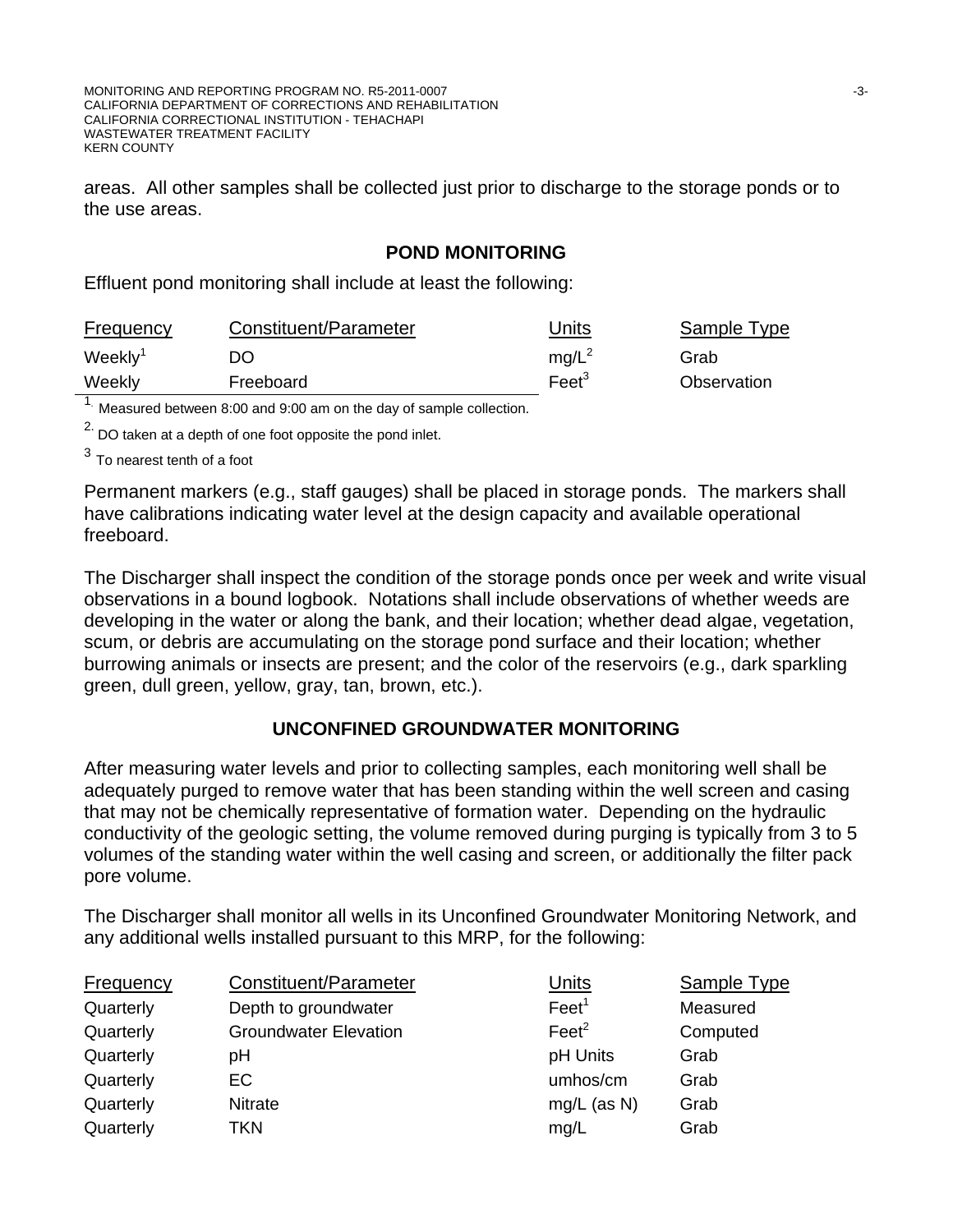MONITORING AND REPORTING PROGRAM NO. R5-2011-0007 **ACCOMING 10 ACCOMING 10 ACCOMING 14-4-**CALIFORNIA DEPARTMENT OF CORRECTIONS AND REHABILITATION CALIFORNIA CORRECTIONAL INSTITUTION - TEHACHAPI WASTEWATER TREATMENT FACILITY KERN COUNTY

| <b>Frequency</b> | Constituent/Parameter       | <b>Units</b> | <b>Sample Type</b> |
|------------------|-----------------------------|--------------|--------------------|
| Quarterly        | Ammonia                     | mg/L         | Grab               |
| Quarterly        | <b>Total Nitrogen</b>       | mg/L         | Computed           |
| Quarterly        | <b>Total Organic Carbon</b> | mg/L         | Grab               |
| Quarterly        | Arsenic                     | ug/L         | Grab               |
| Quarterly        | <b>Iron</b>                 | ug/L         | Grab               |
| Quarterly        | Manganese <sup>1</sup>      | ug/L         | Grab               |
| Quarterly        | <b>General Minerals</b>     | mg/L         | Grab               |
| Quarterly        | Perchlorate                 | ug/L         | Grab               |
| Annually         | <b>Priority Pollutants</b>  | Varies       | Varies             |

1. Select analytical methods for metals (iron, manganese, etc) and nitrates require filtration before acid preservation, or that the samples be collected unpreserved (no acidification) and filtered at the laboratory prior to analysis. It is the Dischargers responsibility to ensure proper sample collection and preservation procedures.

#### **SOURCE WATER MONITORING**

For each source (either well or surface water supply), the Discharger shall calculate the flowweighted average concentrations for the specified constituents utilizing monthly flow data and the most recent chemical analysis conducted in accordance with Title 22 drinking water requirements. Alternatively, the Discharger may establish representative sampling stations within the distribution system serving the same area as is served by the WWTF.

| Frequency | Constituent/Parameter      | Units  | Sample Type      |
|-----------|----------------------------|--------|------------------|
| Monthly   | EC.                        | mq/L   | Computed average |
| Annually  | <b>General Minerals</b>    | mq/L   | Computed average |
| Annually  | <b>Priority Pollutants</b> | Varies | Varies           |

#### **SLUDGE MONITORING**

Sludge shall be sampled for the following constituents:

| Arsenic          | Lead             | Nickel              |
|------------------|------------------|---------------------|
| Cadmium          | <b>Mercury</b>   | Selenium            |
| Copper           | Molybdenum       | Zinc                |
| Organic Nitrogen | Ammonia Nitrogen | <b>Total Solids</b> |

Monitoring shall be conducted as required in Title 40 of the Code of Federal Regulations (40 CFR), Part 503.8(b)(4). The constituents listed above shall be monitored at the following frequency, depending on volume of sludge generated: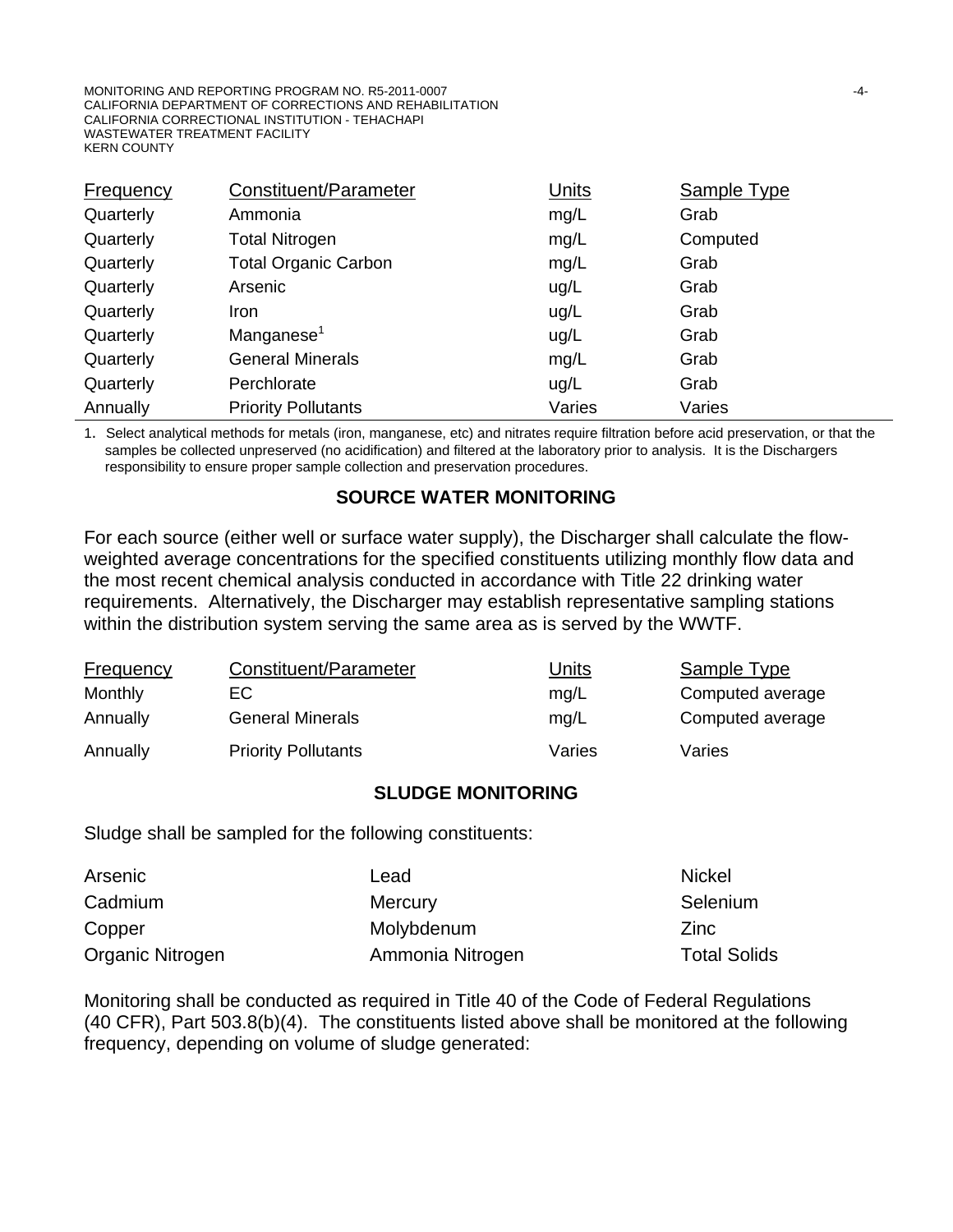| Volume Generated (dry metric tons/year) | Frequency                        |
|-----------------------------------------|----------------------------------|
| 0 to 290                                | Annually                         |
| 290 to 1,500                            | Quarterly                        |
| 1,500 to 15,000                         | Bimonthly (six samples per year) |
| Greater than 15,000                     | Monthly                          |

The Discharger shall demonstrate that treated sludge (i.e., biosolids) meets Class A or Class B pathogen reduction levels by one of the methods listed in 40 CFR, Part 503.32.

The Discharger shall track and keep records of the operational parameters used to achieve Vector Attraction Reduction requirements in 40 CFR, Part 503.33(b).

#### **USE AREA MONITORING**

The Discharger shall perform routine monitoring and loading calculations for each discrete irrigation area within the Use Area. Data shall be collected and presented in tabular format in accordance with Table 2.

In addition, the Discharger shall inspect the Use Area on a weekly basis. Evidence of erosion, field saturation, runoff, of the presence of nuisance conditions (i.e., flies, ponding, etc.) shall be noted in field logs and included as part of the quarterly monitoring reports.

### **REPORTING**

All monitoring results shall be reported in **Quarterly Monitoring Reports** which are due by the first day of the second month after the calendar quarter. Therefore, monitoring reports are due as follows:

| <b>First Quarter Monitoring Report:</b>    | 1 May       |
|--------------------------------------------|-------------|
| Second Quarter Monitoring Report: 1 August |             |
| <b>Third Quarter Monitoring Report:</b>    | 1 November  |
| <b>Fourth Quarter Monitoring Report:</b>   | 1 February. |

**A transmittal letter shall accompany each monitoring report.** The transmittal letter shall discuss any violations that occurred during the reporting period and all actions taken or planned for correcting violations, such as operation or facility modifications. If the Discharger has previously submitted a report describing corrective actions or a time schedule for implementing the corrective actions, reference to the previous correspondence is satisfactory.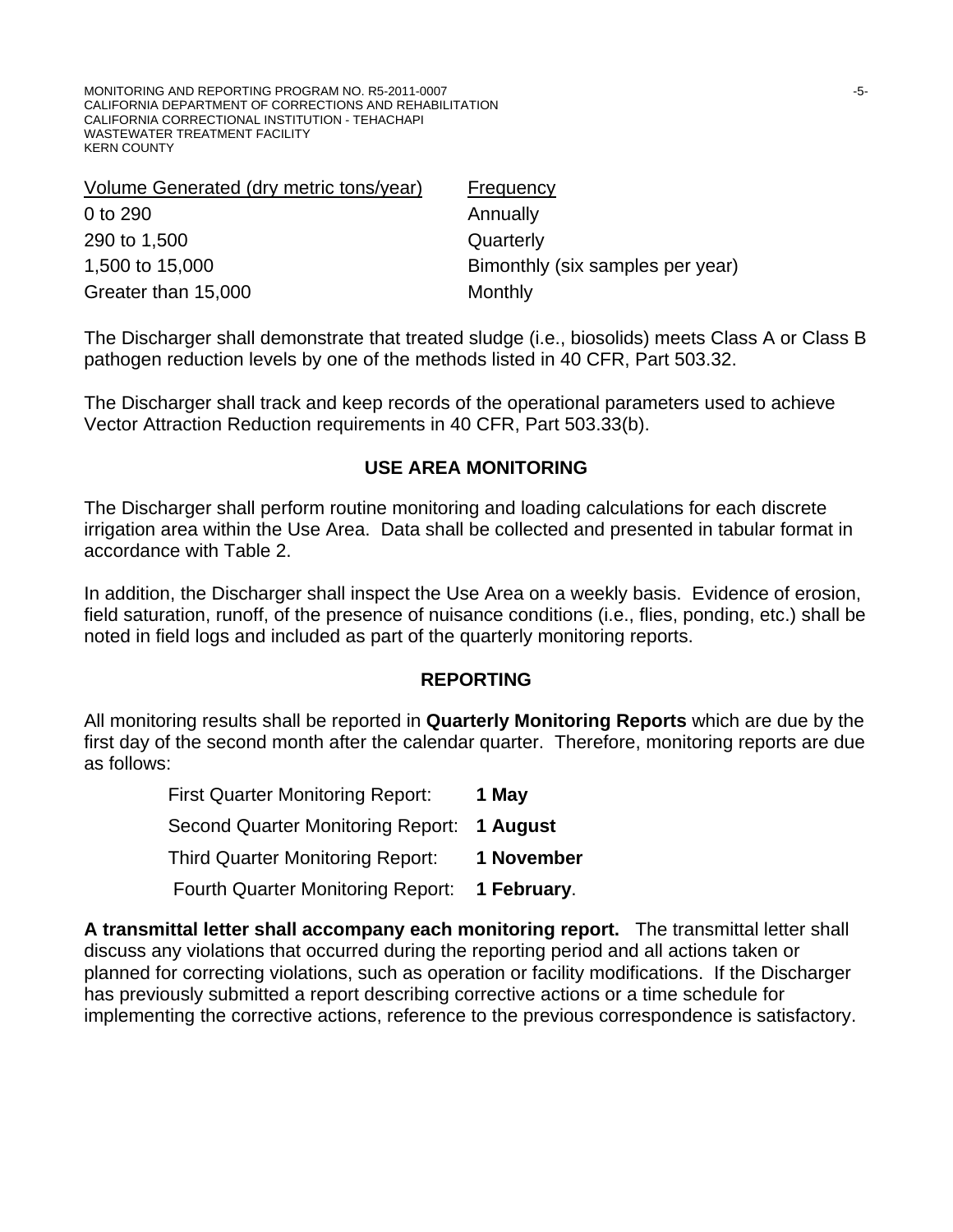The following information is to be included on all monitoring reports, as well as report transmittal letters:

> Discharger Name Facility Name Monitoring and Reporting Program Number Contact Information (telephone and email)

In reporting monitoring data, the Discharger shall arrange the data in tabular form so that the date, the constituents, and the concentrations are readily discernible. The data shall be summarized in such a manner that illustrates clearly, whether the Discharger complies with waste discharge requirements.

In addition to the details specified in Standard Provision C.3, monitoring information shall include the method detection limit (MDL) and the Reporting limit (RL) or practical quantitation limit (PQL). If the regulatory limit for a given constituent is less than the RL (or PQL), then any analytical results for that constituent that are below the RL (or PQL) but above the MDL shall be reported and flagged as estimated.

Laboratory analysis reports do not need to be included in the monitoring reports; however, the laboratory reports must be retained for a minimum of three years in accordance with Standard Provision C.3.

All monitoring reports shall comply with the signatory requirements in Standard Provision B.3. Monitoring data or discussions submitted concerning WWTF performance must also be signed and certified by the chief plant operator. If the chief plant operator is not in direct line of supervision of the laboratory function for a Discharger conducting any of its own analyses, reports must also be signed and certified by the chief of the laboratory.

All monitoring reports that involve planning, investigation, evaluation, or design, or other work requiring interpretation and proper application of engineering or geologic sciences, shall be prepared by or under the direction of persons registered to practice in California pursuant to California Business and Professions Code sections 6735, 7835, and 7835.1.

# **A. All Quarterly Monitoring Reports** shall include the following:

### **Wastewater reporting**:

- 1. The results of influent, effluent, and pond monitoring specified on pages 2 and 3.
- 2. For each month of the quarter, calculation of the maximum daily flow and the monthly average flow.
- 3. For each month of the quarter, calculation of the 12-month rolling average EC of the discharge using the EC value for that month averaged with the EC values for the previous 11 months.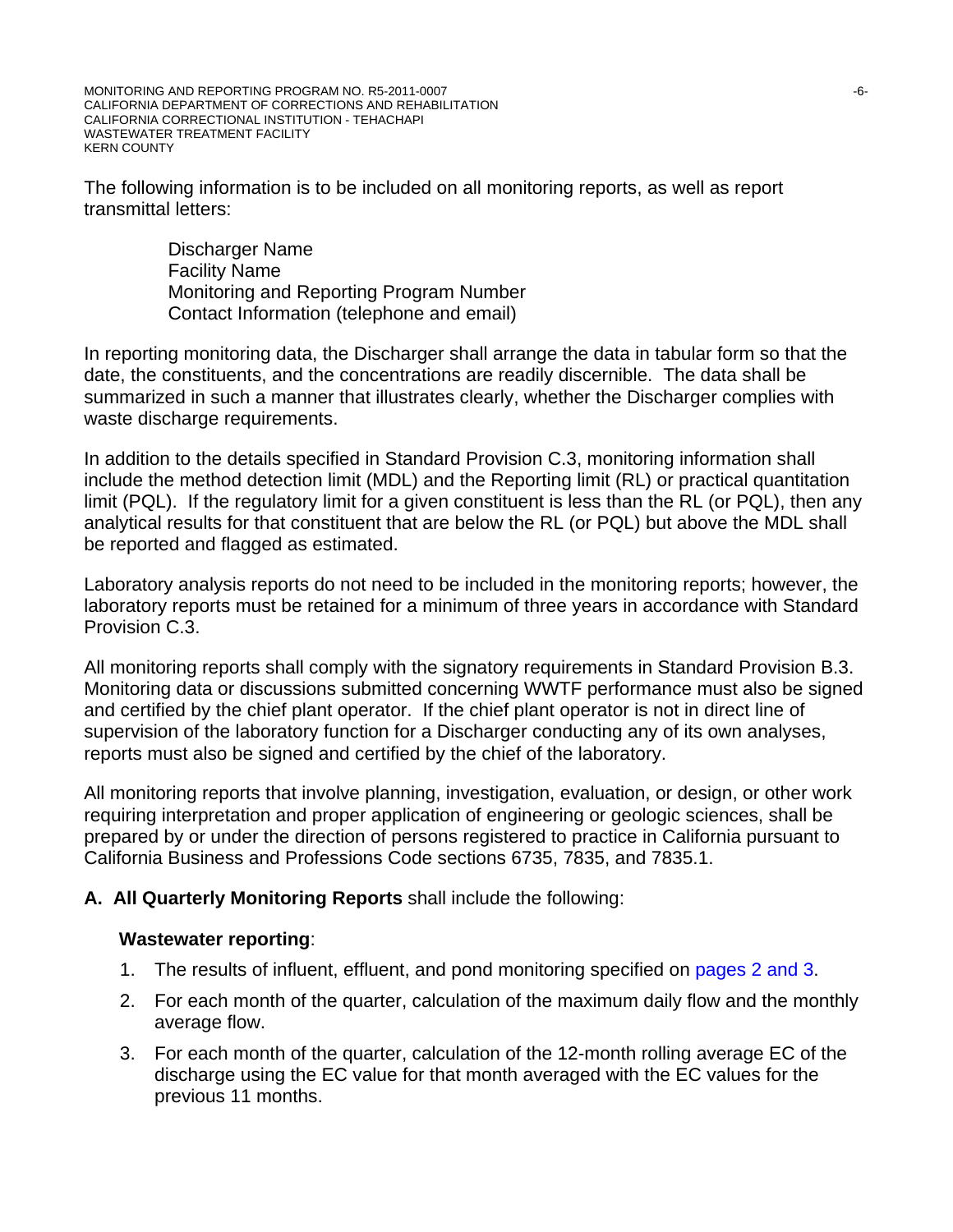- 4. For each month of the quarter, calculation of the monthly average effluent BOD and TSS concentrations, and calculation of the percent removal of BOD and TSS compared to the influent.
- 5. A summary of the notations made in the pond monitoring log during each quarter. The entire contents of the log for the reporting period do not need to be submitted.

# **Groundwater reporting**:

- 1. The results of unconfined groundwater monitoring specified on pages 3 and 4.
- 2. For each monitoring well, a table showing constituent concentrations for the last five quarters, up through the current quarter.
- 3. A groundwater contour map based on groundwater elevations for that quarter. The map shall show the gradient and direction of groundwater flow under/around the facility and/or effluent disposal area(s). The map shall also include the locations of monitoring wells and wastewater storage and discharge areas.

# **Source water reporting**

- 1. For each month of the quarter, calculation of the flow-weighted 12-month rolling average EC of the source water using monthly flow data and the source water EC values for the most recent four quarters.
- **B. Fourth Quarter Monitoring Reports**, in addition to the above, shall include the following:

### **Wastewater treatment facility information**:

- 1. The names, certificate grades, and general responsibilities of all persons in charge of wastewater treatment and disposal.
- 2. The names and telephone numbers of persons to contact regarding the WWTF for emergency and routine situations.
- 3. A statement certifying when the flow meter and other monitoring instruments and devices were last calibrated, including identification of who performed the calibrations (Standard Provision C.4).
- 4. A statement whether the current operation and maintenance manual, sampling plan, nutrient management plan, and contingency plan, reflect the WWTF as currently constructed and operated, and the dates when these documents were last reviewed for adequacy.

**Sludge** sampling records shall be retained for a minimum of five years in accordance with 40 CFR, Part 503.17. A log shall be kept of sludge quantities generated and of handling, application, and disposal activities. The frequency of entries is discretionary; however, the log should be complete enough to serve as a basis to report sludge monitoring. Sludge reporting shall include: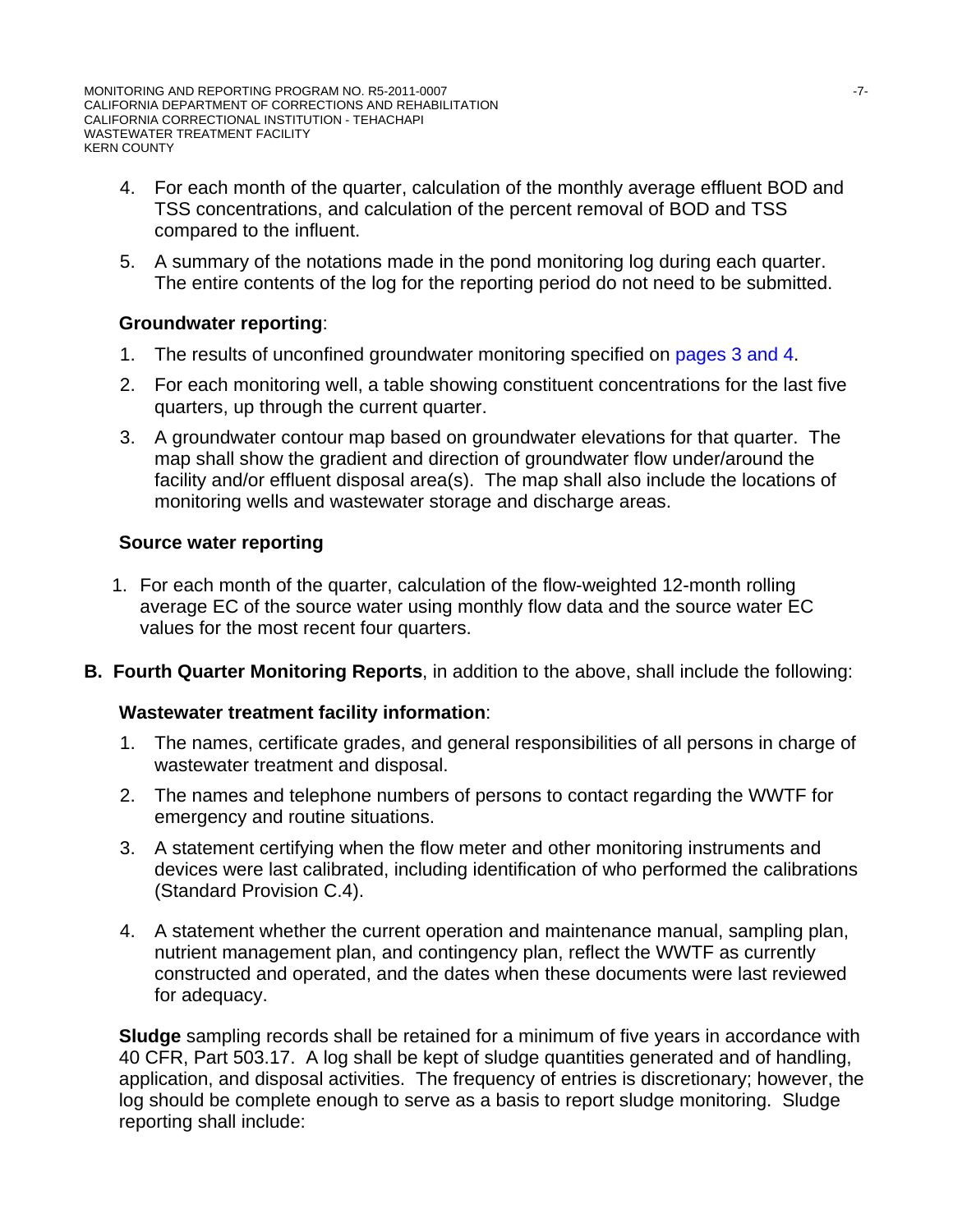- 1. The results of sludge monitoring specified on page 4.
- 2. The amount of sludge generated that year, in dry metric tons, and the amount accumulated from previous years.
- 3. Demonstrations of pathogen reduction methods and vector attraction reduction methods, as required in 40 CFR Parts 503.17 and 503.27, and certifications.
- 4. A description of disposal methods, including the following information related to the disposal methods used at the WWTF. If more than one method is used, include the percentage of sludge production disposed of by each method.
	- a. For landfill disposal, include: the name and location of the landfill receiving the sludge, and the Order number of WDRs that regulate it.
	- b. For land application, include: the location of the site, and the Order number of any WDRs that regulate it.
	- c. For incineration, include: the name and location of the site where sludge incineration occurs, the Order number of WDRs that regulate the site, the disposal method of ash, and the name and location of the facility receiving ash (if applicable).
	- d. For composting, include: the location of the site, and the Order number of any WDRs that regulate it.

### **Use Area reporting**

- 1. The type of crop(s) grown in the Use Area, and the quantified hydraulic and nitrogen loading rates in accordance with Table 2 on page 11
- 2. A summary of the notations made in the Use Area monitoring log during each quarter. The entire contents of the log do not need to be submitted.
- 3. In accordance with Provision G. 22 of WDR Order R5-2011-0007, the Discharger shall submit an updated copy of the Nutrient Management Plan once every two years from the adoption of the Order.

The Discharger shall implement the above monitoring program on the first day of the month following adoption of this Order.

Ordered by:

PAMELA C. CREEDON, Executive Officer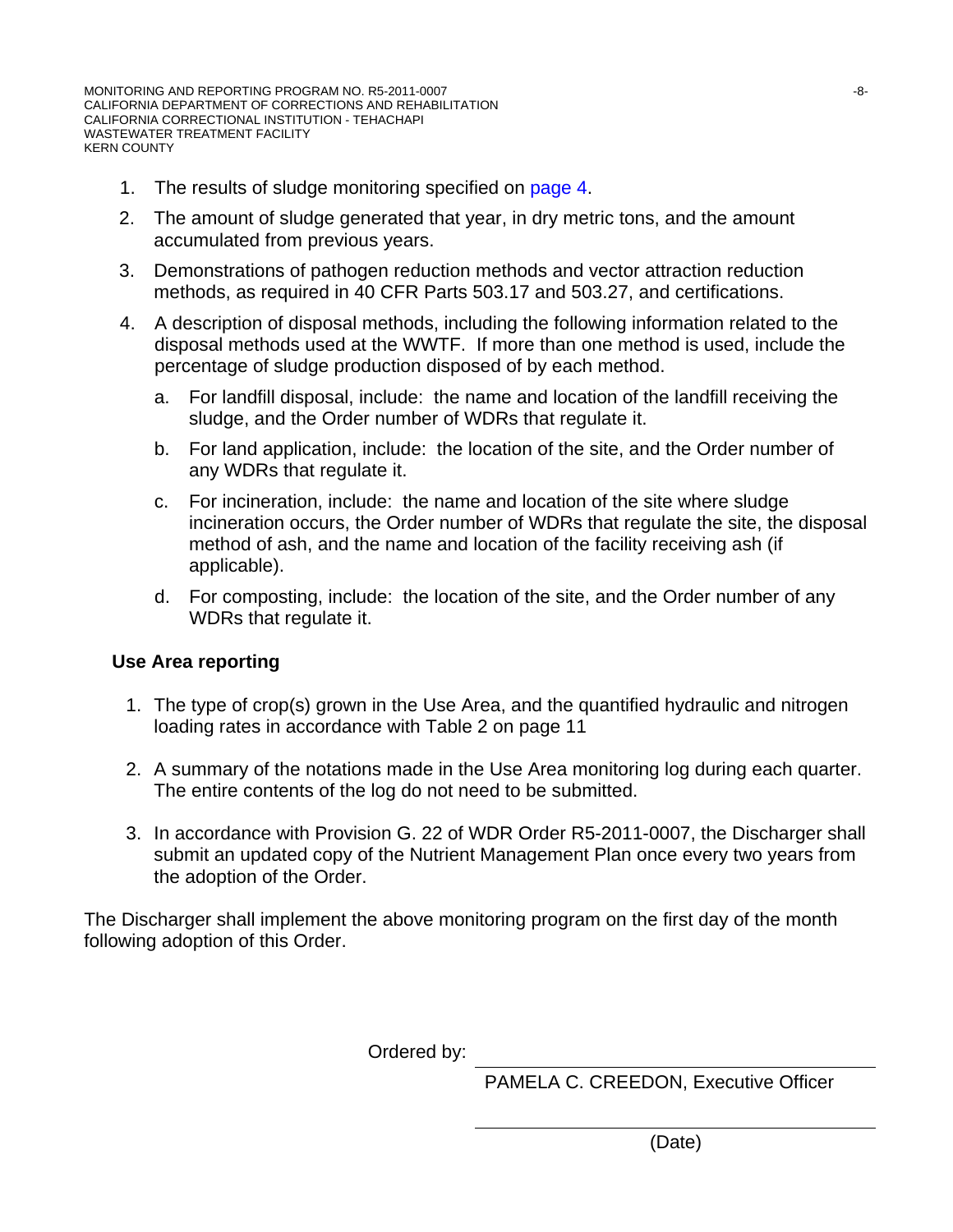# **GLOSSARY**

| BOD <sub>5</sub>        | Five-day biochemical oxygen demand                                                                                                                                                   |                                                                             |            |  |  |  |
|-------------------------|--------------------------------------------------------------------------------------------------------------------------------------------------------------------------------------|-----------------------------------------------------------------------------|------------|--|--|--|
| <b>CBOD</b>             | Carbonaceous BOD                                                                                                                                                                     |                                                                             |            |  |  |  |
| <b>DO</b>               | Dissolved oxygen                                                                                                                                                                     |                                                                             |            |  |  |  |
| <b>EC</b>               | Electrical conductivity at 25° C                                                                                                                                                     |                                                                             |            |  |  |  |
| <b>FDS</b>              | <b>Fixed dissolved solids</b>                                                                                                                                                        |                                                                             |            |  |  |  |
| <b>NTU</b>              | Nephelometric turbidity unit                                                                                                                                                         |                                                                             |            |  |  |  |
| <b>TKN</b>              | Total Kjeldahl nitrogen                                                                                                                                                              |                                                                             |            |  |  |  |
| <b>TDS</b>              | <b>Total dissolved solids</b>                                                                                                                                                        |                                                                             |            |  |  |  |
| <b>TSS</b>              | Total suspended solids                                                                                                                                                               |                                                                             |            |  |  |  |
| Continuous              |                                                                                                                                                                                      | The specified parameter shall be measured by a meter continuously.          |            |  |  |  |
| 24-Hour Composite       | Unless otherwise specified or approved, samples shall be a flow-proportioned<br>composite consisting of at least eight aliquots.                                                     |                                                                             |            |  |  |  |
| Daily                   | Samples shall be collected every day.                                                                                                                                                |                                                                             |            |  |  |  |
| <b>Twice Weekly</b>     |                                                                                                                                                                                      | Samples shall be collected at least twice per week on non-consecutive days. |            |  |  |  |
| Weekly                  |                                                                                                                                                                                      | Samples shall be collected at least once per week.                          |            |  |  |  |
| <b>Twice Monthly</b>    | Samples shall be collected at least twice per month during non-consecutive<br>weeks.                                                                                                 |                                                                             |            |  |  |  |
| Monthly                 |                                                                                                                                                                                      | Samples shall be collected at least once per month.                         |            |  |  |  |
| Bimonthly               | Samples shall be collected at least once every two months (i.e., six times per<br>year) during non-consecutive months                                                                |                                                                             |            |  |  |  |
| Quarterly               | Samples shall be collected at least once per calendar quarter. Unless<br>otherwise specified or approved, samples shall be collected in January, April,<br>July, and October.        |                                                                             |            |  |  |  |
| Semiannually            | Samples shall be collected at least once every six months (i.e., two times per<br>year). Unless otherwise specified or approved, samples shall be collected in<br>April and October. |                                                                             |            |  |  |  |
| Annually                | Samples shall be collected at least once per year. Unless otherwise<br>specified or approved, samples shall be collected in October.                                                 |                                                                             |            |  |  |  |
| mg/L                    | Milligrams per liter                                                                                                                                                                 |                                                                             |            |  |  |  |
| mL/L                    | Milliliters [of solids] per liter                                                                                                                                                    |                                                                             |            |  |  |  |
| $\mu$ g/L               | Micrograms per liter                                                                                                                                                                 |                                                                             |            |  |  |  |
| umhos/cm                | Micromhos per centimeter                                                                                                                                                             |                                                                             |            |  |  |  |
| mgd                     | Million gallons per day                                                                                                                                                              |                                                                             |            |  |  |  |
| MPN/100 mL              | Most probable number [of organisms] per 100 milliliters                                                                                                                              |                                                                             |            |  |  |  |
| <b>General Minerals</b> | Analysis for General Minerals shall include at least the following:                                                                                                                  |                                                                             |            |  |  |  |
|                         | Alkalinity                                                                                                                                                                           | Chloride                                                                    | Sodium     |  |  |  |
|                         | <b>Bicarbonate</b>                                                                                                                                                                   | Hardness                                                                    | Sulfate    |  |  |  |
|                         | Calcium                                                                                                                                                                              | Magnesium                                                                   | <b>TDS</b> |  |  |  |
|                         | Carbonate                                                                                                                                                                            | Potassium                                                                   |            |  |  |  |
|                         | General Minerals analyses shall be accompanied by documentation of                                                                                                                   |                                                                             |            |  |  |  |

General Minerals analyses shall be accompanied by documentation of cation/anion balance.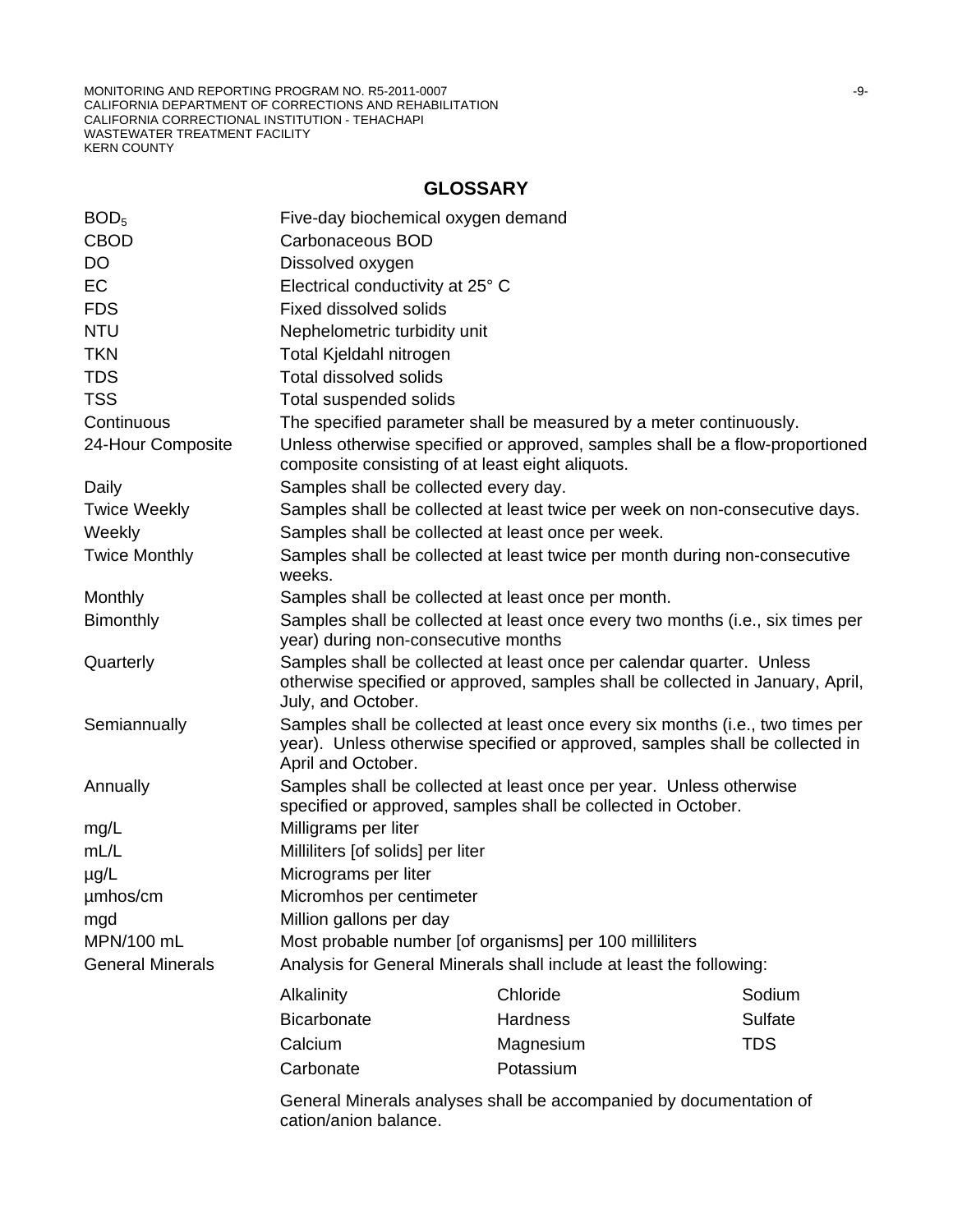# **Table 1. Priority Pollutant Scan**

| <u>Inorganics<sup>1</sup></u> | <b>Organics</b>            | 3-Methyl-4-Chlorophenol      | Hexachlorobenzene         |
|-------------------------------|----------------------------|------------------------------|---------------------------|
| Antimony                      | Acrolein                   | Pentachlorophenol            | Hexachlorobutadiene       |
| Arsenic                       | Acrylonitrile              | Phenol                       | Hexachlorocyclopentadiene |
|                               | Benzene                    |                              | Hexachloroethane          |
| Beryllium                     | <b>Bromoform</b>           | 2,4,6-Trichlorophenol        |                           |
| Cadmium                       |                            | Acenaphthene                 | Indeno(1,2,3-c,d)pyrene   |
| Chromium (III)                | Carbon tetrachloride       | Acenaphthylene               | Isophorone                |
| Chromium (VI)                 | Chlorobenzene              | Anthracene                   | Naphthalene               |
| Copper                        | Chlorodibromomethane       | Benzidine                    | Nitrobenzene              |
| Lead                          | Chloroethane               | Benzo(a)Anthracene           | N-Nitrosodimethylamine    |
| Mercury                       | 2-Chloroethylvinyl Ether   | Benzo(a)pyrene               | N-Nitrosodi-n-Propylamine |
| Nickel                        | Chloroform                 | Benzo(b)fluoranthene         | N-Nitrosodiphenylamine    |
| Selenium                      | Dichlorobromomethane       | Benzo(g,h,i)perylene         | Phenanthrene              |
| Silver                        | 1,1-Dichloroethane         | Benzo(k)fluoranthene         | Pyrene                    |
| Thallium                      | 1,2-Dichloroethane         | Bis(2-chloroethoxy) methane  | 1,2,4-Trichlorobenzene    |
| Zinc                          | 1,1-Dichloroethylene       | Bis(2-chloroethyl) ether     |                           |
| Cyanide                       | 1,2-Dichloropropane        | Bis(2-chloroisopropyl) ether | <b>Pesticides</b>         |
| Asbestos                      | 1,3-Dichloropropylene      | Bis(2-Ethylhexyl)phthalate   | Aldrin                    |
|                               | Ethylbenzene               | 4-Bromophenyl phenyl ether   | alpha-BHC                 |
| <b>Dioxin Congeners</b>       | Methyl Bromide             | <b>Butylbenzyl Phthalate</b> | beta-BHC                  |
| 2,3,7,8-TCDD                  | <b>Methyl Chloride</b>     | 2-Chloronaphthalene          | gamma-BHC (Lindane)       |
| 1,2,3,7,8-PentaCDD            | Methylene Chloride         | 4-Chlorophenyl Phenyl Ether  | delta-BHC                 |
| 1,2,3,4,7,8-HexaCDD           | 1,1,2,2-Tetrachloroethane  | Chrysene                     | Chlordane                 |
| 1,2,3,6,7,8-HexaCDD           | Tetrachloroethylene (PCE)  | Dibenzo(a,h)Anthracene       | $4,4'-DDT$                |
| 1,2,3,7,8,9-HexaCDD           | Toluene                    | 1,2-Dichlorobenzene          | 4,4'-DDE                  |
| 1,2,3,4,6,7,8-HeptaCDD        | 1,2-Trans-Dichloroethylene | 1,3-Dichlorobenzene          | 4,4'-DDD                  |
| OctaCDD                       | 1,1,1-Trichloroethane      | 1,4-Dichlorobenzene          | <b>Dieldrin</b>           |
| 2,3,7,8-TetraCDF              | 1,1,2-Trichloroethane      | 3,3'-Dichlorobenzidine       | alpha-Endosulfan          |
| 1,2,3,7,8-PentaCDF            | Trichloroethylene (TCE)    | Diethyl phthalate            | beta-Endosulfan           |
| 2,3,4,7,8-PentaCDF            | Vinyl chloride             | Dimethyl phthalate           | <b>Endosulfan Sulfate</b> |
| 1,2,3,4,7,8-HexaCDF           | 2-Chlorophenol             | Di-n-Butyl Phthalate         | Endrin                    |
| 1,2,3,6,7,8-HexaCDF           | 2,4-Dichlorophenol         | 2,4-Dinitrotoluene           | Endrin Aldehyde           |
| 1,2,3,7,8,9-HexaCDF           | 2,4-Dimethylphenol         | 2,6-Dinitrotoluene           | Heptachlor                |
| 2,3,4,6,7,8-HexaCDF           | 2-Methyl-4,6-Dinitrophenol | Di-n-Octyl Phthalate         | Heptachlor epoxide        |
| 1,2,3,4,6,7,8-HeptaCDF        | 2,4-Dinitrophenol          | 1,2-Diphenylhydrazine        | Polychlorinated biphenyls |
| 1,2,3,4,7,8,9-HeptaCDF        |                            |                              |                           |
|                               | 2-Nitrophenol              | Fluoranthene                 | Toxaphene                 |

1 With the exception of wastewater samples, samples placed in an acid-preserved bottle for metals analysis must first be filtered. If filtering in the field is not feasible, samples shall be collected in unpreserved containers and submitted to the laboratory within 24 hours with a request (on the chain of custody form) to immediately filter then preserve the sample.

2 Samples to be analyzed for volatile compounds and phthalate esters shall be grab samples; the remainder shall be 24-hour composite samples.